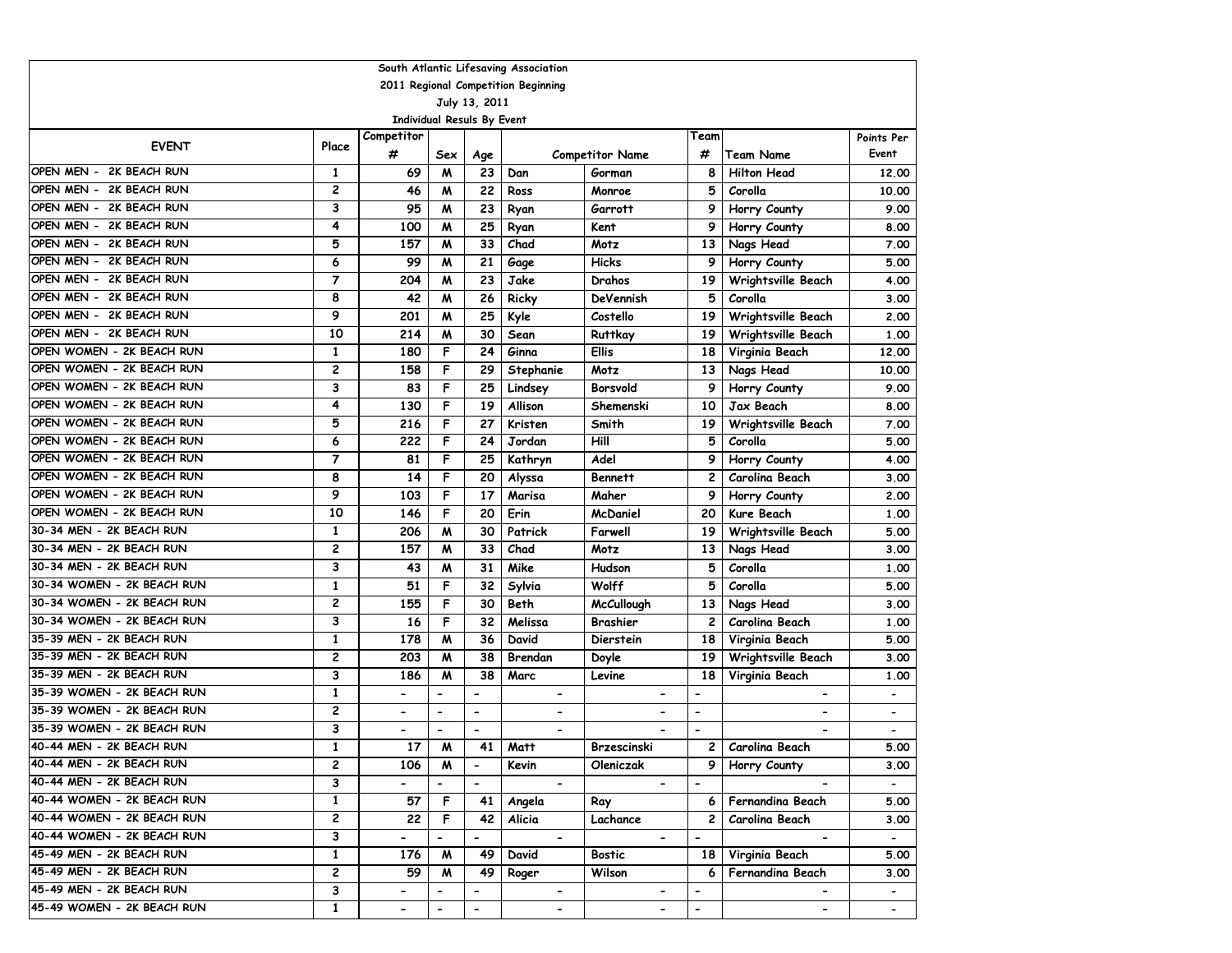| South Atlantic Lifesaving Association |                |                                   |                          |                          |                              |                              |                          |                              |                              |  |  |
|---------------------------------------|----------------|-----------------------------------|--------------------------|--------------------------|------------------------------|------------------------------|--------------------------|------------------------------|------------------------------|--|--|
| 2011 Regional Competition Beginning   |                |                                   |                          |                          |                              |                              |                          |                              |                              |  |  |
|                                       |                |                                   |                          | July 13, 2011            |                              |                              |                          |                              |                              |  |  |
|                                       |                | <b>Individual Resuls By Event</b> |                          |                          |                              |                              |                          |                              |                              |  |  |
|                                       | Place          | Competitor                        |                          |                          |                              |                              | Team                     |                              | Points Per                   |  |  |
| <b>EVENT</b>                          |                | #                                 | Sex                      | Age                      |                              | <b>Competitor Name</b>       | #                        | <b>Team Name</b>             | Event                        |  |  |
| 45-49 WOMEN - 2K BEACH RUN            | 2              | $\hbox{\small -}$                 | $\overline{\phantom{m}}$ | $\overline{\phantom{m}}$ |                              |                              | $\overline{\phantom{a}}$ | $\overline{a}$               | $\overline{\phantom{a}}$     |  |  |
| 45-49 WOMEN - 2K BEACH RUN            | 3              | $\overline{\phantom{a}}$          | -                        | $\overline{\phantom{a}}$ | $\overline{\phantom{a}}$     |                              | $\overline{\phantom{0}}$ |                              |                              |  |  |
| 50-54 MEN - 2K BEACH RUN              | $\mathbf{1}$   | 211                               | M                        | 50                       | Greg                         | Miller                       | 19                       | Wrightsville Beach           | 5.00                         |  |  |
| 50-54 MEN - 2K BEACH RUN              | $\overline{c}$ | 114                               | M                        | 53                       | Jay                          | Woodward                     | 9                        | Horry County                 | 3.00                         |  |  |
| 50-54 MEN - 2K BEACH RUN              | 3              | 198                               | M                        | $\overline{53}$          | Dave                         | Baker                        | 19                       | Wrightsville Beach           | 1,00                         |  |  |
| 50-54 WOMEN - 2K BEACH RUN            | $\mathbf{1}$   | 184                               | F                        | 24                       | Nancy                        | Hodges                       | 18                       | Virginia Beach               | 5.00                         |  |  |
| 50-54 WOMEN - 2K BEACH RUN            | $\overline{c}$ | $\blacksquare$                    | $\overline{a}$           | $\blacksquare$           |                              |                              | $\overline{\phantom{0}}$ |                              | $\overline{\phantom{a}}$     |  |  |
| 50-54 WOMEN - 2K BEACH RUN            | 3              | $\blacksquare$                    | $\overline{\phantom{0}}$ | $\overline{\phantom{a}}$ | $\qquad \qquad \blacksquare$ | $\blacksquare$               | $\blacksquare$           | $\blacksquare$               |                              |  |  |
| 55-59 MEN - 2K BEACH RUN              | 1              | 86                                | M                        | 57                       | Duke                         | <b>Brown</b>                 | 9                        | Horry County                 | 5.00                         |  |  |
| 55-59 MEN - 2K BEACH RUN              | $\overline{c}$ |                                   | $\overline{a}$           | $\overline{a}$           | $\blacksquare$               | $\overline{\phantom{0}}$     | $\blacksquare$           | $\blacksquare$               |                              |  |  |
| 55-59 MEN - 2K BEACH RUN              | 3              | $\blacksquare$                    | $\overline{\phantom{a}}$ | $\overline{\phantom{a}}$ | $\blacksquare$               | $\blacksquare$               | $\overline{\phantom{a}}$ | $\overline{\phantom{0}}$     | $\overline{\phantom{a}}$     |  |  |
| 55-59 WOMEN - 2K BEACH RUN            | $\mathbf{1}$   | 134                               | F                        | 58                       | Susan                        | <b>Wallis</b>                | 10                       | Jax Beach                    | 5.00                         |  |  |
| 55-59 WOMEN - 2K BEACH RUN            | $\overline{c}$ | $\blacksquare$                    | $\overline{a}$           | $\overline{\phantom{a}}$ | $\overline{\phantom{a}}$     | $\overline{\phantom{0}}$     |                          | $\qquad \qquad \blacksquare$ |                              |  |  |
| 55-59 WOMEN - 2K BEACH RUN            | 3              | $\blacksquare$                    | $\overline{\phantom{0}}$ | $\overline{\phantom{a}}$ | $\overline{\phantom{a}}$     | $\overline{a}$               | $\overline{\phantom{0}}$ | $\overline{a}$               | $\overline{\phantom{a}}$     |  |  |
| 60-64 MEN - 2K BEACH RUN              | 1              | $\overline{\phantom{0}}$          | $\hbox{\small -}$        | $\overline{\phantom{a}}$ | $\overline{\phantom{a}}$     | $\overline{\phantom{0}}$     | $\overline{\phantom{a}}$ | $\overline{\phantom{0}}$     |                              |  |  |
| 60-64 MEN - 2K BEACH RUN              | $\overline{c}$ |                                   | $\blacksquare$           | $\overline{\phantom{0}}$ | $\overline{\phantom{a}}$     | $\overline{\phantom{0}}$     | $\overline{\phantom{a}}$ | $\overline{a}$               | $\overline{\phantom{a}}$     |  |  |
| 60-64 MEN - 2K BEACH RUN              | 3              |                                   | $\overline{\phantom{a}}$ | $\blacksquare$           |                              |                              | $\blacksquare$           | $\blacksquare$               |                              |  |  |
| 60-64 WOMEN - 2K BEACH RUN            | $\mathbf{1}$   | $\overline{\phantom{a}}$          | $\overline{\phantom{a}}$ | $\blacksquare$           | $\blacksquare$               | $\blacksquare$               | $\overline{\phantom{a}}$ | $\blacksquare$               |                              |  |  |
| 60-64 WOMEN-2K RUN                    | 2              |                                   | $\overline{a}$           | $\overline{\phantom{a}}$ | $\overline{\phantom{a}}$     | $\overline{\phantom{a}}$     | $\overline{\phantom{0}}$ | $\overline{\phantom{a}}$     |                              |  |  |
| 60-64 WOMEN-2K RUN                    | 3              | $\overline{\phantom{a}}$          | $\overline{\phantom{a}}$ | $\blacksquare$           | $\qquad \qquad \blacksquare$ | $\blacksquare$               | $\blacksquare$           | $\blacksquare$               |                              |  |  |
| 64-69 MEN - 2K BEACH RUN              | 1              | $\blacksquare$                    | $\overline{\phantom{a}}$ | $\overline{a}$           | $\overline{\phantom{a}}$     | $\hbox{\small -}$            | $\overline{\phantom{a}}$ | $\overline{a}$               |                              |  |  |
| 64-69 MEN - 2K BEACH RUN              | 2              | $\overline{\phantom{a}}$          | -                        | $\overline{\phantom{0}}$ | $\overline{\phantom{a}}$     | $\overline{\phantom{0}}$     | $\overline{\phantom{a}}$ | $\qquad \qquad \blacksquare$ |                              |  |  |
| 64-69 MEN - 2K BEACH RUN              | 3              | $\blacksquare$                    | $\overline{a}$           | $\overline{a}$           | $\qquad \qquad \blacksquare$ | $\hbox{\small -}$            | $\overline{\phantom{a}}$ | $\overline{a}$               |                              |  |  |
| 64-69 WOMEN - 2K BEACH RUN            | 1              |                                   | $\overline{a}$           | $\blacksquare$           | $\qquad \qquad \blacksquare$ | $\blacksquare$               | $\overline{\phantom{a}}$ | $\qquad \qquad \blacksquare$ |                              |  |  |
| 64-69 WOMEN-2K RUN                    | 2              | $\blacksquare$                    | $\overline{\phantom{a}}$ | $\overline{\phantom{a}}$ | $\qquad \qquad \blacksquare$ | $\overline{\phantom{0}}$     | $\blacksquare$           | $\qquad \qquad \blacksquare$ | $\overline{\phantom{a}}$     |  |  |
| 64-69 WOMEN-2K RUN                    | 3              | $\blacksquare$                    | $\overline{\phantom{a}}$ | $\overline{\phantom{a}}$ | $\overline{\phantom{a}}$     | $\blacksquare$               | $\blacksquare$           | $\qquad \qquad \blacksquare$ | $\qquad \qquad \blacksquare$ |  |  |
| 70+ MEN - 2K BEACH RUN                | 1              | $\blacksquare$                    | $\overline{a}$           | $\overline{\phantom{a}}$ | $\overline{\phantom{a}}$     | $\overline{a}$               | $\blacksquare$           | $\overline{a}$               | $\overline{\phantom{a}}$     |  |  |
| 70+ MEN - 2K BEACH RUN                | 2              | $\overline{\phantom{a}}$          | $\hbox{\small -}$        | $\overline{\phantom{a}}$ | $\overline{\phantom{a}}$     | $\qquad \qquad \blacksquare$ | $\overline{\phantom{a}}$ | $\overline{\phantom{0}}$     | $\overline{\phantom{a}}$     |  |  |
| 70+ MEN - 2K BEACH RUN                | 3              | $\blacksquare$                    | $\blacksquare$           | $\overline{\phantom{0}}$ | $\hbox{\small -}$            | $\overline{\phantom{0}}$     | $\overline{\phantom{a}}$ | $\overline{a}$               | $\overline{\phantom{a}}$     |  |  |
| 70+ WOMEN - 2K BEACH RUN              | $\mathbf{1}$   |                                   | $\overline{\phantom{a}}$ | $\blacksquare$           | $\blacksquare$               | Ĭ.                           | $\blacksquare$           | $\blacksquare$               | $\blacksquare$               |  |  |
| 70+ WOMEN-2K RUN                      | 2              | $\overline{\phantom{a}}$          | $\overline{\phantom{a}}$ | $\overline{\phantom{a}}$ | $\qquad \qquad \blacksquare$ | $\blacksquare$               | $\overline{\phantom{a}}$ | $\blacksquare$               |                              |  |  |
| 70+ WOMEN-2K RUN                      | 3              | $\overline{\phantom{a}}$          | $\blacksquare$           | $\blacksquare$           | $\overline{\phantom{a}}$     | $\overline{\phantom{0}}$     | $\overline{\phantom{a}}$ | ۰                            | $\overline{\phantom{a}}$     |  |  |
| OPEN ONLY - LANDLINE RESCUE RACE      | $\mathbf{1}$   | 119                               | M                        | 41                       | Rob                          | Emahiser                     | 10                       | Jax Beach                    | 3.00                         |  |  |
| OPEN ONLY - LANDLINE RESCUE RACE      | 1              | 122                               | M                        | 26                       | Ben                          | Headstrom                    | 10                       | Jax Beach                    | 3.00                         |  |  |
| OPEN ONLY - LANDLINE RESCUE RACE      | 1              | 127                               | M                        | 19                       | Eli                          | <b>Phillips</b>              | 10                       | Jax Beach                    | 3.00                         |  |  |
| OPEN ONLY - LANDLINE RESCUE RACE      | 1              | 128                               | F                        | 18                       | Anna                         | Porter                       | 10                       | Jax Beach                    | 3.00                         |  |  |
| OPEN ONLY - LANDLINE RESCUE RACE      | 2              | 42                                | M                        | 26                       | Ricky                        | DeVennish                    | 5                        | Corolla                      | 2.50                         |  |  |
| OPEN ONLY - LANDLINE RESCUE RACE      | 2              | 43                                | M                        | 31                       | Mike                         | Hudson                       | 5                        | Corolla                      | 2.50                         |  |  |
| OPEN ONLY - LANDLINE RESCUE RACE      | 2              | 46                                | M                        | 22                       | Ross                         | Monroe                       | 5                        | Corolla                      | 2.50                         |  |  |
| OPEN ONLY - LANDLINE RESCUE RACE      | 2              | 45                                | M                        | 22                       | Travis                       | Martinez                     | 5                        | Corolla                      | 2.50                         |  |  |
| OPEN ONLY - LANDLINE RESCUE RACE      | З              | 156                               | M                        | 22                       | Ben                          | Mechak                       | 13                       | Nags Head                    | 2.25                         |  |  |
| OPEN ONLY - LANDLINE RESCUE RACE      | 3              | 153                               | M                        | 21                       | Brad                         | Dreimanis                    | 13                       | Nags Head                    | 2.25                         |  |  |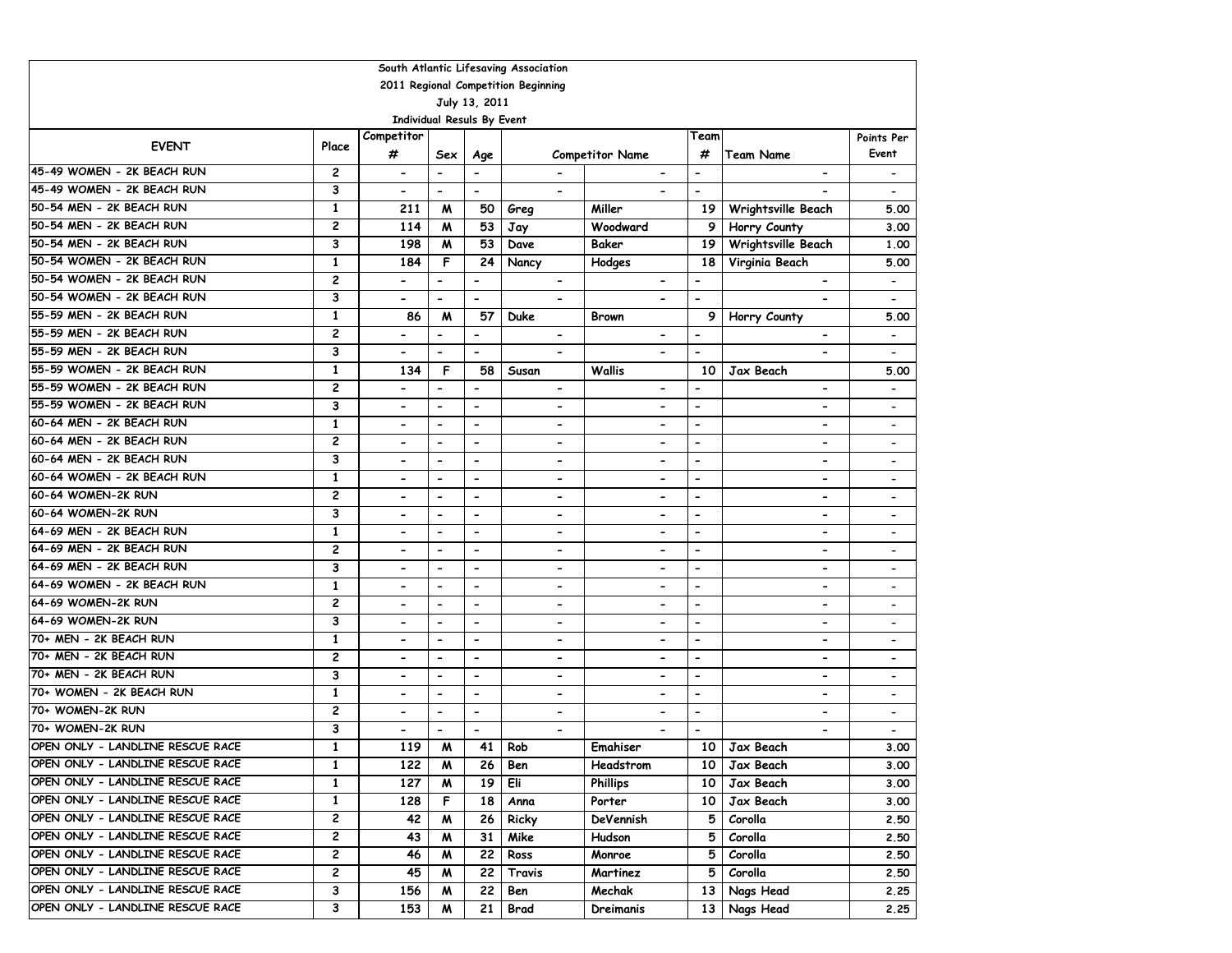| South Atlantic Lifesaving Association |                |                              |                                   |                          |                              |                          |                          |                          |                          |  |  |  |
|---------------------------------------|----------------|------------------------------|-----------------------------------|--------------------------|------------------------------|--------------------------|--------------------------|--------------------------|--------------------------|--|--|--|
| 2011 Regional Competition Beginning   |                |                              |                                   |                          |                              |                          |                          |                          |                          |  |  |  |
| July 13, 2011                         |                |                              |                                   |                          |                              |                          |                          |                          |                          |  |  |  |
|                                       |                |                              | <b>Individual Resuls By Event</b> |                          |                              |                          |                          |                          |                          |  |  |  |
| <b>EVENT</b>                          | Place          | Competitor                   |                                   |                          |                              |                          | Team                     |                          | Points Per               |  |  |  |
|                                       |                | #                            | Sex                               | Age                      |                              | <b>Competitor Name</b>   | #                        | <b>Team Name</b>         | Event                    |  |  |  |
| OPEN ONLY - LANDLINE RESCUE RACE      | 3              | 160                          | M                                 | 22                       | Brian                        | <b>Schmitt</b>           | 13                       | Nags Head                | 2.25                     |  |  |  |
| OPEN ONLY - LANDLINE RESCUE RACE      | 3              | 161                          | F                                 | 22                       | Janelle                      | St-Laurent               | 13                       | Nags Head                | 2.25                     |  |  |  |
| OPEN ONLY - LANDLINE RESCUE RACE      | 4              | 90                           | M                                 | 30                       | Jacob                        | Dole                     | 9                        | Horry County             | 2.00                     |  |  |  |
| OPEN ONLY - LANDLINE RESCUE RACE      | 4              | 109                          | M                                 | 22                       | Jonathan                     | Starchville              | 9                        | Horry County             | 2.00                     |  |  |  |
| OPEN ONLY - LANDLINE RESCUE RACE      | 4              | 108                          | M                                 | 24                       | <b>Scott</b>                 | St. Clair                | 9                        | Horry County             | 2.00                     |  |  |  |
| OPEN ONLY - LANDLINE RESCUE RACE      | 4              | 103                          | F                                 | 17                       | Marisa                       | Maher                    | 9                        | Horry County             | 2.00                     |  |  |  |
| OPEN ONLY - LANDLINE RESCUE RACE      | 5              | 204                          | M                                 | 23                       | Jake                         | Drahos                   | 19                       | Wrightsville Beach       | 1.75                     |  |  |  |
| OPEN ONLY - LANDLINE RESCUE RACE      | 5              | 210                          | M                                 | 31                       | Jon                          | Mauney                   | 19                       | Wrightsville Beach       | 1.75                     |  |  |  |
| OPEN ONLY - LANDLINE RESCUE RACE      | 5              | 199                          | F                                 | 23                       | Mary                         | Bojarski                 | 19                       | Wrightsville Beach       | 1.75                     |  |  |  |
| OPEN ONLY - LANDLINE RESCUE RACE      | 5              | 212                          | м                                 | 21                       | Luke                         | Murphy                   | 19                       | Wrightsville Beach       | 1.75                     |  |  |  |
| OPEN ONLY - LANDLINE RESCUE RACE      | 6              | 222                          | F                                 | 24                       | Jordan                       | Hill                     | 5                        | Corolla                  | 1.25                     |  |  |  |
| OPEN ONLY - LANDLINE RESCUE RACE      | 6              | 221                          | W                                 | 23                       | Mark                         | Andrasek                 | 5                        | Corolla                  | 1.25                     |  |  |  |
| OPEN ONLY - LANDLINE RESCUE RACE      | 6              | 220                          | M                                 | 34                       | Pete                         | Luke                     | 5                        | Corolla                  | 1.25                     |  |  |  |
| OPEN ONLY - LANDLINE RESCUE RACE      | 6              | 44                           | M                                 | 22                       | Mike                         | Marsico                  | 5                        | Corolla                  | 1.25                     |  |  |  |
| OPEN ONLY - LANDLINE RESCUE RACE      | $\overline{7}$ | 14                           | F                                 | 20                       | Alyssa                       | <b>Bennett</b>           | 2                        | Carolina Beach           | 1.00                     |  |  |  |
| OPEN ONLY - LANDLINE RESCUE RACE      | $\overline{7}$ | 19                           | M                                 | 21                       | Jordan                       | Cornelius                | 2                        | Carolina Beach           | 1.00                     |  |  |  |
| OPEN ONLY - LANDLINE RESCUE RACE      | $\overline{7}$ | 26                           | M                                 | 25                       | Maurice                      | Peacock                  | 2                        | Carolina Beach           | 1.00                     |  |  |  |
| OPEN ONLY - LANDLINE RESCUE RACE      | $\overline{7}$ | 11                           | M                                 | 21                       | Evan                         | Anderson                 | $\mathbf{2}$             | Carolina Beach           | 1.00                     |  |  |  |
| OPEN ONLY - LANDLINE RESCUE RACE      | 8              | 117                          | м                                 | 24                       | Joseph                       | Civello                  | 10                       | Jax Beach                | 0.75                     |  |  |  |
| OPEN ONLY - LANDLINE RESCUE RACE      | 8              | 133                          | M                                 | 20                       | Joseph                       | Walcutt                  | 10                       | Jax Beach                | 0.75                     |  |  |  |
| OPEN ONLY - LANDLINE RESCUE RACE      | 8              | 135                          | м                                 | 25                       | Nick                         | Wellington               | 10                       | Jax Beach                | 0.75                     |  |  |  |
| OPEN ONLY - LANDLINE RESCUE RACE      | 8              | 129                          | F                                 | 16                       | Eva                          | Porter                   | 10                       | Jax Beach                | 0.75                     |  |  |  |
| OPEN ONLY - LANDLINE RESCUE RACE      | 9              | 190                          | м                                 | 27                       | Sean                         | Millard                  | 18                       | Virginia Beach           | 0.50                     |  |  |  |
| OPEN ONLY - LANDLINE RESCUE RACE      | 9              | 180                          | F                                 | 24                       | Ginna                        | <b>Ellis</b>             | 18                       | Virginia Beach           | 0.50                     |  |  |  |
| OPEN ONLY - LANDLINE RESCUE RACE      | 9              | 193                          | W                                 | 23                       | Scottie                      | Norton                   | 18                       | Virginia Beach           | 0.50                     |  |  |  |
| OPEN ONLY - LANDLINE RESCUE RACE      | 9              | 186                          | W                                 | 38                       | Marc                         | Levine                   | 18                       | Virginia Beach           | 0.50                     |  |  |  |
| OPEN ONLY - LANDLINE RESCUE RACE      | 10             | $\qquad \qquad \blacksquare$ |                                   | -                        | $\blacksquare$               | $\overline{\phantom{a}}$ | -                        | -                        | $\overline{\phantom{a}}$ |  |  |  |
| OPEN ONLY - LANDLINE RESCUE RACE      | 10             | $\blacksquare$               | $\blacksquare$                    | $\blacksquare$           | $\qquad \qquad \blacksquare$ |                          | $\overline{\phantom{0}}$ | $\overline{\phantom{0}}$ | $\overline{\phantom{a}}$ |  |  |  |
| OPEN ONLY - LANDLINE RESCUE RACE      | 10             | $\blacksquare$               | $\overline{\phantom{a}}$          | $\overline{\phantom{a}}$ | $\overline{\phantom{0}}$     |                          | $\blacksquare$           | $\overline{\phantom{a}}$ | $\overline{\phantom{a}}$ |  |  |  |
| OPEN ONLY - LANDLINE RESCUE RACE      | 10             | $\overline{\phantom{0}}$     | $\blacksquare$                    | $\overline{\phantom{a}}$ | $\overline{\phantom{0}}$     |                          | $\overline{\phantom{a}}$ |                          | $\overline{\phantom{a}}$ |  |  |  |
| OPEN MEN - SURF RACE                  | 1              | 212                          | M                                 | 21                       | Luke                         | Murphy                   | 19                       | Wrightsville Beach       | 12.00                    |  |  |  |
| OPEN MEN - SURF RACE                  | 2              | 218                          | M                                 | 25                       | Matt                         | Wistoff                  | 19                       | Wrightsville Beach       | 10.00                    |  |  |  |
| OPEN MEN - SURF RACE                  | 3              | 197                          | м                                 | 23                       | Rob                          | Anderson                 | 19                       | Wrightsville Beach       | 9.00                     |  |  |  |
| OPEN MEN - SURF RACE                  | 4              | 156                          | M                                 | 22                       | Ben                          | Mechak                   |                          | 13 Nags Head             | 8.00                     |  |  |  |
| OPEN MEN - SURF RACE                  | 5              | 90                           | M                                 | 30                       | Jacob                        | Dole                     | 9                        | Horry County             | 7.00                     |  |  |  |
| OPEN MEN - SURF RACE                  | 6              | 193                          | M                                 | 23                       | Scottie                      | Norton                   | 18                       | Virginia Beach           | 5.00                     |  |  |  |
| OPEN MEN - SURF RACE                  | 7              | 45                           | M                                 | 22                       | Travis                       | Martinez                 | 5                        | Corolla                  | 4.00                     |  |  |  |
| OPEN MEN - SURF RACE                  | 8              | 4                            | M                                 | 19                       | Blake                        | <b>Elhers</b>            | 1                        | Atlantic Beach           | 3.00                     |  |  |  |
| OPEN MEN - SURF RACE                  | 9              | 205                          | M                                 | 22                       | Justin                       | Eldridge                 | 19                       | Wrightsville Beach       | 2.00                     |  |  |  |
| OPEN MEN - SURF RACE                  | 10             | 71                           | M                                 | 20                       | David                        | Humphrey                 | 8                        | Hilton Head              | 1.00                     |  |  |  |
| OPEN WOMEN - SURF RACE                | $\mathbf{1}$   | 50                           | F                                 | 23                       | Rachel                       | Sunday                   | 5                        | Corolla                  | 12.00                    |  |  |  |
| OPEN WOMEN - SURF RACE                | 2              | 195                          | F                                 | 18                       | Kimberly                     | Rich                     | 18                       | Virginia Beach           | 10.00                    |  |  |  |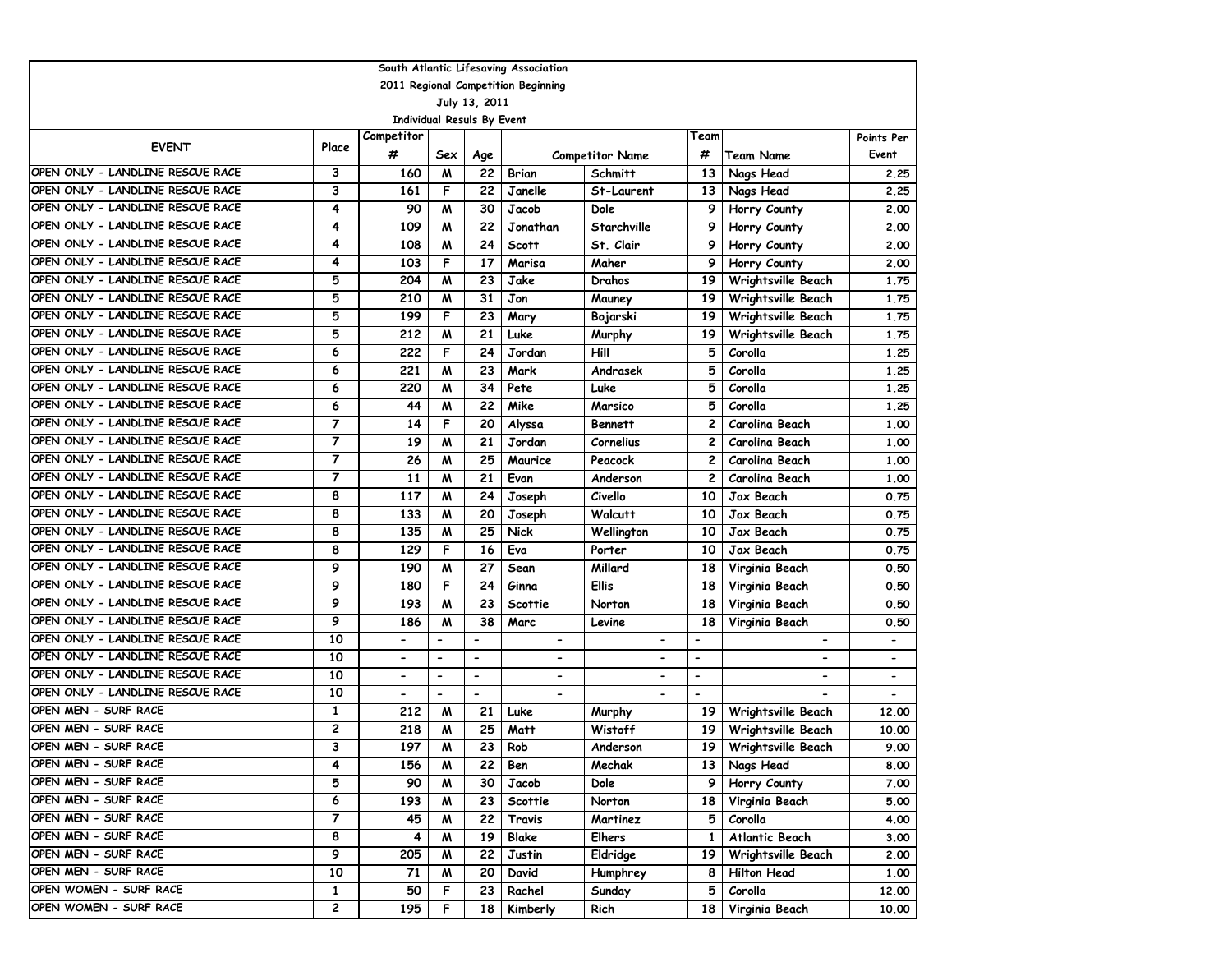| South Atlantic Lifesaving Association |                |                                   |                              |                              |                              |                              |                              |                          |                              |  |  |
|---------------------------------------|----------------|-----------------------------------|------------------------------|------------------------------|------------------------------|------------------------------|------------------------------|--------------------------|------------------------------|--|--|
| 2011 Regional Competition Beginning   |                |                                   |                              |                              |                              |                              |                              |                          |                              |  |  |
| July 13, 2011                         |                |                                   |                              |                              |                              |                              |                              |                          |                              |  |  |
|                                       |                | <b>Individual Resuls By Event</b> |                              |                              |                              |                              |                              |                          |                              |  |  |
| <b>EVENT</b>                          | Place          | Competitor                        |                              |                              |                              |                              | Team                         |                          | Points Per                   |  |  |
|                                       |                | #                                 | Sex                          | Age                          |                              | <b>Competitor Name</b>       | #                            | <b>Team Name</b>         | Event                        |  |  |
| OPEN WOMEN - SURF RACE                | 3              | 151                               | F                            | 19                           | Erika                        | Audfroid                     | 13                           | Nags Head                | 9.00                         |  |  |
| OPEN WOMEN - SURF RACE                | 4              | 77                                | F                            | 19                           | Melissa                      | Roberts                      | 8                            | <b>Hilton Head</b>       | 8.00                         |  |  |
| OPEN WOMEN - SURF RACE                | 5              | 47                                | F                            | 21                           | Carolyn                      | Royce                        | 5                            | Corolla                  | 7.00                         |  |  |
| OPEN WOMEN - SURF RACE                | 6              | 187                               | F                            | 19                           | Ashley                       | Luchsinger                   | 18                           | Virginia Beach           | 5.00                         |  |  |
| OPEN WOMEN - SURF RACE                | $\overline{7}$ | 64                                | F                            | 18                           | Jessica                      | Cartier                      | 8                            | <b>Hilton Head</b>       | 4.00                         |  |  |
| OPEN WOMEN - SURF RACE                | 8              | 48                                | F                            | 21                           | Amanda                       | Skonezney                    | 5                            | Corolla                  | 3.00                         |  |  |
| OPEN WOMEN - SURF RACE                | 9              | 129                               | F                            | 16                           | Eva                          | Porter                       | 10                           | Jax Beach                | 2.00                         |  |  |
| OPEN WOMEN - SURF RACE                | 10             | 174                               | F                            | 17                           | Emily                        | Bain                         | 18                           | Virginia Beach           | 1.00                         |  |  |
| 30-34 MEN - SURF RACE                 | 1              | 206                               | M                            | 30                           | Patrick                      | Farwell                      | 19                           | Wrightsville Beach       | 5.00                         |  |  |
| 30-34 MEN - SURF RACE                 | $\overline{c}$ | 214                               | M                            | 30                           | Sean                         | Ruttkay                      | 19                           | Wrightsville Beach       | 3.00                         |  |  |
| 30-34 MEN - SURF RACE                 | 3              | 196                               | M                            | 32                           | <b>Scott</b>                 | Andersen                     | 19                           | Wrightsville Beach       | 1.00                         |  |  |
| 30-34 WOMEN - SURF RACE               | $\mathbf{1}$   | 155                               | F                            | 30                           | Beth                         | <b>McCullough</b>            | 13                           | Nags Head                | 5.00                         |  |  |
| 30-34 WOMEN - SURF RACE               | 2              | 51                                | F                            | 32                           | Sylvia                       | Wolff                        | 5                            | Corolla                  | 3.00                         |  |  |
| 30-34 WOMEN - SURF RACE               | 3              |                                   | $\overline{\phantom{0}}$     | $\overline{\phantom{a}}$     | $\overline{\phantom{a}}$     |                              | $\overline{\phantom{a}}$     |                          |                              |  |  |
| 35-39 MEN - SURF RACE                 | 1              | 31                                | M                            | 35                           | Stephen                      | Fernandez                    | З                            | Charleston County        | 5.00                         |  |  |
| 35-39 MEN - SURF RACE                 | $\overline{c}$ | 178                               | M                            | 36                           | David                        | <b>Dierstein</b>             | 18                           | Virginia Beach           | 3.00                         |  |  |
| 35-39 MEN - SURF RACE                 | 3              | 65                                | M                            | 35                           | Daniel                       | Condell                      | 8                            | <b>Hilton Head</b>       | 1.00                         |  |  |
| 35-39 WOMEN - SURF RACE               | $\mathbf{1}$   | $\overline{\phantom{a}}$          | $\overline{\phantom{0}}$     | $\overline{\phantom{a}}$     | $\blacksquare$               | $\overline{\phantom{a}}$     | $\blacksquare$               | $\overline{\phantom{a}}$ | $\overline{\phantom{a}}$     |  |  |
| 35-39 WOMEN - SURF RACE               | $\overline{c}$ | $\blacksquare$                    | $\blacksquare$               | $\blacksquare$               | $\overline{\phantom{0}}$     |                              | $\overline{\phantom{a}}$     |                          | $\overline{\phantom{a}}$     |  |  |
| 35-39 WOMEN - SURF RACE               | 3              | $\blacksquare$                    | $\qquad \qquad \blacksquare$ | $\overline{\phantom{a}}$     |                              |                              | $\overline{\phantom{m}}$     |                          |                              |  |  |
| 40-44 MEN - SURF RACE                 | 1              | 213                               | M                            | 41                           | Todd                         | Pletcher                     | 19                           | Wrightsville Beach       | 5.00                         |  |  |
| 40-44 MEN - SURF RACE                 | $\overline{c}$ | 183                               | M                            | 40                           | Tom                          | Gill                         | 18                           | Virginia Beach           | 3.00                         |  |  |
| 40-44 MEN - SURF RACE                 | 3              | 136                               | M                            | 42                           | Thomas                       | Wright                       | 10                           | Jax Beach                | 1.00                         |  |  |
| 40-44 WOMEN - SURF RACE               | 1              | 57                                | F                            | 41                           | Angela                       | Ray                          | 6                            | Fernandina Beach         | 5.00                         |  |  |
| 40-44 WOMEN - SURF RACE               | 2              | $\overline{\phantom{a}}$          | $\qquad \qquad \blacksquare$ | $\overline{\phantom{a}}$     | $\overline{\phantom{a}}$     | $\overline{\phantom{a}}$     | $\overline{\phantom{a}}$     | -                        | $\overline{\phantom{a}}$     |  |  |
| 40-44 WOMEN - SURF RACE               | 3              | $\hbox{\small -}$                 | $\overline{\phantom{0}}$     | $\overline{\phantom{a}}$     | $\blacksquare$               |                              | $\overline{\phantom{a}}$     |                          | $\overline{\phantom{a}}$     |  |  |
| 44-49 MEN - SURF RACE                 | 1              | 176                               | M                            | 49                           | David                        | <b>Bostic</b>                | 18                           | Virginia Beach           | 5.00                         |  |  |
| 44-49 MEN - SURF RACE                 | $\overline{c}$ | 59                                | M                            | 49                           | Roger                        | Wilson                       | 6                            | Fernandina Beach         | 3.00                         |  |  |
| 44-49 MEN - SURF RACE                 | 3              | $\blacksquare$                    | $\overline{\phantom{0}}$     | $\overline{\phantom{a}}$     | -                            | $\blacksquare$               | $\blacksquare$               | -                        |                              |  |  |
| 44-49 WOMEN - SURF RACE               | $\mathbf{1}$   | $\overline{\phantom{a}}$          | $\blacksquare$               | $\overline{\phantom{a}}$     | $\overline{\phantom{0}}$     | $\overline{\phantom{0}}$     | $\blacksquare$               | $\overline{\phantom{0}}$ | $\overline{\phantom{a}}$     |  |  |
| 44-49 WOMEN - SURF RACE               | $\overline{c}$ | $\overline{\phantom{a}}$          | $\blacksquare$               | $\overline{\phantom{a}}$     | $\overline{\phantom{0}}$     | $\blacksquare$               | $\overline{\phantom{a}}$     | $\overline{\phantom{0}}$ | $\overline{\phantom{a}}$     |  |  |
| 44-49 WOMEN - SURF RACE               | 3              | $\overline{\phantom{a}}$          |                              | $\blacksquare$               | $\overline{\phantom{0}}$     |                              |                              | $\overline{\phantom{0}}$ | $\overline{\phantom{a}}$     |  |  |
| 50-54 MEN - SURF RACE                 | $\mathbf{1}$   | 154                               | M                            | 53                           | John                         | Kenny                        |                              | 13 Nags Head             | 5.00                         |  |  |
| 50-54 MEN - SURF RACE                 | 2              | 114                               | M                            | 53                           | Jay                          | Woodward                     |                              | 9 Horry County           | 3.00                         |  |  |
| 50-54 MEN - SURF RACE                 | 3              | 211                               | M                            | 50                           | Greg                         | Miller                       | 19                           | Wrightsville Beach       | 1.00                         |  |  |
| 50-54 WOMEN - SURF RACE               | $\mathbf{1}$   | 184                               | F                            | 24 <sup>1</sup>              | Nancy                        | Hodges                       | 18                           | Virginia Beach           | 5.00                         |  |  |
| 50-54 WOMEN - SURF RACE               | $\overline{2}$ | $\blacksquare$                    | $\blacksquare$               | $\qquad \qquad \blacksquare$ | $\overline{\phantom{a}}$     | $\blacksquare$               | $\qquad \qquad \blacksquare$ | $\overline{\phantom{a}}$ | $\overline{\phantom{a}}$     |  |  |
| 50-54 WOMEN - SURF RACE               | 3              | $\blacksquare$                    | $\blacksquare$               | $\overline{\phantom{0}}$     | $\blacksquare$               | $\qquad \qquad \blacksquare$ | $\overline{\phantom{m}}$     | $\overline{\phantom{0}}$ | $\blacksquare$               |  |  |
| 55-59 MEN - SURF RACE                 | 1              | 134                               | F                            | 58                           | Susan                        | Wallis                       | 10                           | Jax Beach                | 5.00                         |  |  |
| 55-59 MEN - SURF RACE                 | 2              | $\blacksquare$                    | $\blacksquare$               | $\blacksquare$               | $\blacksquare$               | $\overline{\phantom{a}}$     | $\overline{\phantom{a}}$     | $\blacksquare$           | $\qquad \qquad \blacksquare$ |  |  |
| 55-59 MEN - SURF RACE                 | 3              | $\blacksquare$                    | $\overline{\phantom{a}}$     | $\overline{\phantom{a}}$     | $\qquad \qquad \blacksquare$ | $\qquad \qquad \blacksquare$ | $\overline{\phantom{a}}$     | $\overline{\phantom{a}}$ | $\blacksquare$               |  |  |
| 55-59 WOMEN - SURF RACE               | $\mathbf{1}$   | $\hbox{\small -}$                 | $\overline{\phantom{a}}$     | $\overline{\phantom{a}}$     | $\blacksquare$               | $\blacksquare$               | $\overline{\phantom{a}}$     | $\overline{\phantom{a}}$ | $\blacksquare$               |  |  |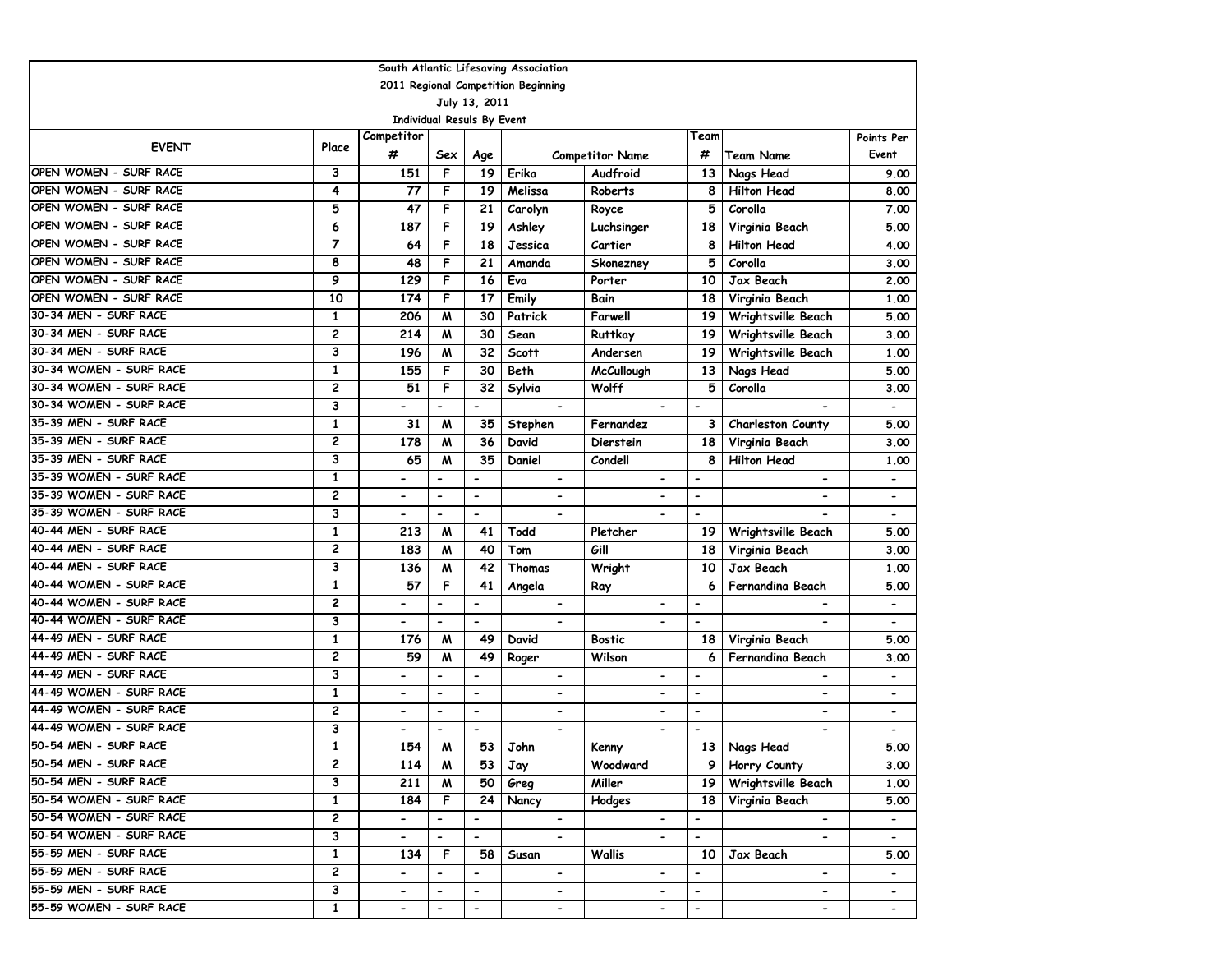| South Atlantic Lifesaving Association |                |                                   |                          |                          |                              |                              |                          |                              |                              |  |  |
|---------------------------------------|----------------|-----------------------------------|--------------------------|--------------------------|------------------------------|------------------------------|--------------------------|------------------------------|------------------------------|--|--|
| 2011 Regional Competition Beginning   |                |                                   |                          |                          |                              |                              |                          |                              |                              |  |  |
| July 13, 2011                         |                |                                   |                          |                          |                              |                              |                          |                              |                              |  |  |
|                                       |                | <b>Individual Resuls By Event</b> |                          |                          |                              |                              |                          |                              |                              |  |  |
| <b>EVENT</b>                          | Place          | Competitor                        |                          |                          |                              |                              | Team                     |                              | Points Per                   |  |  |
|                                       |                | #                                 | Sex                      | Age                      |                              | <b>Competitor Name</b>       | #                        | <b>Team Name</b>             | Event                        |  |  |
| 55-59 WOMEN - SURF RACE               | 2              | $\hbox{\small -}$                 |                          | $\overline{\phantom{a}}$ |                              | $\overline{\phantom{a}}$     | $\overline{\phantom{a}}$ | $\overline{\phantom{a}}$     | $\overline{\phantom{a}}$     |  |  |
| 55-59 WOMEN - SURF RACE               | 3              | $\overline{\phantom{0}}$          | $\overline{\phantom{0}}$ | $\overline{\phantom{a}}$ | $\qquad \qquad \blacksquare$ | $\overline{\phantom{0}}$     | $\overline{\phantom{a}}$ |                              |                              |  |  |
| 60-64 MEN - SURF RACE                 | $\mathbf{1}$   | $\blacksquare$                    | $\blacksquare$           | $\blacksquare$           | $\overline{\phantom{a}}$     |                              | $\overline{\phantom{a}}$ |                              |                              |  |  |
| 60-64 MEN - SURF RACE                 | $\overline{c}$ | $\blacksquare$                    | $\blacksquare$           | $\overline{\phantom{a}}$ | $\blacksquare$               |                              | $\overline{\phantom{a}}$ | $\overline{\phantom{0}}$     | $\overline{\phantom{a}}$     |  |  |
| 60-64 MEN - SURF RACE                 | 3              | $\blacksquare$                    | $\overline{\phantom{a}}$ | $\overline{\phantom{0}}$ | $\blacksquare$               | $\overline{\phantom{0}}$     | $\overline{\phantom{a}}$ | $\overline{\phantom{0}}$     | $\overline{\phantom{0}}$     |  |  |
| 60-64 WOMEN - SURF RACE               | $\mathbf{1}$   | $\blacksquare$                    | $\blacksquare$           | $\blacksquare$           | $\blacksquare$               | ۰                            | $\overline{\phantom{a}}$ | $\overline{\phantom{0}}$     | $\overline{\phantom{0}}$     |  |  |
| 60-64 WOMEN - SURF RACE               | 2              | $\blacksquare$                    | $\overline{\phantom{a}}$ | $\overline{\phantom{0}}$ | $\blacksquare$               | $\blacksquare$               | $\overline{\phantom{a}}$ | $\blacksquare$               | $\overline{\phantom{a}}$     |  |  |
| 60-64 WOMEN - SURF RACE               | 3              | $\blacksquare$                    | $\overline{\phantom{0}}$ | $\overline{\phantom{a}}$ | $\overline{\phantom{a}}$     | ۰                            | $\overline{\phantom{a}}$ | $\overline{\phantom{a}}$     | $\qquad \qquad \blacksquare$ |  |  |
| 65-69 MEN - SURF RACE                 | $\mathbf{1}$   | $\overline{\phantom{a}}$          | $\blacksquare$           | $\overline{\phantom{a}}$ | $\overline{\phantom{a}}$     | $\overline{\phantom{0}}$     | $\overline{\phantom{a}}$ | $\overline{\phantom{a}}$     | $\overline{\phantom{0}}$     |  |  |
| 65-69 MEN - SURF RACE                 | $\mathbf{2}$   |                                   | $\blacksquare$           | $\overline{\phantom{a}}$ | $\blacksquare$               | $\blacksquare$               | $\overline{\phantom{a}}$ |                              |                              |  |  |
| 65-69 MEN - SURF RACE                 | 3              | $\blacksquare$                    | $\blacksquare$           | $\blacksquare$           | $\overline{\phantom{a}}$     | $\overline{\phantom{0}}$     | $\blacksquare$           | $\overline{\phantom{a}}$     | $\overline{\phantom{a}}$     |  |  |
| 65-69 WOMEN - SURF RACE               | $\mathbf{1}$   | $\hbox{\small -}$                 | $\blacksquare$           | $\overline{\phantom{a}}$ | $\overline{\phantom{a}}$     | $\overline{\phantom{0}}$     | $\overline{\phantom{a}}$ | $\overline{\phantom{a}}$     | $\overline{\phantom{a}}$     |  |  |
| 65-69 WOMEN - SURF RACE               | 2              | $\hbox{\small -}$                 | $\blacksquare$           | $\overline{\phantom{0}}$ | $\overline{\phantom{0}}$     | $\qquad \qquad \blacksquare$ | $\overline{\phantom{a}}$ | $\hbox{\small -}$            | $\overline{\phantom{0}}$     |  |  |
| 65-69 WOMEN - SURF RACE               | 3              |                                   | $\overline{\phantom{a}}$ | $\overline{\phantom{a}}$ | $\qquad \qquad \blacksquare$ | $\qquad \qquad \blacksquare$ | $\overline{\phantom{a}}$ | $\qquad \qquad \blacksquare$ | $\overline{\phantom{a}}$     |  |  |
| 70+ MEN - SURF RACE                   | 1              | $\blacksquare$                    | $\overline{\phantom{a}}$ | $\overline{\phantom{0}}$ | $\overline{\phantom{a}}$     | ۰                            | $\overline{\phantom{a}}$ | $\overline{\phantom{a}}$     | $\overline{\phantom{a}}$     |  |  |
| 70+ MEN - SURF RACE                   | $\overline{c}$ |                                   | $\overline{\phantom{a}}$ | $\overline{\phantom{a}}$ |                              |                              | $\overline{\phantom{a}}$ |                              |                              |  |  |
| 70+ MEN - SURF RACE                   | 3              | $\blacksquare$                    | $\overline{\phantom{a}}$ | $\overline{\phantom{a}}$ | $\blacksquare$               | $\blacksquare$               | $\overline{\phantom{a}}$ | $\overline{\phantom{0}}$     | $\overline{\phantom{a}}$     |  |  |
| 70+ WOMEN - SURF RACE                 | $\mathbf{1}$   | $\blacksquare$                    | $\overline{\phantom{a}}$ | $\overline{\phantom{0}}$ | $\overline{\phantom{a}}$     | $\overline{\phantom{0}}$     | $\overline{\phantom{a}}$ | $\overline{\phantom{a}}$     | $\overline{\phantom{0}}$     |  |  |
| 70+ WOMEN - SURF RACE                 | $\overline{c}$ | $\blacksquare$                    | $\overline{\phantom{a}}$ | $\overline{\phantom{0}}$ | $\blacksquare$               | $\blacksquare$               | $\overline{\phantom{a}}$ |                              | $\overline{\phantom{a}}$     |  |  |
| 70+ WOMEN - SURF RACE                 | 3              | $\blacksquare$                    | $\blacksquare$           | $\blacksquare$           |                              |                              | $\overline{\phantom{a}}$ |                              |                              |  |  |
| OPEN MEN - BOARD RACE                 | $\mathbf{1}$   | 105                               | M                        | 26                       | Jordon                       | O'boyle                      | 9                        | Horry County                 | 12,00                        |  |  |
| OPEN MEN - BOARD RACE                 | $\overline{c}$ | 126                               | M                        | 27                       | <b>Barrett</b>               | Phifer                       | 10                       | Jax Beach                    | 10.00                        |  |  |
| OPEN MEN - BOARD RACE                 | 3              | 120                               | M                        | 21                       | Richard                      | Ghiotto                      | 10                       | Jax Beach                    | 9.00                         |  |  |
| OPEN MEN - BOARD RACE                 | 4              | 179                               | M                        | 29                       | Doug                         | <b>Ellis</b>                 | 18                       | Virginia Beach               | 8.00                         |  |  |
| OPEN MEN - BOARD RACE                 | 5              | 218                               | W                        | 25                       | Matt                         | Wistoff                      | 19                       | Wrightsville Beach           | 7.00                         |  |  |
| OPEN MEN - BOARD RACE                 | 6              | 117                               | м                        | 24                       | Joseph                       | Civello                      | 10                       | Jax Beach                    | 5.00                         |  |  |
| OPEN MEN - BOARD RACE                 | 7              | 118                               | м                        | 22                       | Coby                         | Davis                        | 10                       | Jax Beach                    | 4.00                         |  |  |
| OPEN MEN - BOARD RACE                 | 8              | 188                               | M                        | 21                       | Jon                          | Martin                       | 18                       | Virginia Beach               | 3.00                         |  |  |
| OPEN MEN - BOARD RACE                 | 9              | 136                               | M                        | 42                       | Thomas                       | Wright                       | 10                       | Jax Beach                    | 2.00                         |  |  |
| OPEN MEN - BOARD RACE                 | 10             | 46                                | M                        | 22                       | Ross                         | Monroe                       | 5                        | Corolla                      | 1.00                         |  |  |
| OPEN WOMEN - BOARD RACE               | 1              | 131                               | F                        | 21                       | Kaitlyn                      | Shemenski                    | 10                       | Jax Beach                    | 12,00                        |  |  |
| OPEN WOMEN - BOARD RACE               | 2              | 129                               | F                        | 16                       | Eva                          | Porter                       | 10                       | Jax Beach                    | 10.00                        |  |  |
| OPEN WOMEN - BOARD RACE               | 3              | 219                               | F                        | 24                       | Leah                         | Ciekot                       | 9                        | Horry County                 | 9.00                         |  |  |
| OPEN WOMEN - BOARD RACE               | 4              | 171                               | F                        | 20                       | Kayley                       | Marvin                       |                          | 16 St Johns County           | 8.00                         |  |  |
| OPEN WOMEN - BOARD RACE               | 5              | 185                               | F                        | 23                       | Robin                        | Lang                         | 18                       | Virginia Beach               | 7.00                         |  |  |
| OPEN WOMEN - BOARD RACE               | 6              | 155                               | F                        | 30                       | Beth                         | <b>McCullough</b>            | 13                       | Nags Head                    | 5.00                         |  |  |
| OPEN WOMEN - BOARD RACE               | 7              | 130                               | F                        | 19                       | Allison                      | Shemenski                    | 10                       | Jax Beach                    | 4.00                         |  |  |
| OPEN WOMEN - BOARD RACE               | 8              | 15                                | F                        | 22                       | Delilah                      | Bista                        | 2                        | Carolina Beach               | 3.00                         |  |  |
| OPEN WOMEN - BOARD RACE               | 9              | 208                               | F                        | 27                       | Lindsey                      | Lynskey                      | 19                       | Wrightsville Beach           | 2.00                         |  |  |
| OPEN WOMEN - BOARD RACE               | 10             | 111                               | F                        | 19                       | Corinne                      | Turcotte                     | 9                        | Horry County                 | 1.00                         |  |  |
| 30-34 MEN - BOARD RACE                | 1              | 157                               | M                        | 33                       | Chad                         | Motz                         | 13                       | Nags Head                    | 5.00                         |  |  |
| 30-34 MEN - BOARD RACE                | 2              | 214                               | M                        | 30                       | Sean                         | Ruttkay                      | 19                       | Wrightsville Beach           | 3.00                         |  |  |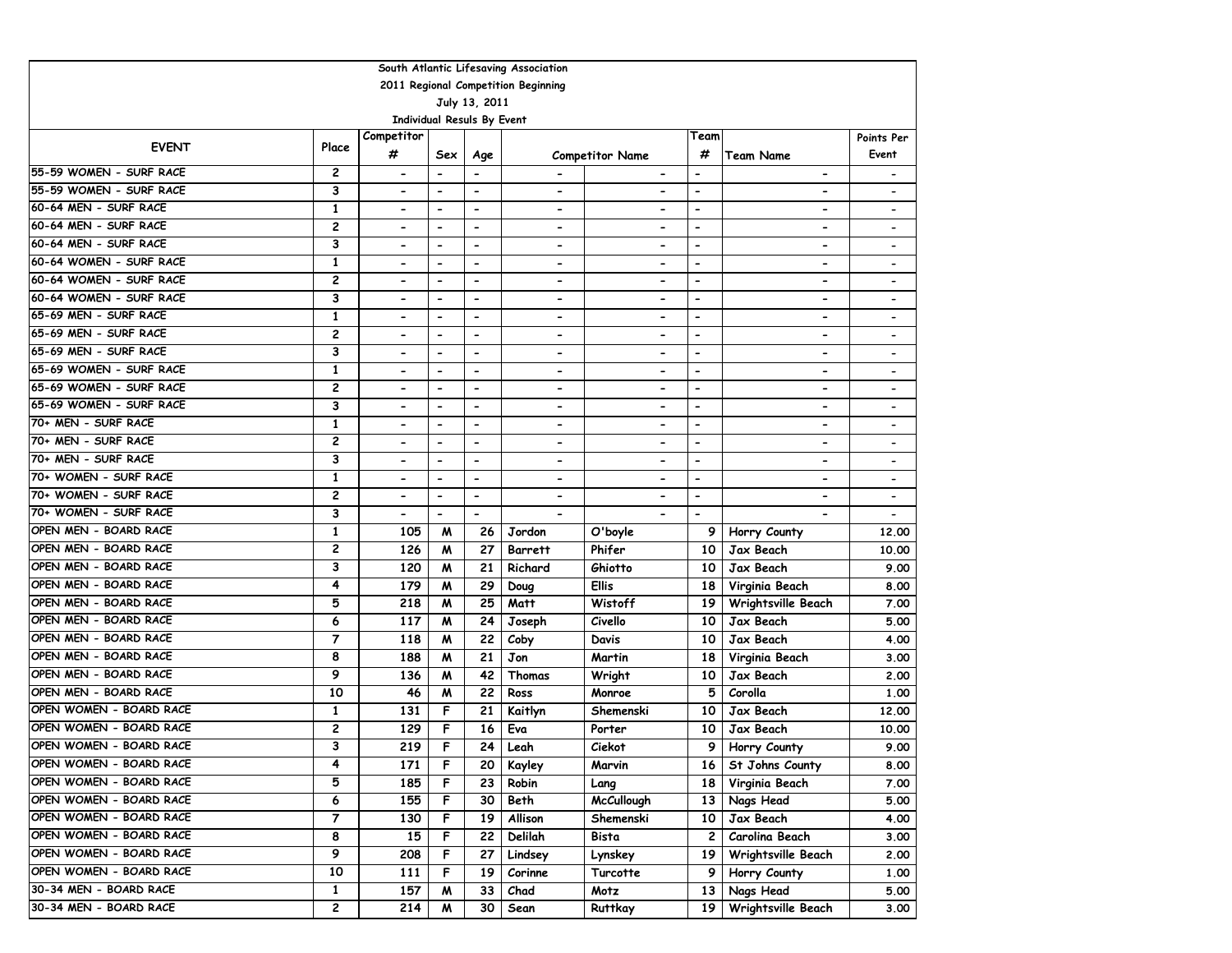| South Atlantic Lifesaving Association |               |                                   |                              |                              |                                                                                                                                                   |                              |                          |                              |                              |  |  |  |
|---------------------------------------|---------------|-----------------------------------|------------------------------|------------------------------|---------------------------------------------------------------------------------------------------------------------------------------------------|------------------------------|--------------------------|------------------------------|------------------------------|--|--|--|
| 2011 Regional Competition Beginning   |               |                                   |                              |                              |                                                                                                                                                   |                              |                          |                              |                              |  |  |  |
|                                       | July 13, 2011 |                                   |                              |                              |                                                                                                                                                   |                              |                          |                              |                              |  |  |  |
|                                       |               | <b>Individual Resuls By Event</b> |                              |                              |                                                                                                                                                   |                              |                          |                              |                              |  |  |  |
| <b>EVENT</b>                          | Place         | Competitor                        |                              |                              |                                                                                                                                                   |                              | Team                     |                              | Points Per                   |  |  |  |
|                                       |               | #                                 | Sex                          | Age                          |                                                                                                                                                   | <b>Competitor Name</b>       | #                        | <b>Team Name</b>             | Event                        |  |  |  |
| 30-34 MEN - BOARD RACE                | 3             | 225                               | M                            | 31                           | Brian                                                                                                                                             | Mack                         | З                        | Charleston County            | 1.00                         |  |  |  |
| 30-34 WOMEN - BOARD RACE              | $\mathbf{1}$  | 155                               | F                            | 30                           | Beth                                                                                                                                              | <b>McCullough</b>            | 13                       | Nags Head                    | 5.00                         |  |  |  |
| 30-34 WOMEN - BOARD RACE              | 2             | 51                                | F                            | 32                           | Sylvia                                                                                                                                            | Wolff                        | 5                        | Corolla                      | 3.00                         |  |  |  |
| 30-34 WOMEN - BOARD RACE              | 3             | $\blacksquare$                    | $\overline{\phantom{a}}$     | $\blacksquare$               | $\blacksquare$                                                                                                                                    |                              | $\overline{\phantom{a}}$ |                              | $\overline{\phantom{a}}$     |  |  |  |
| 35-39 MEN - BOARD RACE                | $\mathbf{1}$  | 178                               | M                            | 36                           | David                                                                                                                                             | <b>Dierstein</b>             | 18                       | Virginia Beach               | 5.00                         |  |  |  |
| 35-39 MEN - BOARD RACE                | 2             | 124                               | M                            | 37                           | Bryon                                                                                                                                             | <b>Iveson</b>                | 10                       | <b>Jax Beach</b>             | 3.00                         |  |  |  |
| 35-39 MEN - BOARD RACE                | 3             | 41                                | M                            | 35                           | Shaun                                                                                                                                             | Buen                         | 5                        | Corolla                      | 1.00                         |  |  |  |
| 35-39 WOMEN - BOARD RACE              | $\mathbf{1}$  | $\blacksquare$                    | $\overline{\phantom{0}}$     | $\overline{a}$               | $\blacksquare$                                                                                                                                    | $\qquad \qquad \blacksquare$ | $\overline{\phantom{a}}$ | $\overline{\phantom{0}}$     | $\qquad \qquad \blacksquare$ |  |  |  |
| 35-39 WOMEN - BOARD RACE              | 2             | $\blacksquare$                    | $\overline{\phantom{0}}$     | $\overline{a}$               | $\blacksquare$                                                                                                                                    | $\qquad \qquad \blacksquare$ | $\blacksquare$           | $\overline{\phantom{0}}$     | $\overline{\phantom{a}}$     |  |  |  |
| 35-39 WOMEN - BOARD RACE              | 3             | $\overline{\phantom{a}}$          | $\overline{\phantom{a}}$     | $\overline{\phantom{a}}$     | $\overline{\phantom{0}}$                                                                                                                          | $\blacksquare$               | $\overline{\phantom{a}}$ | $\overline{\phantom{0}}$     | $\blacksquare$               |  |  |  |
| 40-44 MEN - BOARD RACE                | $\mathbf{1}$  | 136                               | M                            | 42                           | Thomas                                                                                                                                            | Wright                       | 10                       | Jax Beach                    | 5.00                         |  |  |  |
| 40-44 MEN - BOARD RACE                | 2             | 17                                | M                            | 41                           | Matt                                                                                                                                              | Brzescinski                  | 2                        | Carolina Beach               | 3.00                         |  |  |  |
| 40-44 MEN - BOARD RACE                | 3             |                                   | $\overline{\phantom{a}}$     | $\overline{\phantom{a}}$     | $\overline{\phantom{a}}$                                                                                                                          | $\overline{\phantom{a}}$     | $\overline{\phantom{a}}$ |                              |                              |  |  |  |
| 40-44 WOMEN - BOARD RACE              | $\mathbf{1}$  | 57                                | F                            | 41                           | Angela                                                                                                                                            | Ray                          | 6                        | Fernandina Beach             | 5.00                         |  |  |  |
| 40-44 WOMEN - BOARD RACE              | 2             | 22                                | F                            | 42                           | Alicia                                                                                                                                            | Lachance                     | $\mathbf{2}$             | Carolina Beach               | 3.00                         |  |  |  |
| 40-44 WOMEN - BOARD RACE              | 3             | $\blacksquare$                    | $\overline{\phantom{0}}$     | $\blacksquare$               | $\overline{\phantom{a}}$                                                                                                                          |                              | $\blacksquare$           |                              | $\qquad \qquad \blacksquare$ |  |  |  |
| 45-49 MEN - BOARD RACE                | $\mathbf{1}$  | 202                               | M                            | 46                           | <b>Steve</b>                                                                                                                                      | De Klerk                     | 19                       | Wrightsville Beach           | 5.00                         |  |  |  |
| 45-49 MEN - BOARD RACE                | 2             | 176                               | M                            | 49                           | David                                                                                                                                             | <b>Bostic</b>                | 18                       | Virginia Beach               | 3.00                         |  |  |  |
| 45-49 MEN - BOARD RACE                | 3             | 59                                | M                            | 49                           | Roger                                                                                                                                             | Wilson                       | 6                        | Fernandina Beach             | 1.00                         |  |  |  |
| 45-49 WOMEN - BOARD RACE              | $\mathbf{1}$  | $\hbox{\small -}$                 | $\qquad \qquad \blacksquare$ | $\overline{\phantom{a}}$     | $\overline{\phantom{a}}$                                                                                                                          |                              | $\overline{\phantom{a}}$ |                              | $\overline{\phantom{a}}$     |  |  |  |
| 45-49 WOMEN - BOARD RACE              | 2             | $\blacksquare$                    | $\overline{a}$               | $\overline{\phantom{m}}$     | $\blacksquare$                                                                                                                                    | $\overline{\phantom{0}}$     | $\overline{\phantom{a}}$ | $\overline{\phantom{0}}$     | $\overline{\phantom{a}}$     |  |  |  |
| 45-49 WOMEN - BOARD RACE              | 3             | $\overline{\phantom{a}}$          | $\overline{\phantom{a}}$     | $\blacksquare$               | $\blacksquare$                                                                                                                                    | $\blacksquare$               | $\blacksquare$           | $\blacksquare$               | $\overline{\phantom{0}}$     |  |  |  |
| 50-54 MEN - BOARD RACE                | $\mathbf{1}$  | 211                               | M                            | 50                           | Greg                                                                                                                                              | Miller                       | 19                       | Wrightsville Beach           | 5.00                         |  |  |  |
| 50-54 MEN - BOARD RACE                | 2             | 114                               | M                            | 53                           | Jay                                                                                                                                               | Woodward                     | 9                        | Horry County                 | 3.00                         |  |  |  |
| 50-54 MEN - BOARD RACE                | 3             | 154                               | M                            | 53                           | John                                                                                                                                              | Kenny                        | 13                       | Nags Head                    | 1.00                         |  |  |  |
| 50-54 WOMEN - BOARD RACE              | 1             | 184                               | F                            | 24                           | Nancy                                                                                                                                             | <b>Hodges</b>                | 18                       | Virginia Beach               | 5.00                         |  |  |  |
| 50-54 WOMEN - BOARD RACE              | 2             | $\blacksquare$                    | $\overline{\phantom{0}}$     | $\qquad \qquad \blacksquare$ | $\overline{\phantom{0}}$                                                                                                                          | $\overline{\phantom{a}}$     | $\overline{\phantom{a}}$ | $\overline{\phantom{a}}$     | $\overline{\phantom{a}}$     |  |  |  |
| 50-54 WOMEN - BOARD RACE              | 3             | $\blacksquare$                    | $\blacksquare$               | $\frac{1}{2}$                | $\blacksquare$                                                                                                                                    |                              | $\overline{\phantom{a}}$ | $\overline{\phantom{0}}$     | $\overline{\phantom{a}}$     |  |  |  |
| 55-59 MEN - BOARD RACE                | $\mathbf{1}$  | 86                                | M                            | 57                           | Duke                                                                                                                                              | <b>Brown</b>                 | 9                        | Horry County                 | 5.00                         |  |  |  |
| 55-59 MEN - BOARD RACE                | 2             | $\blacksquare$                    | $\blacksquare$               | $\overline{\phantom{a}}$     | $\overline{\phantom{a}}$                                                                                                                          | $\overline{\phantom{a}}$     | $\overline{\phantom{a}}$ | $\overline{\phantom{a}}$     | $\overline{\phantom{a}}$     |  |  |  |
| 55-59 MEN - BOARD RACE                | 3             | $\blacksquare$                    | $\overline{\phantom{0}}$     | $\overline{\phantom{a}}$     | $\blacksquare$                                                                                                                                    | $\blacksquare$               | $\overline{\phantom{a}}$ |                              | $\overline{\phantom{a}}$     |  |  |  |
| 55-59 WOMEN - BOARD RACE              | $\mathbf{1}$  | 134                               | F                            | 58                           | Susan                                                                                                                                             | Wallis                       | 10                       | Jax Beach                    | 5.00                         |  |  |  |
| 55-59 WOMEN - BOARD RACE              | 2             |                                   | $\qquad \qquad \blacksquare$ | $\overline{\phantom{a}}$     | $\overline{\phantom{a}}$                                                                                                                          | $\overline{\phantom{0}}$     | $\overline{\phantom{0}}$ | $\qquad \qquad \blacksquare$ |                              |  |  |  |
| 55-59 WOMEN - BOARD RACE              | 3             | $\overline{\phantom{0}}$          | $\blacksquare$               | $\overline{\phantom{a}}$     | $\overline{\phantom{a}}$                                                                                                                          | $\qquad \qquad \blacksquare$ | $\overline{\phantom{a}}$ | -                            |                              |  |  |  |
| 60-64 MEN - BOARD RACE                | $\mathbf{1}$  | $\blacksquare$                    | $\blacksquare$               | $\blacksquare$               | $\overline{\phantom{0}}$                                                                                                                          | $\blacksquare$               | $\overline{\phantom{a}}$ | $\overline{\phantom{0}}$     |                              |  |  |  |
| 60-64 MEN - BOARD RACE                | 2             | $\blacksquare$                    | $\blacksquare$               | $\blacksquare$               | $\overline{\phantom{0}}$                                                                                                                          | $\overline{\phantom{0}}$     | $\overline{\phantom{a}}$ | $\overline{\phantom{0}}$     |                              |  |  |  |
| 60-64 MEN - BOARD RACE                | 3             | $\blacksquare$                    | $\overline{\phantom{0}}$     | $\blacksquare$               | $\overline{\phantom{0}}$                                                                                                                          | $\qquad \qquad \blacksquare$ | $\hbox{\small -}$        | $\blacksquare$               | $\overline{\phantom{0}}$     |  |  |  |
| 60-64 WOMEN - BOARD RACE              | $\mathbf{1}$  |                                   | $\overline{\phantom{a}}$     | $\overline{\phantom{a}}$     | $\qquad \qquad \blacksquare$                                                                                                                      |                              | $\hbox{\small -}$        | $\blacksquare$               |                              |  |  |  |
| 60-64 WOMEN - BOARD RACE              | 2             | $\blacksquare$                    | $\blacksquare$               | $\overline{\phantom{a}}$     | $\overline{\phantom{0}}$                                                                                                                          | $\overline{\phantom{a}}$     | $\overline{\phantom{a}}$ | $\overline{\phantom{0}}$     | $\overline{\phantom{a}}$     |  |  |  |
| 60-64 WOMEN - BOARD RACE              | 3             | $\overline{\phantom{a}}$          | $\blacksquare$               | $\overline{\phantom{a}}$     | $\blacksquare$                                                                                                                                    | $\overline{\phantom{0}}$     | $\overline{\phantom{a}}$ | $\blacksquare$               | $\overline{\phantom{a}}$     |  |  |  |
| 65-69 MEN - BOARD RACE                | $\mathbf{1}$  |                                   | $\overline{\phantom{a}}$     | $\hbox{\small -}$            | $\overline{\phantom{a}}$                                                                                                                          |                              | $\overline{\phantom{a}}$ | $\overline{\phantom{0}}$     |                              |  |  |  |
| 65-69 MEN - BOARD RACE                | 2             | $\overline{\phantom{0}}$          | $\overline{\phantom{0}}$     | $\overline{\phantom{0}}$     | $\hskip1.6pt\hskip1.6pt\hskip1.6pt\hskip1.6pt\hskip1.6pt\hskip1.6pt\hskip1.6pt\hskip1.6pt\hskip1.6pt\hskip1.6pt\hskip1.6pt\hskip1.6pt\hskip1.6pt$ | $\overline{\phantom{0}}$     | $\overline{\phantom{a}}$ | $\overline{\phantom{0}}$     |                              |  |  |  |
|                                       |               |                                   |                              |                              |                                                                                                                                                   |                              |                          |                              |                              |  |  |  |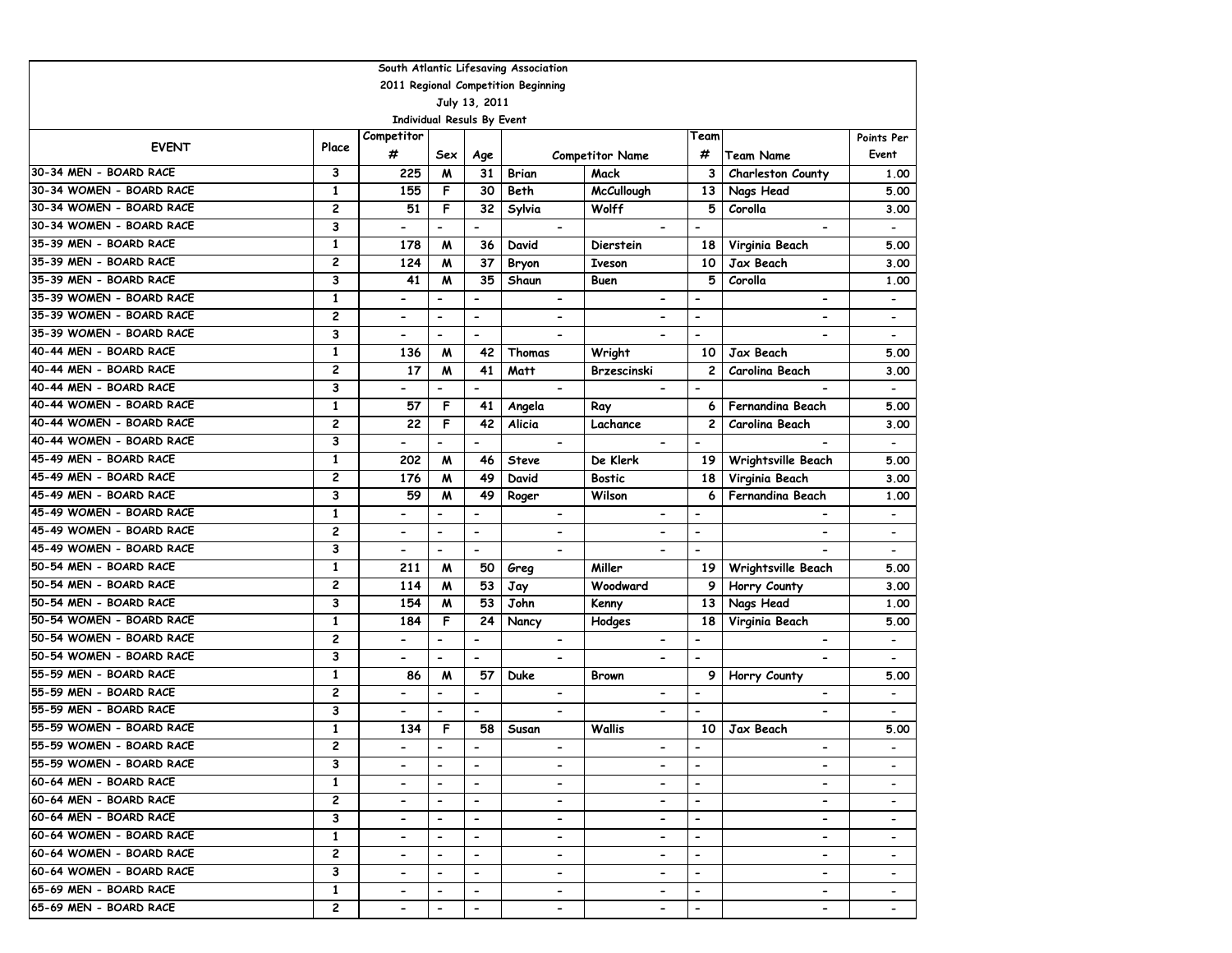| South Atlantic Lifesaving Association |                |                                   |                              |                              |                          |                              |                          |                          |                              |  |  |
|---------------------------------------|----------------|-----------------------------------|------------------------------|------------------------------|--------------------------|------------------------------|--------------------------|--------------------------|------------------------------|--|--|
| 2011 Regional Competition Beginning   |                |                                   |                              |                              |                          |                              |                          |                          |                              |  |  |
| July 13, 2011                         |                |                                   |                              |                              |                          |                              |                          |                          |                              |  |  |
|                                       |                | <b>Individual Resuls By Event</b> |                              |                              |                          |                              |                          |                          |                              |  |  |
| <b>EVENT</b>                          | Place          | Competitor                        |                              |                              |                          |                              | Team                     |                          | Points Per                   |  |  |
|                                       |                | #                                 | Sex                          | Age                          |                          | <b>Competitor Name</b>       | #                        | <b>Team Name</b>         | Event                        |  |  |
| 65-69 MEN - BOARD RACE                | 3              | $\hbox{\small -}$                 |                              | $\overline{\phantom{0}}$     |                          | $\hbox{\small -}$            | $\overline{\phantom{a}}$ | $\overline{\phantom{0}}$ |                              |  |  |
| 65-69 WOMEN - BOARD RACE              | 1              | $\overline{\phantom{a}}$          | $\qquad \qquad \blacksquare$ | $\qquad \qquad \blacksquare$ | -                        | $\qquad \qquad \blacksquare$ | $\overline{\phantom{a}}$ | -                        |                              |  |  |
| 65-69 WOMEN - BOARD RACE              | $\overline{c}$ | $\blacksquare$                    | $\overline{\phantom{a}}$     | $\blacksquare$               | -                        |                              | $\overline{a}$           | $\overline{\phantom{0}}$ | $\qquad \qquad \blacksquare$ |  |  |
| 65-69 WOMEN - BOARD RACE              | 3              | $\blacksquare$                    | $\overline{\phantom{a}}$     | $\overline{\phantom{a}}$     | $\overline{\phantom{0}}$ | $\blacksquare$               | $\overline{\phantom{a}}$ | $\overline{\phantom{0}}$ |                              |  |  |
| 70+ MEN - BOARD RACE                  | 1              | $\overline{\phantom{0}}$          | $\overline{\phantom{a}}$     | $\overline{\phantom{0}}$     | $\overline{\phantom{0}}$ | $\overline{\phantom{0}}$     | $\overline{\phantom{a}}$ | $\overline{\phantom{0}}$ | $\qquad \qquad \blacksquare$ |  |  |
| 70+ MEN - BOARD RACE                  | $\overline{c}$ | $\blacksquare$                    | $\blacksquare$               | $\blacksquare$               | -                        | $\blacksquare$               | $\blacksquare$           | $\overline{\phantom{0}}$ | $\qquad \qquad \blacksquare$ |  |  |
| 70+ MEN - BOARD RACE                  | 3              | $\blacksquare$                    | $\blacksquare$               | $\blacksquare$               | $\overline{\phantom{0}}$ | $\blacksquare$               | $\overline{\phantom{a}}$ | $\overline{\phantom{0}}$ | $\overline{\phantom{a}}$     |  |  |
| 70+ WOMEN - BOARD RACE                | 1              | $\qquad \qquad \blacksquare$      | $\qquad \qquad \blacksquare$ | $\blacksquare$               | -                        | $\qquad \qquad \blacksquare$ | $\overline{\phantom{a}}$ | -                        |                              |  |  |
| 70+ WOMEN - BOARD RACE                | $\overline{c}$ | $\overline{\phantom{a}}$          | $\overline{\phantom{0}}$     | $\overline{\phantom{a}}$     | $\overline{\phantom{0}}$ | $\hbox{\small -}$            | $\overline{\phantom{a}}$ | $\overline{a}$           | $\qquad \qquad \blacksquare$ |  |  |
| 70+ WOMEN - BOARD RACE                | 3              | $\blacksquare$                    | $\overline{\phantom{0}}$     | $\overline{a}$               |                          |                              | $\overline{a}$           |                          |                              |  |  |
| OPEN MEN - RUN-SWIM-RUN               | $\mathbf{1}$   | 212                               | M                            | 21                           | Luke                     | Murphy                       | 19                       | Wrightsville Beach       | 12,00                        |  |  |
| OPEN MEN - RUN-SWIM-RUN               | 2              | 156                               | M                            | 22                           | Ben                      | Mechak                       | 13                       | Nags Head                | 10.00                        |  |  |
| OPEN MEN - RUN-SWIM-RUN               | 3              | 197                               | M                            | 23                           | Rob                      | Anderson                     | 19                       | Wrightsville Beach       | 9.00                         |  |  |
| OPEN MEN - RUN-SWIM-RUN               | 4              | 4                                 | M                            | 19                           | <b>Blake</b>             | <b>Elhers</b>                | 1                        | <b>Atlantic Beach</b>    | 8.00                         |  |  |
| OPEN MEN - RUN-SWIM-RUN               | 5              | 45                                | M                            | 22                           | Travis                   | Martinez                     | 5                        | Corolla                  | 7.00                         |  |  |
| OPEN MEN - RUN-SWIM-RUN               | 6              | 205                               | M                            | 22                           | Justin                   | Eldridge                     | 19                       | Wrightsville Beach       | 5.00                         |  |  |
| OPEN MEN - RUN-SWIM-RUN               | $\overline{7}$ | 49                                | M                            | 23                           | Sean                     | Sonnenberg                   | 5                        | Corolla                  | 4.00                         |  |  |
| OPEN MEN - RUN-SWIM-RUN               | 8              | 193                               | M                            | 23                           | Scottie                  | Norton                       | 18                       | Virginia Beach           | 3.00                         |  |  |
| OPEN MEN - RUN-SWIM-RUN               | 9              | 71                                | M                            | 20                           | David                    | Humphrey                     | 8                        | <b>Hilton Head</b>       | 2.00                         |  |  |
| OPEN MEN - RUN-SWIM-RUN               | 10             | 217                               | M                            | 21                           | David                    | Thayer                       | 19                       | Wrightsville Beach       | 1.00                         |  |  |
| OPEN WOMEN - RUN-SWIM-RUN             | 1              | 50                                | F                            | 23                           | Rachel                   | Sunday                       | 5                        | Corolla                  | 12,00                        |  |  |
| OPEN WOMEN - RUN-SWIM-RUN             | $\overline{c}$ | 67                                | F                            | 19                           | Maura                    | Donahue                      | 8                        | <b>Hilton Head</b>       | 10.00                        |  |  |
| OPEN WOMEN - RUN-SWIM-RUN             | 3              | 174                               | F                            | 17                           | Emily                    | Bain                         | 18                       | Virginia Beach           | 9.00                         |  |  |
| OPEN WOMEN - RUN-SWIM-RUN             | 4              | 151                               | F                            | 19                           | Erika                    | Audfroid                     | 13                       | Nags Head                | 8.00                         |  |  |
| OPEN WOMEN - RUN-SWIM-RUN             | 5              | 195                               | F                            | 18                           | Kimberly                 | Rich                         | 18                       | Virginia Beach           | 7.00                         |  |  |
| OPEN WOMEN - RUN-SWIM-RUN             | 6              | 77                                | F                            | 19                           | Melissa                  | Roberts                      | 8                        | <b>Hilton Head</b>       | 5.00                         |  |  |
| OPEN WOMEN - RUN-SWIM-RUN             | 7              | 64                                | F                            | 18                           | Jessica                  | Cartier                      | 8                        | <b>Hilton Head</b>       | 4.00                         |  |  |
| OPEN WOMEN - RUN-SWIM-RUN             | 8              | 47                                | F                            | 21                           | Carolyn                  | Royce                        | 5                        | Corolla                  | 3.00                         |  |  |
| OPEN WOMEN - RUN-SWIM-RUN             | 9              | 48                                | F                            | 21                           | Amanda                   | Skonezney                    | 5                        | Corolla                  | 2.00                         |  |  |
| OPEN WOMEN - RUN-SWIM-RUN             | 10             | 223                               | F                            | 16                           | Summer                   | Santos                       | 3                        | Charleston County        | 1.00                         |  |  |
| 30-34 MEN-RUN - SWIM-RUN              | 1              | 206                               | M                            | 30                           | Patrick                  | Farwell                      | 19                       | Wrightsville Beach       | 5.00                         |  |  |
| 30-34 MEN-RUN - SWIM-RUN              | $\overline{c}$ | 214                               | M                            | 30                           | Sean                     | Ruttkay                      | 19                       | Wrightsville Beach       | 3.00                         |  |  |
| 30-34 MEN-RUN - SWIM-RUN              | 3              | 196                               | M                            | 32                           | <b>Scott</b>             | Andersen                     | 19                       | Wrightsville Beach       | 1.00                         |  |  |
| 30-34 WOMEN - RUN-SWIM-RUN            | 1              | 155                               | F                            | 30 I                         | Beth                     | <b>McCullough</b>            |                          | 13 Nags Head             | 5.00                         |  |  |
| 30-34 WOMEN - RUN-SWIM-RUN            | 2              | 51                                | F                            | 32 <sub>1</sub>              | Sylvia                   | Wolff                        | 5                        | Corolla                  | 3.00                         |  |  |
| 30-34 WOMEN - RUN-SWIM-RUN            | 3              | $\overline{\phantom{0}}$          | $\blacksquare$               | $\overline{\phantom{a}}$     | $\blacksquare$           | $\blacksquare$               | $\overline{\phantom{a}}$ | $\overline{\phantom{a}}$ | $\overline{\phantom{0}}$     |  |  |
| 35-39 MEN - RUN-SWIM-RUN              | $\mathbf{1}$   | 31                                | M                            | 35 <sub>1</sub>              | <b>Stephen</b>           | Fernandez                    | 3 <sup>1</sup>           | <b>Charleston County</b> | 5.00                         |  |  |
| 35-39 MEN - RUN-SWIM-RUN              | 2              | 178                               | M                            | 36                           | David                    | <b>Dierstein</b>             | 18                       | Virginia Beach           | 3.00                         |  |  |
| 35-39 MEN - RUN-SWIM-RUN              | 3              | 41                                | M                            | 35                           | Shaun                    | Buen                         | 5                        | Corolla                  | 1.00                         |  |  |
| 35-39 WOMEN - RUN-SWIM-RUN            | 1              | $\blacksquare$                    | $\blacksquare$               | $\blacksquare$               | $\blacksquare$           | $\overline{\phantom{a}}$     | $\overline{\phantom{a}}$ | $\blacksquare$           | $\blacksquare$               |  |  |
| 35-39 WOMEN - RUN-SWIM-RUN            | $\mathbf{2}$   | $\blacksquare$                    | $\overline{\phantom{a}}$     | $\overline{\phantom{a}}$     | $\blacksquare$           | $\hbox{\small -}$            | $\overline{\phantom{a}}$ | $\blacksquare$           | $\blacksquare$               |  |  |
| 35-39 WOMEN - RUN-SWIM-RUN            | 3              | $\hbox{\small -}$                 | $\overline{\phantom{a}}$     | $\blacksquare$               | $\blacksquare$           | $\overline{\phantom{a}}$     | $\overline{\phantom{a}}$ | $\hbox{\small -}$        | $\blacksquare$               |  |  |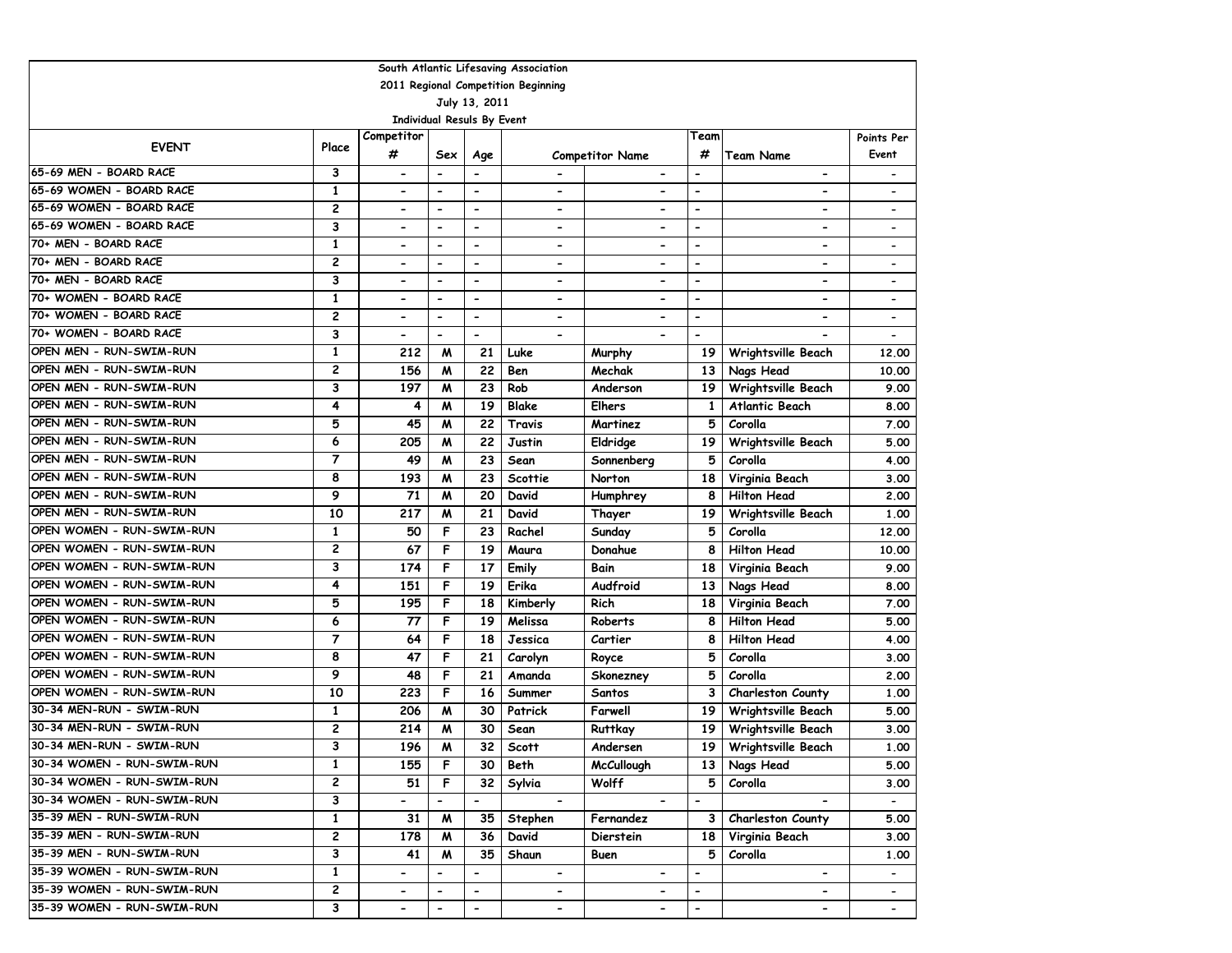| South Atlantic Lifesaving Association |               |                            |                              |                          |                              |                              |                          |                              |                              |  |  |  |
|---------------------------------------|---------------|----------------------------|------------------------------|--------------------------|------------------------------|------------------------------|--------------------------|------------------------------|------------------------------|--|--|--|
| 2011 Regional Competition Beginning   |               |                            |                              |                          |                              |                              |                          |                              |                              |  |  |  |
|                                       | July 13, 2011 |                            |                              |                          |                              |                              |                          |                              |                              |  |  |  |
|                                       |               | Individual Resuls By Event |                              |                          |                              |                              |                          |                              |                              |  |  |  |
| <b>EVENT</b>                          | Place         | Competitor                 |                              |                          |                              |                              | Team                     |                              | Points Per                   |  |  |  |
|                                       |               | #                          | Sex                          | Age                      |                              | <b>Competitor Name</b>       | #                        | Team Name                    | Event                        |  |  |  |
| 40-44 MEN - RUN-SWIM-RUN              | 1             | 213                        | M                            | 41                       | Todd                         | Pletcher                     | 19                       | Wrightsville Beach           | 5.00                         |  |  |  |
| 40-44 MEN - RUN-SWIM-RUN              | 2             | 183                        | M                            | 40                       | Tom                          | Gill                         | 18                       | Virginia Beach               | 3.00                         |  |  |  |
| 40-44 MEN - RUN-SWIM-RUN              | 3             | 136                        | M                            | 42                       | Thomas                       | Wright                       | 10                       | Jax Beach                    | 1.00                         |  |  |  |
| 40-44 WOMEN - RUN-SWIM-RUN            | $\mathbf{1}$  | 57                         | F                            | 41                       | Angela                       | Ray                          | 6                        | Fernandina Beach             | 5.00                         |  |  |  |
| 40-44 WOMEN - RUN-SWIM-RUN            | 2             | $\overline{\phantom{a}}$   | $\overline{\phantom{0}}$     | $\blacksquare$           | $\overline{\phantom{0}}$     | $\overline{\phantom{0}}$     | $\overline{\phantom{a}}$ | $\overline{\phantom{0}}$     | $\overline{\phantom{a}}$     |  |  |  |
| 40-44 WOMEN - RUN-SWIM-RUN            | 3             | $\overline{\phantom{a}}$   | $\qquad \qquad \blacksquare$ | $\overline{\phantom{a}}$ | $\blacksquare$               | $\overline{a}$               | $\overline{\phantom{a}}$ |                              | $\qquad \qquad \blacksquare$ |  |  |  |
| 45-49 MEN - RUN-SWIM-RUN              | 1             | 176                        | M                            | 49                       | David                        | Bostic                       | 18                       | Virginia Beach               | 5.00                         |  |  |  |
| 45-49 MEN - RUN-SWIM-RUN              | 2             | 59                         | M                            | 49                       | Roger                        | Wilson                       | 6                        | Fernandina Beach             | 3.00                         |  |  |  |
| 45-49 MEN - RUN-SWIM-RUN              | 3             | $\blacksquare$             | $\overline{a}$               | $\overline{\phantom{m}}$ | $\overline{\phantom{a}}$     | $\qquad \qquad \blacksquare$ | $\overline{\phantom{a}}$ |                              |                              |  |  |  |
| 45-49 WOMEN - RUN-SWIM-RUN            | $\mathbf{1}$  | $\overline{\phantom{0}}$   | $\overline{\phantom{0}}$     | $\overline{a}$           |                              | $\overline{\phantom{0}}$     | $\overline{\phantom{a}}$ | $\qquad \qquad \blacksquare$ |                              |  |  |  |
| 45-49 WOMEN - RUN-SWIM-RUN            | 2             | $\overline{\phantom{a}}$   | $\overline{\phantom{0}}$     | $\overline{\phantom{a}}$ | $\overline{\phantom{0}}$     | $\blacksquare$               | $\overline{\phantom{a}}$ | $\overline{\phantom{0}}$     | $\overline{\phantom{a}}$     |  |  |  |
| 45-49 WOMEN - RUN-SWIM-RUN            | 3             | $\blacksquare$             | $\overline{\phantom{0}}$     | $\overline{\phantom{a}}$ | $\blacksquare$               | $\overline{\phantom{0}}$     | $\overline{\phantom{a}}$ | $\qquad \qquad \blacksquare$ | $\overline{\phantom{a}}$     |  |  |  |
| 50-54 MEN - RUN-SWIM-RUN              | 1             | 154                        | M                            | 53                       | John                         | Kenny                        | 13                       | Nags Head                    | 5.00                         |  |  |  |
| 50-54 MEN - RUN-SWIM-RUN              | 2             | 114                        | M                            | 53                       | Jay                          | Woodward                     | 9                        | Horry County                 | 3.00                         |  |  |  |
| 50-54 MEN - RUN-SWIM-RUN              | 3             | 211                        | M                            | 50                       | Greg                         | Miller                       | 19                       | Wrightsville Beach           | 1.00                         |  |  |  |
| 50-54 WOMEN - RUN-SWIM-RUN            | $\mathbf{1}$  | 184                        | F                            | 24                       | Nancy                        | Hodges                       | 18                       | Virginia Beach               | 5.00                         |  |  |  |
| 50-54 WOMEN - RUN-SWIM-RUN            | 2             | $\blacksquare$             | $\qquad \qquad \blacksquare$ | $\overline{\phantom{a}}$ | $\blacksquare$               | $\overline{\phantom{0}}$     | $\blacksquare$           | $\overline{\phantom{0}}$     | $\overline{\phantom{a}}$     |  |  |  |
| 50-54 WOMEN - RUN-SWIM-RUN            | 3             | $\overline{\phantom{0}}$   | $\blacksquare$               | $\blacksquare$           | $\overline{\phantom{0}}$     | $\overline{\phantom{0}}$     | $\overline{\phantom{a}}$ | $\overline{\phantom{0}}$     | $\overline{\phantom{a}}$     |  |  |  |
| 55-59 MEN - RUN-SWIM-RUN              | $\mathbf{1}$  | $\overline{\phantom{0}}$   | $\blacksquare$               | $\blacksquare$           | $\blacksquare$               | $\overline{\phantom{0}}$     | $\blacksquare$           | $\blacksquare$               | $\overline{\phantom{a}}$     |  |  |  |
| 55-59 MEN - RUN-SWIM-RUN              | 2             | $\blacksquare$             | $\qquad \qquad \blacksquare$ | $\overline{\phantom{a}}$ | $\overline{\phantom{a}}$     | $\hbox{\small -}$            | $\hbox{\small -}$        | $\overline{\phantom{0}}$     | $\overline{\phantom{a}}$     |  |  |  |
| 55-59 MEN - RUN-SWIM-RUN              | 3             | $\blacksquare$             | $\overline{\phantom{0}}$     | $\overline{\phantom{a}}$ | $\blacksquare$               | $\overline{\phantom{a}}$     | $\blacksquare$           | $\overline{\phantom{0}}$     |                              |  |  |  |
| 55-59 WOMEN - RUN-SWIM-RUN            | 1             | 134                        | F                            | 58                       | Susan                        | <b>Wallis</b>                | 10                       | Jax Beach                    | 5.00                         |  |  |  |
| 55-59 WOMEN - RUN-SWIM-RUN            | 2             | $\overline{\phantom{a}}$   | $\qquad \qquad \blacksquare$ | $\overline{\phantom{a}}$ | $\blacksquare$               | $\qquad \qquad \blacksquare$ | $\blacksquare$           | $\overline{\phantom{0}}$     |                              |  |  |  |
| 55-59 WOMEN - RUN-SWIM-RUN            | 3             | $\overline{\phantom{a}}$   | $\qquad \qquad \blacksquare$ | $\overline{\phantom{a}}$ | $\overline{\phantom{0}}$     | $\qquad \qquad \blacksquare$ | $\overline{\phantom{a}}$ | $\qquad \qquad \blacksquare$ | $\overline{\phantom{a}}$     |  |  |  |
| 60-64 MEN - RUN-SWIM-RUN              | $\mathbf{1}$  | $\blacksquare$             | $\qquad \qquad \blacksquare$ | $\overline{\phantom{a}}$ | $\overline{\phantom{a}}$     | $\overline{\phantom{0}}$     | $\overline{\phantom{a}}$ | $\qquad \qquad \blacksquare$ | $\overline{\phantom{a}}$     |  |  |  |
| 60-64 MEN - RUN-SWIM-RUN              | 2             | $\overline{\phantom{a}}$   | $\overline{\phantom{a}}$     | $\hbox{\small -}$        | $\qquad \qquad \blacksquare$ | $\qquad \qquad \blacksquare$ | $\overline{\phantom{a}}$ | $\overline{a}$               |                              |  |  |  |
| 60-64 MEN - RUN-SWIM-RUN              | 3             | $\overline{\phantom{a}}$   | $\qquad \qquad \blacksquare$ | $\overline{\phantom{a}}$ | $\qquad \qquad \blacksquare$ | $\qquad \qquad \blacksquare$ | $\overline{\phantom{a}}$ | $\qquad \qquad \blacksquare$ | $\overline{\phantom{a}}$     |  |  |  |
| 60-64 WOMEN - RUN-SWIM-RUN            | $\mathbf{1}$  | $\blacksquare$             | $\qquad \qquad \blacksquare$ | $\overline{\phantom{a}}$ | $\qquad \qquad \blacksquare$ | $\qquad \qquad \blacksquare$ | $\overline{\phantom{a}}$ | $\overline{a}$               | $\overline{\phantom{a}}$     |  |  |  |
| 60-64 WOMEN - RUN-SWIM-RUN            | 2             |                            | $\overline{a}$               | $\overline{\phantom{a}}$ | $\blacksquare$               | $\overline{\phantom{0}}$     | $\overline{\phantom{a}}$ | $\blacksquare$               | $\overline{\phantom{a}}$     |  |  |  |
| 60-64 WOMEN - RUN-SWIM-RUN            | 3             | $\overline{\phantom{0}}$   | $\blacksquare$               | $\blacksquare$           | $\overline{\phantom{0}}$     | $\overline{\phantom{0}}$     | $\overline{\phantom{a}}$ | $\overline{\phantom{0}}$     | $\overline{\phantom{a}}$     |  |  |  |
| 64-69 MEN - RUN-SWIM-RUN              | $\mathbf{1}$  | $\blacksquare$             | $\blacksquare$               | $\blacksquare$           | $\blacksquare$               | $\overline{\phantom{0}}$     | $\blacksquare$           | $\overline{\phantom{0}}$     | $\qquad \qquad \blacksquare$ |  |  |  |
| 64-69 MEN - RUN-SWIM-RUN              | 2             | $\overline{\phantom{0}}$   | $\qquad \qquad \blacksquare$ | $\overline{\phantom{a}}$ | $\blacksquare$               | $\qquad \qquad \blacksquare$ | $\overline{\phantom{a}}$ | $\blacksquare$               | $\overline{\phantom{a}}$     |  |  |  |
| 64-69 MEN - RUN-SWIM-RUN              | 3             |                            | $\blacksquare$               | $\overline{\phantom{a}}$ | $\blacksquare$               | $\overline{\phantom{0}}$     | $\overline{\phantom{0}}$ | $\blacksquare$               |                              |  |  |  |
| 64-69 WOMEN - RUN-SWIM-RUN            | 1             | $\blacksquare$             | $\overline{\phantom{a}}$     | $\overline{\phantom{a}}$ |                              | $\overline{\phantom{a}}$     |                          | $\qquad \qquad \blacksquare$ |                              |  |  |  |
| 64-69 WOMEN - RUN-SWIM-RUN            | $\mathbf{2}$  | $\overline{\phantom{0}}$   | $\blacksquare$               | $\blacksquare$           | $\overline{\phantom{0}}$     | $\overline{\phantom{0}}$     | $\blacksquare$           | $\overline{\phantom{0}}$     |                              |  |  |  |
| 64-69 WOMEN - RUN-SWIM-RUN            | 3             | $\overline{\phantom{a}}$   | $\hbox{\small -}$            | $\overline{\phantom{a}}$ | $\overline{\phantom{0}}$     | $\hbox{\small -}$            | $\hbox{\small -}$        | $\overline{\phantom{a}}$     |                              |  |  |  |
| 70+ MEN - RUN-SWIM-RUN                | $\mathbf{1}$  | $\blacksquare$             | $\overline{\phantom{0}}$     | $\blacksquare$           | -                            | $\hbox{\small -}$            | $\hbox{\small -}$        | -                            |                              |  |  |  |
| 70+ MEN - RUN-SWIM-RUN                | 2             | $\blacksquare$             | $\hbox{\small -}$            | $\overline{\phantom{a}}$ | $\qquad \qquad \blacksquare$ | $\qquad \qquad \blacksquare$ | $\overline{\phantom{a}}$ | $\overline{\phantom{a}}$     | $\overline{\phantom{a}}$     |  |  |  |
| 70+ MEN - RUN-SWIM-RUN                | 3             |                            | $\hbox{\small -}$            | $\overline{\phantom{a}}$ |                              |                              | $\overline{\phantom{a}}$ | $\qquad \qquad \blacksquare$ |                              |  |  |  |
| 70+ WOMEN - RUN-SWIM-RUN              | 1             | $\hbox{\small -}$          | $\hbox{\small -}$            | $\blacksquare$           | $\hbox{\small -}$            | $\qquad \qquad \blacksquare$ |                          | $\overline{\phantom{a}}$     |                              |  |  |  |
| 70+ WOMEN - RUN-SWIM-RUN              | 2             | $\overline{\phantom{a}}$   | $\blacksquare$               | $\overline{\phantom{a}}$ | $\overline{\phantom{a}}$     | $\qquad \qquad \blacksquare$ | $\hbox{\small -}$        | $\qquad \qquad \blacksquare$ |                              |  |  |  |
| 70+ WOMEN - RUN-SWIM-RUN              | 3             | $\hbox{\small -}$          | $\hbox{\small -}$            | $\blacksquare$           | $\overline{\phantom{a}}$     | $\blacksquare$               | $\hbox{\small -}$        | $\qquad \qquad \blacksquare$ |                              |  |  |  |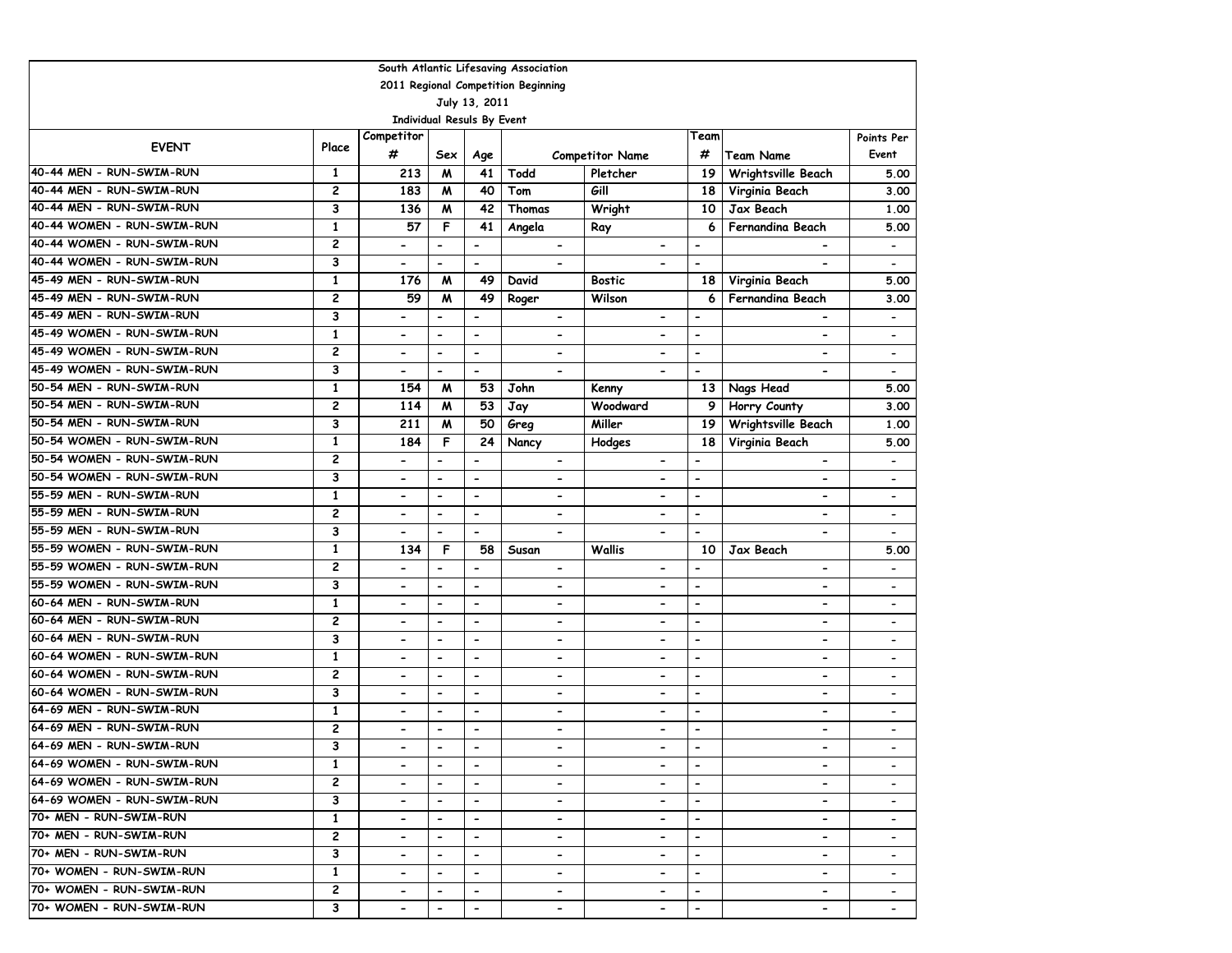| 2011 Regional Competition Beginning<br>July 13, 2011<br><b>Individual Resuls By Event</b><br>Competitor<br>Team<br>Points Per<br><b>EVENT</b><br>Place<br>#<br>#<br>Event<br><b>Competitor Name</b><br>Team Name<br>Sex<br>Age<br>OPEN MEN - RESCUE RACE<br>1<br>25<br>Kyle<br>19<br>Wrightsville Beach<br>201<br>M<br>Costello<br>3.00<br>OPEN MEN - RESCUE RACE<br>1<br>203<br>M<br>38<br>19<br>Brendan<br>Wrightsville Beach<br>3.00<br>Doyle<br>OPEN MEN - RESCUE RACE<br>$\mathbf{1}$<br>205<br>22<br>M<br>19<br>Wrightsville Beach<br>Justin<br>Eldridge<br>3.00<br>OPEN MEN - RESCUE RACE<br>$\mathbf{1}$<br>217<br>21<br>M<br>David<br>19<br>Wrightsville Beach<br>Thayer<br>3.00<br>2<br>OPEN MEN - RESCUE RACE<br>212<br>21<br>M<br>Luke<br>19<br>Wrightsville Beach<br>2.50<br>Murphy<br>OPEN MEN - RESCUE RACE<br>2<br>210<br>31<br>Jon<br>19<br><b>Wrightsville Beach</b><br>2.50<br>M<br>Mauney<br>OPEN MEN - RESCUE RACE<br>2<br>204<br>23<br>Jake<br>M<br>Drahos<br>19<br>Wrightsville Beach<br>2.50<br>OPEN MEN - RESCUE RACE<br>2<br>25<br>218<br>M<br>Matt<br>Wistoff<br>19<br>Wrightsville Beach<br>2.50<br>OPEN MEN - RESCUE RACE<br>3<br>26<br>5<br>Corolla<br>42<br>Ricky<br>DeVennish<br>2.25<br>M<br>OPEN MEN - RESCUE RACE<br>3<br>31<br>5<br>Corolla<br>43<br>Mike<br>Hudson<br>M<br>2.25<br>OPEN MEN - RESCUE RACE<br>3<br>23<br>49<br>Sean<br>5<br>Corolla<br>2.25<br>M<br>Sonnenberg<br>OPEN MEN - RESCUE RACE<br>3<br>5<br>45<br>22<br>Travis<br>Martinez<br>Corolla<br>M<br>2.25<br>OPEN MEN - RESCUE RACE<br>4<br>Vale<br>162<br>18<br>Colin<br>Nags Head<br>M<br>13<br>2.00<br>OPEN MEN - RESCUE RACE<br>4<br>156<br>22<br>Ben<br>Mechak<br>13<br>Nags Head<br>M<br>OPEN MEN - RESCUE RACE<br>4<br>153<br>21<br>M<br>13<br>Nags Head<br>Brad<br>Dreimanis<br>OPEN MEN - RESCUE RACE<br>4<br>160<br>22<br>M<br>Brian<br>13<br>Nags Head<br>Schmitt<br>OPEN MEN - RESCUE RACE<br>5<br>19<br><b>Blake</b><br>4<br>M<br><b>Elhers</b><br>1<br>Atlantic Beach<br>OPEN MEN - RESCUE RACE<br>5<br>9<br>19<br>Zach<br>Sale<br>M<br>$\mathbf{1}$<br><b>Atlantic Beach</b><br>OPEN MEN - RESCUE RACE<br>5<br>5<br>M<br>22<br>Colin<br>Kugler<br>1<br>Atlantic Beach<br>OPEN MEN - RESCUE RACE<br>5<br>2<br>16<br>Kyle<br>Boudreaux<br>Atlantic Beach<br>M<br>1<br>OPEN MEN - RESCUE RACE<br>6<br>23<br>66<br>M<br>Donahue<br><b>Hilton Head</b><br>James<br>8<br>OPEN MEN - RESCUE RACE<br>6<br>70<br>19<br>M<br><b>Bradley</b><br>Hines<br>8<br><b>Hilton Head</b><br>1.25<br>OPEN MEN - RESCUE RACE<br>22<br><b>Hilton Head</b><br>6<br>63<br><b>Buck</b><br>8<br>M<br>Stephen<br>OPEN MEN - RESCUE RACE<br><b>Hilton Head</b><br>6<br>22<br>Will<br>79<br>8<br>M<br>Ryan<br>OPEN MEN - RESCUE RACE<br>7<br>215<br>23<br>Wrightsville Beach<br>M<br>Steven<br>Smiley<br>19<br>OPEN MEN - RESCUE RACE<br>7<br>196<br>32<br><b>Scott</b><br>M<br>Andersen<br>19<br>Wrightsville Beach<br>OPEN MEN - RESCUE RACE<br>$\overline{7}$<br>197<br>M<br>23<br>Rob<br>19<br>Wrightsville Beach<br>Anderson<br>$\overline{7}$<br>OPEN MEN - RESCUE RACE<br>213<br>41<br>M<br>Todd<br>Pletcher<br>Wrightsville Beach<br>19<br>OPEN MEN - RESCUE RACE<br>8<br>120<br>21<br>M<br>Richard<br>Ghiotto<br>Jax Beach<br>10<br>OPEN MEN - RESCUE RACE<br>8<br>117<br>24<br>Civello<br>10<br>Jax Beach<br>M<br>Joseph<br>8<br>OPEN MEN - RESCUE RACE<br>41<br>119<br>Rob<br>Emahiser<br>Jax Beach<br>M<br>10<br>OPEN MEN - RESCUE RACE<br>8<br>135<br>25<br><b>Nick</b><br>M<br>Wellington<br>10<br>Jax Beach<br>OPEN MEN - RESCUE RACE<br>9<br>214<br>M<br>30<br>19<br>Sean<br>Ruttkay<br>Wrightsville Beach<br>OPEN MEN - RESCUE RACE<br>9<br>209<br>Wrightsville Beach<br>Seth<br>M<br>22  <br>Liston<br>19 I<br>9<br>OPEN MEN - RESCUE RACE<br>206<br>30<br>19 <sup>1</sup><br>Wrightsville Beach<br>M<br>Patrick<br>Farwell<br>9<br>OPEN MEN - RESCUE RACE<br>207<br>32<br>19 <sup>1</sup><br>Wrightsville Beach<br>M<br>Matt<br>Lewis<br>OPEN MEN - RESCUE RACE<br>10<br>Virginia Beach<br>177<br>M<br>17<br>Brian<br><b>Burns</b><br>18 <sup>1</sup><br>OPEN MEN - RESCUE RACE<br>10<br>190<br>27<br>Sean<br>Millard<br>Virginia Beach<br>M<br>18 <sup>1</sup> | South Atlantic Lifesaving Association |    |     |   |    |      |        |    |                |      |  |  |  |
|-----------------------------------------------------------------------------------------------------------------------------------------------------------------------------------------------------------------------------------------------------------------------------------------------------------------------------------------------------------------------------------------------------------------------------------------------------------------------------------------------------------------------------------------------------------------------------------------------------------------------------------------------------------------------------------------------------------------------------------------------------------------------------------------------------------------------------------------------------------------------------------------------------------------------------------------------------------------------------------------------------------------------------------------------------------------------------------------------------------------------------------------------------------------------------------------------------------------------------------------------------------------------------------------------------------------------------------------------------------------------------------------------------------------------------------------------------------------------------------------------------------------------------------------------------------------------------------------------------------------------------------------------------------------------------------------------------------------------------------------------------------------------------------------------------------------------------------------------------------------------------------------------------------------------------------------------------------------------------------------------------------------------------------------------------------------------------------------------------------------------------------------------------------------------------------------------------------------------------------------------------------------------------------------------------------------------------------------------------------------------------------------------------------------------------------------------------------------------------------------------------------------------------------------------------------------------------------------------------------------------------------------------------------------------------------------------------------------------------------------------------------------------------------------------------------------------------------------------------------------------------------------------------------------------------------------------------------------------------------------------------------------------------------------------------------------------------------------------------------------------------------------------------------------------------------------------------------------------------------------------------------------------------------------------------------------------------------------------------------------------------------------------------------------------------------------------------------------------------------------------------------------------------------------------------------------------------------------------------------------------------------------------------------------------------------------------------------------------------------------------------------------------------------------------------------------------------------------------------------------------------------------------------------------------------------------------------------------------------------------------------------------------------------------------------------------------------------------------------------------------------------------------------------------------------|---------------------------------------|----|-----|---|----|------|--------|----|----------------|------|--|--|--|
|                                                                                                                                                                                                                                                                                                                                                                                                                                                                                                                                                                                                                                                                                                                                                                                                                                                                                                                                                                                                                                                                                                                                                                                                                                                                                                                                                                                                                                                                                                                                                                                                                                                                                                                                                                                                                                                                                                                                                                                                                                                                                                                                                                                                                                                                                                                                                                                                                                                                                                                                                                                                                                                                                                                                                                                                                                                                                                                                                                                                                                                                                                                                                                                                                                                                                                                                                                                                                                                                                                                                                                                                                                                                                                                                                                                                                                                                                                                                                                                                                                                                                                                                                                             |                                       |    |     |   |    |      |        |    |                |      |  |  |  |
|                                                                                                                                                                                                                                                                                                                                                                                                                                                                                                                                                                                                                                                                                                                                                                                                                                                                                                                                                                                                                                                                                                                                                                                                                                                                                                                                                                                                                                                                                                                                                                                                                                                                                                                                                                                                                                                                                                                                                                                                                                                                                                                                                                                                                                                                                                                                                                                                                                                                                                                                                                                                                                                                                                                                                                                                                                                                                                                                                                                                                                                                                                                                                                                                                                                                                                                                                                                                                                                                                                                                                                                                                                                                                                                                                                                                                                                                                                                                                                                                                                                                                                                                                                             |                                       |    |     |   |    |      |        |    |                |      |  |  |  |
|                                                                                                                                                                                                                                                                                                                                                                                                                                                                                                                                                                                                                                                                                                                                                                                                                                                                                                                                                                                                                                                                                                                                                                                                                                                                                                                                                                                                                                                                                                                                                                                                                                                                                                                                                                                                                                                                                                                                                                                                                                                                                                                                                                                                                                                                                                                                                                                                                                                                                                                                                                                                                                                                                                                                                                                                                                                                                                                                                                                                                                                                                                                                                                                                                                                                                                                                                                                                                                                                                                                                                                                                                                                                                                                                                                                                                                                                                                                                                                                                                                                                                                                                                                             |                                       |    |     |   |    |      |        |    |                |      |  |  |  |
|                                                                                                                                                                                                                                                                                                                                                                                                                                                                                                                                                                                                                                                                                                                                                                                                                                                                                                                                                                                                                                                                                                                                                                                                                                                                                                                                                                                                                                                                                                                                                                                                                                                                                                                                                                                                                                                                                                                                                                                                                                                                                                                                                                                                                                                                                                                                                                                                                                                                                                                                                                                                                                                                                                                                                                                                                                                                                                                                                                                                                                                                                                                                                                                                                                                                                                                                                                                                                                                                                                                                                                                                                                                                                                                                                                                                                                                                                                                                                                                                                                                                                                                                                                             |                                       |    |     |   |    |      |        |    |                |      |  |  |  |
|                                                                                                                                                                                                                                                                                                                                                                                                                                                                                                                                                                                                                                                                                                                                                                                                                                                                                                                                                                                                                                                                                                                                                                                                                                                                                                                                                                                                                                                                                                                                                                                                                                                                                                                                                                                                                                                                                                                                                                                                                                                                                                                                                                                                                                                                                                                                                                                                                                                                                                                                                                                                                                                                                                                                                                                                                                                                                                                                                                                                                                                                                                                                                                                                                                                                                                                                                                                                                                                                                                                                                                                                                                                                                                                                                                                                                                                                                                                                                                                                                                                                                                                                                                             |                                       |    |     |   |    |      |        |    |                |      |  |  |  |
|                                                                                                                                                                                                                                                                                                                                                                                                                                                                                                                                                                                                                                                                                                                                                                                                                                                                                                                                                                                                                                                                                                                                                                                                                                                                                                                                                                                                                                                                                                                                                                                                                                                                                                                                                                                                                                                                                                                                                                                                                                                                                                                                                                                                                                                                                                                                                                                                                                                                                                                                                                                                                                                                                                                                                                                                                                                                                                                                                                                                                                                                                                                                                                                                                                                                                                                                                                                                                                                                                                                                                                                                                                                                                                                                                                                                                                                                                                                                                                                                                                                                                                                                                                             |                                       |    |     |   |    |      |        |    |                |      |  |  |  |
|                                                                                                                                                                                                                                                                                                                                                                                                                                                                                                                                                                                                                                                                                                                                                                                                                                                                                                                                                                                                                                                                                                                                                                                                                                                                                                                                                                                                                                                                                                                                                                                                                                                                                                                                                                                                                                                                                                                                                                                                                                                                                                                                                                                                                                                                                                                                                                                                                                                                                                                                                                                                                                                                                                                                                                                                                                                                                                                                                                                                                                                                                                                                                                                                                                                                                                                                                                                                                                                                                                                                                                                                                                                                                                                                                                                                                                                                                                                                                                                                                                                                                                                                                                             |                                       |    |     |   |    |      |        |    |                |      |  |  |  |
|                                                                                                                                                                                                                                                                                                                                                                                                                                                                                                                                                                                                                                                                                                                                                                                                                                                                                                                                                                                                                                                                                                                                                                                                                                                                                                                                                                                                                                                                                                                                                                                                                                                                                                                                                                                                                                                                                                                                                                                                                                                                                                                                                                                                                                                                                                                                                                                                                                                                                                                                                                                                                                                                                                                                                                                                                                                                                                                                                                                                                                                                                                                                                                                                                                                                                                                                                                                                                                                                                                                                                                                                                                                                                                                                                                                                                                                                                                                                                                                                                                                                                                                                                                             |                                       |    |     |   |    |      |        |    |                |      |  |  |  |
|                                                                                                                                                                                                                                                                                                                                                                                                                                                                                                                                                                                                                                                                                                                                                                                                                                                                                                                                                                                                                                                                                                                                                                                                                                                                                                                                                                                                                                                                                                                                                                                                                                                                                                                                                                                                                                                                                                                                                                                                                                                                                                                                                                                                                                                                                                                                                                                                                                                                                                                                                                                                                                                                                                                                                                                                                                                                                                                                                                                                                                                                                                                                                                                                                                                                                                                                                                                                                                                                                                                                                                                                                                                                                                                                                                                                                                                                                                                                                                                                                                                                                                                                                                             |                                       |    |     |   |    |      |        |    |                |      |  |  |  |
|                                                                                                                                                                                                                                                                                                                                                                                                                                                                                                                                                                                                                                                                                                                                                                                                                                                                                                                                                                                                                                                                                                                                                                                                                                                                                                                                                                                                                                                                                                                                                                                                                                                                                                                                                                                                                                                                                                                                                                                                                                                                                                                                                                                                                                                                                                                                                                                                                                                                                                                                                                                                                                                                                                                                                                                                                                                                                                                                                                                                                                                                                                                                                                                                                                                                                                                                                                                                                                                                                                                                                                                                                                                                                                                                                                                                                                                                                                                                                                                                                                                                                                                                                                             |                                       |    |     |   |    |      |        |    |                |      |  |  |  |
|                                                                                                                                                                                                                                                                                                                                                                                                                                                                                                                                                                                                                                                                                                                                                                                                                                                                                                                                                                                                                                                                                                                                                                                                                                                                                                                                                                                                                                                                                                                                                                                                                                                                                                                                                                                                                                                                                                                                                                                                                                                                                                                                                                                                                                                                                                                                                                                                                                                                                                                                                                                                                                                                                                                                                                                                                                                                                                                                                                                                                                                                                                                                                                                                                                                                                                                                                                                                                                                                                                                                                                                                                                                                                                                                                                                                                                                                                                                                                                                                                                                                                                                                                                             |                                       |    |     |   |    |      |        |    |                |      |  |  |  |
|                                                                                                                                                                                                                                                                                                                                                                                                                                                                                                                                                                                                                                                                                                                                                                                                                                                                                                                                                                                                                                                                                                                                                                                                                                                                                                                                                                                                                                                                                                                                                                                                                                                                                                                                                                                                                                                                                                                                                                                                                                                                                                                                                                                                                                                                                                                                                                                                                                                                                                                                                                                                                                                                                                                                                                                                                                                                                                                                                                                                                                                                                                                                                                                                                                                                                                                                                                                                                                                                                                                                                                                                                                                                                                                                                                                                                                                                                                                                                                                                                                                                                                                                                                             |                                       |    |     |   |    |      |        |    |                |      |  |  |  |
|                                                                                                                                                                                                                                                                                                                                                                                                                                                                                                                                                                                                                                                                                                                                                                                                                                                                                                                                                                                                                                                                                                                                                                                                                                                                                                                                                                                                                                                                                                                                                                                                                                                                                                                                                                                                                                                                                                                                                                                                                                                                                                                                                                                                                                                                                                                                                                                                                                                                                                                                                                                                                                                                                                                                                                                                                                                                                                                                                                                                                                                                                                                                                                                                                                                                                                                                                                                                                                                                                                                                                                                                                                                                                                                                                                                                                                                                                                                                                                                                                                                                                                                                                                             |                                       |    |     |   |    |      |        |    |                |      |  |  |  |
|                                                                                                                                                                                                                                                                                                                                                                                                                                                                                                                                                                                                                                                                                                                                                                                                                                                                                                                                                                                                                                                                                                                                                                                                                                                                                                                                                                                                                                                                                                                                                                                                                                                                                                                                                                                                                                                                                                                                                                                                                                                                                                                                                                                                                                                                                                                                                                                                                                                                                                                                                                                                                                                                                                                                                                                                                                                                                                                                                                                                                                                                                                                                                                                                                                                                                                                                                                                                                                                                                                                                                                                                                                                                                                                                                                                                                                                                                                                                                                                                                                                                                                                                                                             |                                       |    |     |   |    |      |        |    |                |      |  |  |  |
|                                                                                                                                                                                                                                                                                                                                                                                                                                                                                                                                                                                                                                                                                                                                                                                                                                                                                                                                                                                                                                                                                                                                                                                                                                                                                                                                                                                                                                                                                                                                                                                                                                                                                                                                                                                                                                                                                                                                                                                                                                                                                                                                                                                                                                                                                                                                                                                                                                                                                                                                                                                                                                                                                                                                                                                                                                                                                                                                                                                                                                                                                                                                                                                                                                                                                                                                                                                                                                                                                                                                                                                                                                                                                                                                                                                                                                                                                                                                                                                                                                                                                                                                                                             |                                       |    |     |   |    |      |        |    |                |      |  |  |  |
|                                                                                                                                                                                                                                                                                                                                                                                                                                                                                                                                                                                                                                                                                                                                                                                                                                                                                                                                                                                                                                                                                                                                                                                                                                                                                                                                                                                                                                                                                                                                                                                                                                                                                                                                                                                                                                                                                                                                                                                                                                                                                                                                                                                                                                                                                                                                                                                                                                                                                                                                                                                                                                                                                                                                                                                                                                                                                                                                                                                                                                                                                                                                                                                                                                                                                                                                                                                                                                                                                                                                                                                                                                                                                                                                                                                                                                                                                                                                                                                                                                                                                                                                                                             |                                       |    |     |   |    |      |        |    |                |      |  |  |  |
|                                                                                                                                                                                                                                                                                                                                                                                                                                                                                                                                                                                                                                                                                                                                                                                                                                                                                                                                                                                                                                                                                                                                                                                                                                                                                                                                                                                                                                                                                                                                                                                                                                                                                                                                                                                                                                                                                                                                                                                                                                                                                                                                                                                                                                                                                                                                                                                                                                                                                                                                                                                                                                                                                                                                                                                                                                                                                                                                                                                                                                                                                                                                                                                                                                                                                                                                                                                                                                                                                                                                                                                                                                                                                                                                                                                                                                                                                                                                                                                                                                                                                                                                                                             |                                       |    |     |   |    |      |        |    |                |      |  |  |  |
|                                                                                                                                                                                                                                                                                                                                                                                                                                                                                                                                                                                                                                                                                                                                                                                                                                                                                                                                                                                                                                                                                                                                                                                                                                                                                                                                                                                                                                                                                                                                                                                                                                                                                                                                                                                                                                                                                                                                                                                                                                                                                                                                                                                                                                                                                                                                                                                                                                                                                                                                                                                                                                                                                                                                                                                                                                                                                                                                                                                                                                                                                                                                                                                                                                                                                                                                                                                                                                                                                                                                                                                                                                                                                                                                                                                                                                                                                                                                                                                                                                                                                                                                                                             |                                       |    |     |   |    |      |        |    |                |      |  |  |  |
|                                                                                                                                                                                                                                                                                                                                                                                                                                                                                                                                                                                                                                                                                                                                                                                                                                                                                                                                                                                                                                                                                                                                                                                                                                                                                                                                                                                                                                                                                                                                                                                                                                                                                                                                                                                                                                                                                                                                                                                                                                                                                                                                                                                                                                                                                                                                                                                                                                                                                                                                                                                                                                                                                                                                                                                                                                                                                                                                                                                                                                                                                                                                                                                                                                                                                                                                                                                                                                                                                                                                                                                                                                                                                                                                                                                                                                                                                                                                                                                                                                                                                                                                                                             |                                       |    |     |   |    |      |        |    |                | 2.00 |  |  |  |
|                                                                                                                                                                                                                                                                                                                                                                                                                                                                                                                                                                                                                                                                                                                                                                                                                                                                                                                                                                                                                                                                                                                                                                                                                                                                                                                                                                                                                                                                                                                                                                                                                                                                                                                                                                                                                                                                                                                                                                                                                                                                                                                                                                                                                                                                                                                                                                                                                                                                                                                                                                                                                                                                                                                                                                                                                                                                                                                                                                                                                                                                                                                                                                                                                                                                                                                                                                                                                                                                                                                                                                                                                                                                                                                                                                                                                                                                                                                                                                                                                                                                                                                                                                             |                                       |    |     |   |    |      |        |    |                | 2.00 |  |  |  |
|                                                                                                                                                                                                                                                                                                                                                                                                                                                                                                                                                                                                                                                                                                                                                                                                                                                                                                                                                                                                                                                                                                                                                                                                                                                                                                                                                                                                                                                                                                                                                                                                                                                                                                                                                                                                                                                                                                                                                                                                                                                                                                                                                                                                                                                                                                                                                                                                                                                                                                                                                                                                                                                                                                                                                                                                                                                                                                                                                                                                                                                                                                                                                                                                                                                                                                                                                                                                                                                                                                                                                                                                                                                                                                                                                                                                                                                                                                                                                                                                                                                                                                                                                                             |                                       |    |     |   |    |      |        |    |                | 2.00 |  |  |  |
|                                                                                                                                                                                                                                                                                                                                                                                                                                                                                                                                                                                                                                                                                                                                                                                                                                                                                                                                                                                                                                                                                                                                                                                                                                                                                                                                                                                                                                                                                                                                                                                                                                                                                                                                                                                                                                                                                                                                                                                                                                                                                                                                                                                                                                                                                                                                                                                                                                                                                                                                                                                                                                                                                                                                                                                                                                                                                                                                                                                                                                                                                                                                                                                                                                                                                                                                                                                                                                                                                                                                                                                                                                                                                                                                                                                                                                                                                                                                                                                                                                                                                                                                                                             |                                       |    |     |   |    |      |        |    |                | 1.75 |  |  |  |
|                                                                                                                                                                                                                                                                                                                                                                                                                                                                                                                                                                                                                                                                                                                                                                                                                                                                                                                                                                                                                                                                                                                                                                                                                                                                                                                                                                                                                                                                                                                                                                                                                                                                                                                                                                                                                                                                                                                                                                                                                                                                                                                                                                                                                                                                                                                                                                                                                                                                                                                                                                                                                                                                                                                                                                                                                                                                                                                                                                                                                                                                                                                                                                                                                                                                                                                                                                                                                                                                                                                                                                                                                                                                                                                                                                                                                                                                                                                                                                                                                                                                                                                                                                             |                                       |    |     |   |    |      |        |    |                | 1.75 |  |  |  |
|                                                                                                                                                                                                                                                                                                                                                                                                                                                                                                                                                                                                                                                                                                                                                                                                                                                                                                                                                                                                                                                                                                                                                                                                                                                                                                                                                                                                                                                                                                                                                                                                                                                                                                                                                                                                                                                                                                                                                                                                                                                                                                                                                                                                                                                                                                                                                                                                                                                                                                                                                                                                                                                                                                                                                                                                                                                                                                                                                                                                                                                                                                                                                                                                                                                                                                                                                                                                                                                                                                                                                                                                                                                                                                                                                                                                                                                                                                                                                                                                                                                                                                                                                                             |                                       |    |     |   |    |      |        |    |                | 1.75 |  |  |  |
|                                                                                                                                                                                                                                                                                                                                                                                                                                                                                                                                                                                                                                                                                                                                                                                                                                                                                                                                                                                                                                                                                                                                                                                                                                                                                                                                                                                                                                                                                                                                                                                                                                                                                                                                                                                                                                                                                                                                                                                                                                                                                                                                                                                                                                                                                                                                                                                                                                                                                                                                                                                                                                                                                                                                                                                                                                                                                                                                                                                                                                                                                                                                                                                                                                                                                                                                                                                                                                                                                                                                                                                                                                                                                                                                                                                                                                                                                                                                                                                                                                                                                                                                                                             |                                       |    |     |   |    |      |        |    |                | 1.75 |  |  |  |
|                                                                                                                                                                                                                                                                                                                                                                                                                                                                                                                                                                                                                                                                                                                                                                                                                                                                                                                                                                                                                                                                                                                                                                                                                                                                                                                                                                                                                                                                                                                                                                                                                                                                                                                                                                                                                                                                                                                                                                                                                                                                                                                                                                                                                                                                                                                                                                                                                                                                                                                                                                                                                                                                                                                                                                                                                                                                                                                                                                                                                                                                                                                                                                                                                                                                                                                                                                                                                                                                                                                                                                                                                                                                                                                                                                                                                                                                                                                                                                                                                                                                                                                                                                             |                                       |    |     |   |    |      |        |    |                | 1.25 |  |  |  |
|                                                                                                                                                                                                                                                                                                                                                                                                                                                                                                                                                                                                                                                                                                                                                                                                                                                                                                                                                                                                                                                                                                                                                                                                                                                                                                                                                                                                                                                                                                                                                                                                                                                                                                                                                                                                                                                                                                                                                                                                                                                                                                                                                                                                                                                                                                                                                                                                                                                                                                                                                                                                                                                                                                                                                                                                                                                                                                                                                                                                                                                                                                                                                                                                                                                                                                                                                                                                                                                                                                                                                                                                                                                                                                                                                                                                                                                                                                                                                                                                                                                                                                                                                                             |                                       |    |     |   |    |      |        |    |                |      |  |  |  |
|                                                                                                                                                                                                                                                                                                                                                                                                                                                                                                                                                                                                                                                                                                                                                                                                                                                                                                                                                                                                                                                                                                                                                                                                                                                                                                                                                                                                                                                                                                                                                                                                                                                                                                                                                                                                                                                                                                                                                                                                                                                                                                                                                                                                                                                                                                                                                                                                                                                                                                                                                                                                                                                                                                                                                                                                                                                                                                                                                                                                                                                                                                                                                                                                                                                                                                                                                                                                                                                                                                                                                                                                                                                                                                                                                                                                                                                                                                                                                                                                                                                                                                                                                                             |                                       |    |     |   |    |      |        |    |                | 1.25 |  |  |  |
|                                                                                                                                                                                                                                                                                                                                                                                                                                                                                                                                                                                                                                                                                                                                                                                                                                                                                                                                                                                                                                                                                                                                                                                                                                                                                                                                                                                                                                                                                                                                                                                                                                                                                                                                                                                                                                                                                                                                                                                                                                                                                                                                                                                                                                                                                                                                                                                                                                                                                                                                                                                                                                                                                                                                                                                                                                                                                                                                                                                                                                                                                                                                                                                                                                                                                                                                                                                                                                                                                                                                                                                                                                                                                                                                                                                                                                                                                                                                                                                                                                                                                                                                                                             |                                       |    |     |   |    |      |        |    |                | 1.25 |  |  |  |
|                                                                                                                                                                                                                                                                                                                                                                                                                                                                                                                                                                                                                                                                                                                                                                                                                                                                                                                                                                                                                                                                                                                                                                                                                                                                                                                                                                                                                                                                                                                                                                                                                                                                                                                                                                                                                                                                                                                                                                                                                                                                                                                                                                                                                                                                                                                                                                                                                                                                                                                                                                                                                                                                                                                                                                                                                                                                                                                                                                                                                                                                                                                                                                                                                                                                                                                                                                                                                                                                                                                                                                                                                                                                                                                                                                                                                                                                                                                                                                                                                                                                                                                                                                             |                                       |    |     |   |    |      |        |    |                | 1.00 |  |  |  |
|                                                                                                                                                                                                                                                                                                                                                                                                                                                                                                                                                                                                                                                                                                                                                                                                                                                                                                                                                                                                                                                                                                                                                                                                                                                                                                                                                                                                                                                                                                                                                                                                                                                                                                                                                                                                                                                                                                                                                                                                                                                                                                                                                                                                                                                                                                                                                                                                                                                                                                                                                                                                                                                                                                                                                                                                                                                                                                                                                                                                                                                                                                                                                                                                                                                                                                                                                                                                                                                                                                                                                                                                                                                                                                                                                                                                                                                                                                                                                                                                                                                                                                                                                                             |                                       |    |     |   |    |      |        |    |                | 1.00 |  |  |  |
|                                                                                                                                                                                                                                                                                                                                                                                                                                                                                                                                                                                                                                                                                                                                                                                                                                                                                                                                                                                                                                                                                                                                                                                                                                                                                                                                                                                                                                                                                                                                                                                                                                                                                                                                                                                                                                                                                                                                                                                                                                                                                                                                                                                                                                                                                                                                                                                                                                                                                                                                                                                                                                                                                                                                                                                                                                                                                                                                                                                                                                                                                                                                                                                                                                                                                                                                                                                                                                                                                                                                                                                                                                                                                                                                                                                                                                                                                                                                                                                                                                                                                                                                                                             |                                       |    |     |   |    |      |        |    |                | 1.00 |  |  |  |
|                                                                                                                                                                                                                                                                                                                                                                                                                                                                                                                                                                                                                                                                                                                                                                                                                                                                                                                                                                                                                                                                                                                                                                                                                                                                                                                                                                                                                                                                                                                                                                                                                                                                                                                                                                                                                                                                                                                                                                                                                                                                                                                                                                                                                                                                                                                                                                                                                                                                                                                                                                                                                                                                                                                                                                                                                                                                                                                                                                                                                                                                                                                                                                                                                                                                                                                                                                                                                                                                                                                                                                                                                                                                                                                                                                                                                                                                                                                                                                                                                                                                                                                                                                             |                                       |    |     |   |    |      |        |    |                | 1.00 |  |  |  |
|                                                                                                                                                                                                                                                                                                                                                                                                                                                                                                                                                                                                                                                                                                                                                                                                                                                                                                                                                                                                                                                                                                                                                                                                                                                                                                                                                                                                                                                                                                                                                                                                                                                                                                                                                                                                                                                                                                                                                                                                                                                                                                                                                                                                                                                                                                                                                                                                                                                                                                                                                                                                                                                                                                                                                                                                                                                                                                                                                                                                                                                                                                                                                                                                                                                                                                                                                                                                                                                                                                                                                                                                                                                                                                                                                                                                                                                                                                                                                                                                                                                                                                                                                                             |                                       |    |     |   |    |      |        |    |                | 0.75 |  |  |  |
|                                                                                                                                                                                                                                                                                                                                                                                                                                                                                                                                                                                                                                                                                                                                                                                                                                                                                                                                                                                                                                                                                                                                                                                                                                                                                                                                                                                                                                                                                                                                                                                                                                                                                                                                                                                                                                                                                                                                                                                                                                                                                                                                                                                                                                                                                                                                                                                                                                                                                                                                                                                                                                                                                                                                                                                                                                                                                                                                                                                                                                                                                                                                                                                                                                                                                                                                                                                                                                                                                                                                                                                                                                                                                                                                                                                                                                                                                                                                                                                                                                                                                                                                                                             |                                       |    |     |   |    |      |        |    |                | 0.75 |  |  |  |
|                                                                                                                                                                                                                                                                                                                                                                                                                                                                                                                                                                                                                                                                                                                                                                                                                                                                                                                                                                                                                                                                                                                                                                                                                                                                                                                                                                                                                                                                                                                                                                                                                                                                                                                                                                                                                                                                                                                                                                                                                                                                                                                                                                                                                                                                                                                                                                                                                                                                                                                                                                                                                                                                                                                                                                                                                                                                                                                                                                                                                                                                                                                                                                                                                                                                                                                                                                                                                                                                                                                                                                                                                                                                                                                                                                                                                                                                                                                                                                                                                                                                                                                                                                             |                                       |    |     |   |    |      |        |    |                | 0.75 |  |  |  |
|                                                                                                                                                                                                                                                                                                                                                                                                                                                                                                                                                                                                                                                                                                                                                                                                                                                                                                                                                                                                                                                                                                                                                                                                                                                                                                                                                                                                                                                                                                                                                                                                                                                                                                                                                                                                                                                                                                                                                                                                                                                                                                                                                                                                                                                                                                                                                                                                                                                                                                                                                                                                                                                                                                                                                                                                                                                                                                                                                                                                                                                                                                                                                                                                                                                                                                                                                                                                                                                                                                                                                                                                                                                                                                                                                                                                                                                                                                                                                                                                                                                                                                                                                                             |                                       |    |     |   |    |      |        |    |                | 0.75 |  |  |  |
|                                                                                                                                                                                                                                                                                                                                                                                                                                                                                                                                                                                                                                                                                                                                                                                                                                                                                                                                                                                                                                                                                                                                                                                                                                                                                                                                                                                                                                                                                                                                                                                                                                                                                                                                                                                                                                                                                                                                                                                                                                                                                                                                                                                                                                                                                                                                                                                                                                                                                                                                                                                                                                                                                                                                                                                                                                                                                                                                                                                                                                                                                                                                                                                                                                                                                                                                                                                                                                                                                                                                                                                                                                                                                                                                                                                                                                                                                                                                                                                                                                                                                                                                                                             |                                       |    |     |   |    |      |        |    |                | 0.50 |  |  |  |
|                                                                                                                                                                                                                                                                                                                                                                                                                                                                                                                                                                                                                                                                                                                                                                                                                                                                                                                                                                                                                                                                                                                                                                                                                                                                                                                                                                                                                                                                                                                                                                                                                                                                                                                                                                                                                                                                                                                                                                                                                                                                                                                                                                                                                                                                                                                                                                                                                                                                                                                                                                                                                                                                                                                                                                                                                                                                                                                                                                                                                                                                                                                                                                                                                                                                                                                                                                                                                                                                                                                                                                                                                                                                                                                                                                                                                                                                                                                                                                                                                                                                                                                                                                             |                                       |    |     |   |    |      |        |    |                | 0.50 |  |  |  |
|                                                                                                                                                                                                                                                                                                                                                                                                                                                                                                                                                                                                                                                                                                                                                                                                                                                                                                                                                                                                                                                                                                                                                                                                                                                                                                                                                                                                                                                                                                                                                                                                                                                                                                                                                                                                                                                                                                                                                                                                                                                                                                                                                                                                                                                                                                                                                                                                                                                                                                                                                                                                                                                                                                                                                                                                                                                                                                                                                                                                                                                                                                                                                                                                                                                                                                                                                                                                                                                                                                                                                                                                                                                                                                                                                                                                                                                                                                                                                                                                                                                                                                                                                                             |                                       |    |     |   |    |      |        |    |                | 0.50 |  |  |  |
|                                                                                                                                                                                                                                                                                                                                                                                                                                                                                                                                                                                                                                                                                                                                                                                                                                                                                                                                                                                                                                                                                                                                                                                                                                                                                                                                                                                                                                                                                                                                                                                                                                                                                                                                                                                                                                                                                                                                                                                                                                                                                                                                                                                                                                                                                                                                                                                                                                                                                                                                                                                                                                                                                                                                                                                                                                                                                                                                                                                                                                                                                                                                                                                                                                                                                                                                                                                                                                                                                                                                                                                                                                                                                                                                                                                                                                                                                                                                                                                                                                                                                                                                                                             |                                       |    |     |   |    |      |        |    |                | 0.50 |  |  |  |
|                                                                                                                                                                                                                                                                                                                                                                                                                                                                                                                                                                                                                                                                                                                                                                                                                                                                                                                                                                                                                                                                                                                                                                                                                                                                                                                                                                                                                                                                                                                                                                                                                                                                                                                                                                                                                                                                                                                                                                                                                                                                                                                                                                                                                                                                                                                                                                                                                                                                                                                                                                                                                                                                                                                                                                                                                                                                                                                                                                                                                                                                                                                                                                                                                                                                                                                                                                                                                                                                                                                                                                                                                                                                                                                                                                                                                                                                                                                                                                                                                                                                                                                                                                             |                                       |    |     |   |    |      |        |    |                | 0.25 |  |  |  |
|                                                                                                                                                                                                                                                                                                                                                                                                                                                                                                                                                                                                                                                                                                                                                                                                                                                                                                                                                                                                                                                                                                                                                                                                                                                                                                                                                                                                                                                                                                                                                                                                                                                                                                                                                                                                                                                                                                                                                                                                                                                                                                                                                                                                                                                                                                                                                                                                                                                                                                                                                                                                                                                                                                                                                                                                                                                                                                                                                                                                                                                                                                                                                                                                                                                                                                                                                                                                                                                                                                                                                                                                                                                                                                                                                                                                                                                                                                                                                                                                                                                                                                                                                                             |                                       |    |     |   |    |      |        |    |                | 0.25 |  |  |  |
|                                                                                                                                                                                                                                                                                                                                                                                                                                                                                                                                                                                                                                                                                                                                                                                                                                                                                                                                                                                                                                                                                                                                                                                                                                                                                                                                                                                                                                                                                                                                                                                                                                                                                                                                                                                                                                                                                                                                                                                                                                                                                                                                                                                                                                                                                                                                                                                                                                                                                                                                                                                                                                                                                                                                                                                                                                                                                                                                                                                                                                                                                                                                                                                                                                                                                                                                                                                                                                                                                                                                                                                                                                                                                                                                                                                                                                                                                                                                                                                                                                                                                                                                                                             | OPEN MEN - RESCUE RACE                | 10 | 186 | M | 38 | Marc | Levine | 18 | Virginia Beach | 0.25 |  |  |  |
| OPEN MEN - RESCUE RACE<br>10<br>193<br>23<br>M<br>Scottie<br>18<br>Virginia Beach<br>Norton                                                                                                                                                                                                                                                                                                                                                                                                                                                                                                                                                                                                                                                                                                                                                                                                                                                                                                                                                                                                                                                                                                                                                                                                                                                                                                                                                                                                                                                                                                                                                                                                                                                                                                                                                                                                                                                                                                                                                                                                                                                                                                                                                                                                                                                                                                                                                                                                                                                                                                                                                                                                                                                                                                                                                                                                                                                                                                                                                                                                                                                                                                                                                                                                                                                                                                                                                                                                                                                                                                                                                                                                                                                                                                                                                                                                                                                                                                                                                                                                                                                                                 |                                       |    |     |   |    |      |        |    |                | 0.25 |  |  |  |
| OPEN WOMEN - RESCUE RACE<br>$\mathbf{1}$<br>50<br>F<br>23<br>Corolla<br>Rachel<br>5<br>Sunday                                                                                                                                                                                                                                                                                                                                                                                                                                                                                                                                                                                                                                                                                                                                                                                                                                                                                                                                                                                                                                                                                                                                                                                                                                                                                                                                                                                                                                                                                                                                                                                                                                                                                                                                                                                                                                                                                                                                                                                                                                                                                                                                                                                                                                                                                                                                                                                                                                                                                                                                                                                                                                                                                                                                                                                                                                                                                                                                                                                                                                                                                                                                                                                                                                                                                                                                                                                                                                                                                                                                                                                                                                                                                                                                                                                                                                                                                                                                                                                                                                                                               |                                       |    |     |   |    |      |        |    |                | 3.00 |  |  |  |
| OPEN WOMEN - RESCUE RACE<br>$\mathbf{1}$<br>51<br>F<br>32 <sub>2</sub><br>Wolff<br>Sylvia<br>5<br>Corolla                                                                                                                                                                                                                                                                                                                                                                                                                                                                                                                                                                                                                                                                                                                                                                                                                                                                                                                                                                                                                                                                                                                                                                                                                                                                                                                                                                                                                                                                                                                                                                                                                                                                                                                                                                                                                                                                                                                                                                                                                                                                                                                                                                                                                                                                                                                                                                                                                                                                                                                                                                                                                                                                                                                                                                                                                                                                                                                                                                                                                                                                                                                                                                                                                                                                                                                                                                                                                                                                                                                                                                                                                                                                                                                                                                                                                                                                                                                                                                                                                                                                   |                                       |    |     |   |    |      |        |    |                | 3.00 |  |  |  |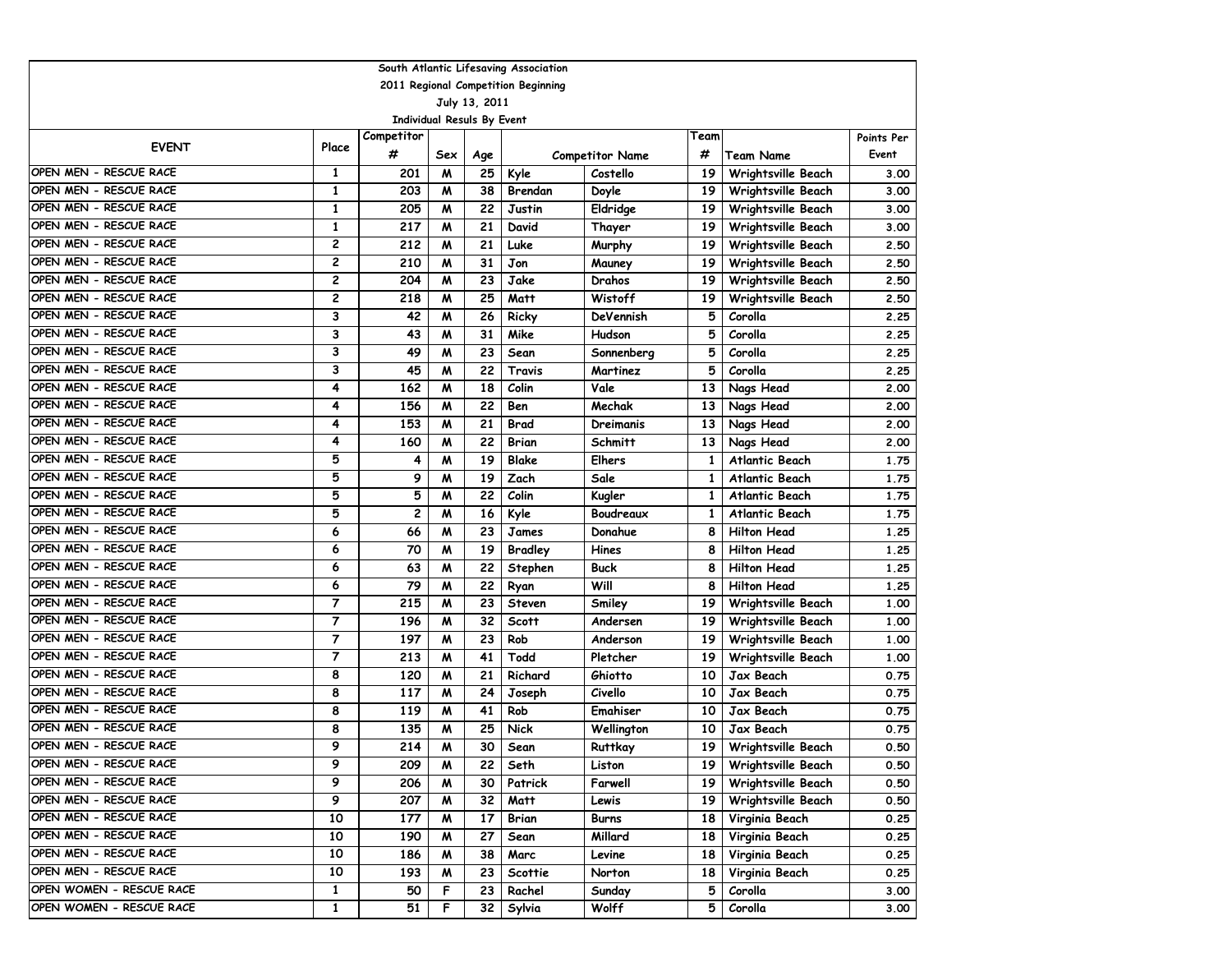| South Atlantic Lifesaving Association |                |                  |     |     |           |                        |      |                          |            |  |  |  |
|---------------------------------------|----------------|------------------|-----|-----|-----------|------------------------|------|--------------------------|------------|--|--|--|
| 2011 Regional Competition Beginning   |                |                  |     |     |           |                        |      |                          |            |  |  |  |
| July 13, 2011                         |                |                  |     |     |           |                        |      |                          |            |  |  |  |
| <b>Individual Resuls By Event</b>     |                |                  |     |     |           |                        |      |                          |            |  |  |  |
| <b>EVENT</b>                          | Place          | Competitor       |     |     |           |                        | Team |                          | Points Per |  |  |  |
|                                       |                | #                | Sex | Age |           | <b>Competitor Name</b> | #    | <b>Team Name</b>         | Event      |  |  |  |
| OPEN WOMEN - RESCUE RACE              | 1              | 48               | F   | 21  | Amanda    | Skonezney              | 5    | Corolla                  | 3.00       |  |  |  |
| OPEN WOMEN - RESCUE RACE              | $\mathbf{1}$   | 47               | F   | 21  | Carolyn   | Royce                  | 5    | Corolla                  | 3.00       |  |  |  |
| OPEN WOMEN - RESCUE RACE              | 2              | 194              | F   | 25  | Lauren    | Pfeifer                | 18   | Virginia Beach           | 2.50       |  |  |  |
| OPEN WOMEN - RESCUE RACE              | 2              | 195              | F   | 18  | Kimberly  | Rich                   | 18   | Virginia Beach           | 2.50       |  |  |  |
| OPEN WOMEN - RESCUE RACE              | 2              | 185              | F   | 23  | Robin     | Lang                   | 18   | Virginia Beach           | 2.50       |  |  |  |
| OPEN WOMEN - RESCUE RACE              | 2              | 187              | F   | 19  | Ashley    | Luchsinger             | 18   | Virginia Beach           | 2.50       |  |  |  |
| OPEN WOMEN - RESCUE RACE              | 3              | 174              | F   | 17  | Emily     | Bain                   | 18   | Virginia Beach           | 2.25       |  |  |  |
| OPEN WOMEN - RESCUE RACE              | 3              | 173              | F   | 23  | Martina   | Antony                 | 18   | Virginia Beach           | 2.25       |  |  |  |
| OPEN WOMEN - RESCUE RACE              | 3              | 175              | F   | 22  | April     | <b>Barrientos</b>      | 18   | Virginia Beach           | 2.25       |  |  |  |
| OPEN WOMEN - RESCUE RACE              | 3              | 184              | F   | 24  | Nancy     | <b>Hodges</b>          | 18   | Virginia Beach           | 2.25       |  |  |  |
| OPEN WOMEN - RESCUE RACE              | 4              | 78               | F   | 20  | Taylor    | Smith                  | 8    | <b>Hilton Head</b>       | 2.00       |  |  |  |
| OPEN WOMEN - RESCUE RACE              | 4              | 64               | F   | 18  | Jessica   | Cartier                | 8    | <b>Hilton Head</b>       | 2.00       |  |  |  |
| OPEN WOMEN - RESCUE RACE              | 4              | 62               | F   | 22  | Sara      | <b>Bloom</b>           | 8    | <b>Hilton Head</b>       | 2.00       |  |  |  |
| OPEN WOMEN - RESCUE RACE              | 4              | 72               | F   | 21  | Laura     | King                   | 8    | <b>Hilton Head</b>       | 2.00       |  |  |  |
| OPEN WOMEN - RESCUE RACE              | 5              | 161              | F   | 22  | Janelle   | St-Laurent             | 13   | Nags Head                | 1.75       |  |  |  |
| OPEN WOMEN - RESCUE RACE              | 5              | 151              | F   | 19  | Erika     | Audfroid               | 13   | Nags Head                | 1.75       |  |  |  |
| OPEN WOMEN - RESCUE RACE              | 5              | 158              | F   | 29  | Stephanie | Motz                   | 13   | Nags Head                | 1.75       |  |  |  |
| OPEN WOMEN - RESCUE RACE              | 5              | 155              | F   | 30  | Beth      | <b>McCullough</b>      | 13   | Nags Head                | 1.75       |  |  |  |
| OPEN WOMEN - RESCUE RACE              | 6              | 32               | F   | 22  | Sara      | Gardocki               | 3    | Charleston County        | 1.25       |  |  |  |
| OPEN WOMEN - RESCUE RACE              | 6              | 38               | F   | 19  | Erin      | Steffan                | 3    | <b>Charleston County</b> | 1.25       |  |  |  |
| OPEN WOMEN - RESCUE RACE              | 6              | 223              | F   | 16  | Summer    | <b>Santos</b>          | 3    | <b>Charleston County</b> | 1.25       |  |  |  |
| OPEN WOMEN - RESCUE RACE              | 6              | 39               | F   | 19  | Sarah     | Thibaudeau             | 3    | Charleston County        | 1.25       |  |  |  |
| OPEN WOMEN - RESCUE RACE              | $\overline{7}$ | 128              | F   | 18  | Anna      | Porter                 | 10   | Jax Beach                | 1.00       |  |  |  |
| OPEN WOMEN - RESCUE RACE              | 7              | 130              | F   | 19  | Allison   | Shemenski              | 10   | Jax Beach                | 1.00       |  |  |  |
| OPEN WOMEN - RESCUE RACE              | $\overline{7}$ | 129              | F   | 16  | Eva       | Porter                 | 10   | Jax Beach                | 1.00       |  |  |  |
| OPEN WOMEN - RESCUE RACE              | $\overline{7}$ | 131              | F   | 21  | Kaitlyn   | Shemenski              | 10   | Jax Beach                | 1.00       |  |  |  |
| OPEN WOMEN - RESCUE RACE              | 8              | 200              | F   | 23  | Sidney    | Corn                   | 19   | Wrightsville Beach       | 0.75       |  |  |  |
| OPEN WOMEN - RESCUE RACE              | 8              | 216              | F   | 27  | Kristen   | Smith                  | 19   | Wrightsville Beach       | 0.75       |  |  |  |
| OPEN WOMEN - RESCUE RACE              | 8              | 208              | F   | 27  | Lindsey   | Lynskey                | 19   | Wrightsville Beach       | 0.75       |  |  |  |
| OPEN WOMEN - RESCUE RACE              | 8              | 199              | F   | 23  | Mary      | Bojarski               | 19   | Wrightsville Beach       | 0.75       |  |  |  |
| OPEN WOMEN - RESCUE RACE              | 9              | 68               | F   | 22  | Samantha  | Exstrom                | 8    | <b>Hilton Head</b>       | 0.50       |  |  |  |
| OPEN WOMEN - RESCUE RACE              | 9              | 74               | F   | 23  | Elise     | Kuczera                | 8    | <b>Hilton Head</b>       | 0.50       |  |  |  |
| OPEN WOMEN - RESCUE RACE              | 9              | 67               | F   | 19  | Maura     | Donahue                | 8    | <b>Hilton Head</b>       | 0.50       |  |  |  |
| OPEN WOMEN - RESCUE RACE              | 9              | 77               | F   | 19  | Melissa   | Roberts                | 8    | <b>Hilton Head</b>       | 0.50       |  |  |  |
| OPEN WOMEN - RESCUE RACE              | 10             | 81               | F   | 25  | Kathryn   | Adel                   | 9    | Horry County             | 0.25       |  |  |  |
| OPEN WOMEN - RESCUE RACE              | 10             | 97               | F   | 19  | Elizabeth | Guimond                | 9    | Horry County             | 0.25       |  |  |  |
| OPEN WOMEN - RESCUE RACE              | 10             | 110              | M   | 19  | Laurence  | St-Pieerre Leblai      | 9    | Horry County             | 0.25       |  |  |  |
| OPEN WOMEN - RESCUE RACE              | 10             | 111              | F   | 19  | Corinne   | Turcotte               | 9    | Horry County             | 0.25       |  |  |  |
| OPEN MEN - BEACH RELAY                | 1              | 120              | M   | 21  | Richard   | Ghiotto                | 10   | Jax Beach                | 3.00       |  |  |  |
| OPEN MEN - BEACH RELAY                | $\mathbf{1}$   | 116              | M   | 22  | Jeff      | Billhardt              | 10   | Jax Beach                | 3.00       |  |  |  |
| OPEN MEN - BEACH RELAY                | 1              | $\overline{136}$ | M   | 42  | Thomas    | Wright                 | 10   | Jax Beach                | 3.00       |  |  |  |
| OPEN MEN - BEACH RELAY                | $\mathbf{1}$   | 124              | M   | 37  | Bryon     | Iveson                 | 10   | Jax Beach                | 3.00       |  |  |  |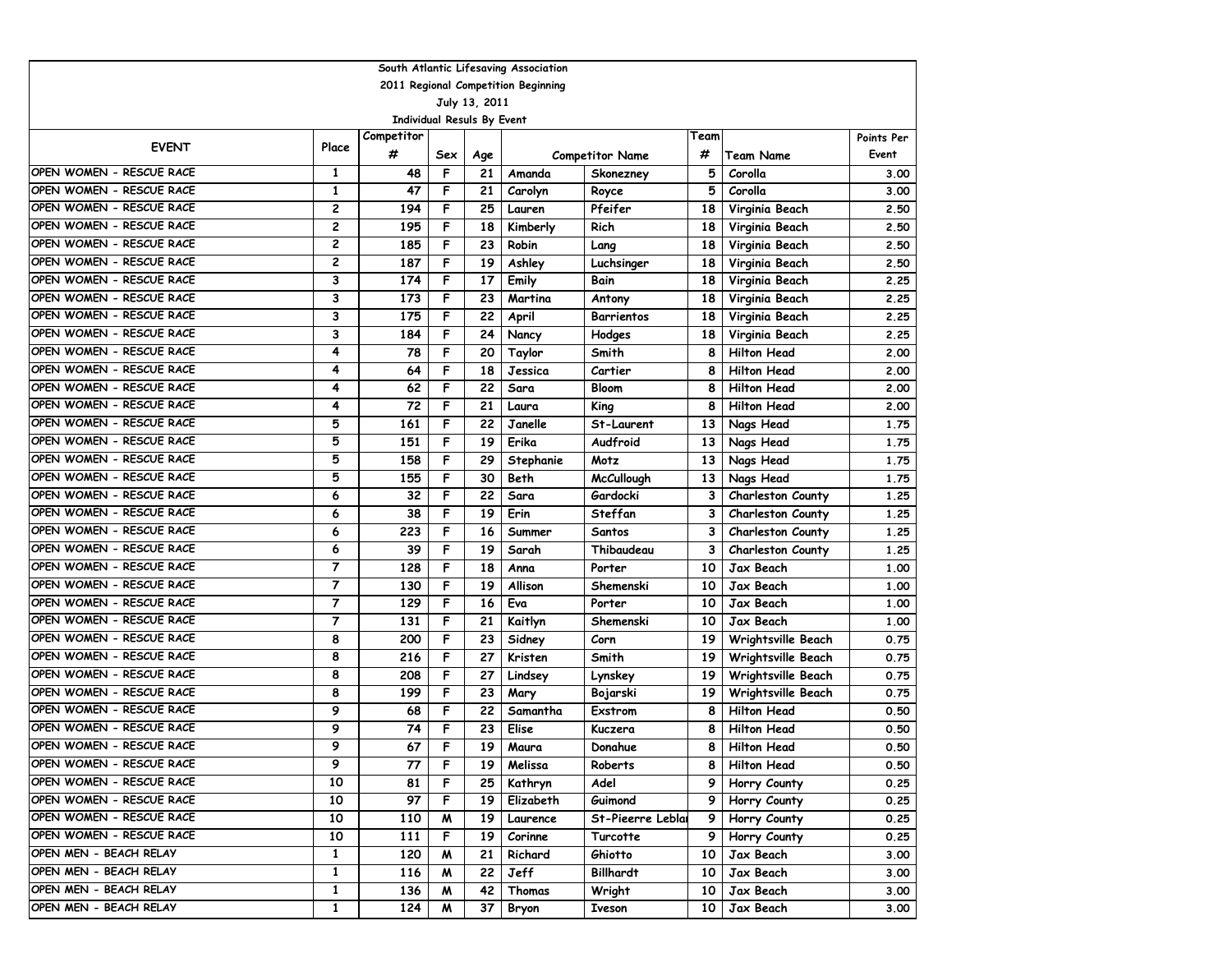| South Atlantic Lifesaving Association |                |                                   |     |     |                |                        |      |                          |            |  |  |  |
|---------------------------------------|----------------|-----------------------------------|-----|-----|----------------|------------------------|------|--------------------------|------------|--|--|--|
| 2011 Regional Competition Beginning   |                |                                   |     |     |                |                        |      |                          |            |  |  |  |
| July 13, 2011                         |                |                                   |     |     |                |                        |      |                          |            |  |  |  |
|                                       |                | <b>Individual Resuls By Event</b> |     |     |                |                        |      |                          |            |  |  |  |
| <b>EVENT</b>                          | Place          | Competitor                        |     |     |                |                        | Team |                          | Points Per |  |  |  |
|                                       |                | #                                 | Sex | Age |                | <b>Competitor Name</b> | #    | Team Name                | Event      |  |  |  |
| OPEN MEN - BEACH RELAY                | 2              | 197                               | M   | 23  | Rob            | Anderson               | 19   | Wrightsville Beach       | 2.50       |  |  |  |
| OPEN MEN - BEACH RELAY                | 2              | 201                               | M   | 25  | Kyle           | Costello               | 19   | Wrightsville Beach       | 2.50       |  |  |  |
| OPEN MEN - BEACH RELAY                | 2              | 204                               | M   | 23  | Jake           | Drahos                 | 19   | Wrightsville Beach       | 2.50       |  |  |  |
| OPEN MEN - BEACH RELAY                | 2              | 210                               | M   | 31  | Jon            | Mauney                 | 19   | Wrightsville Beach       | 2.50       |  |  |  |
| OPEN MEN - BEACH RELAY                | 3              | 191                               | M   | 25  | Michael        | Miller                 | 18   | Virginia Beach           | 2.25       |  |  |  |
| OPEN MEN - BEACH RELAY                | 3              | 187                               | F   | 19  | Ashley         | Luchsinger             | 18   | Virginia Beach           | 2.25       |  |  |  |
| OPEN MEN - BEACH RELAY                | 3              | 189                               | M   | 20  | David          | McKinley               | 18   | Virginia Beach           | 2.25       |  |  |  |
| OPEN MEN - BEACH RELAY                | 3              | 188                               | M   | 21  | Jon            | Martin                 | 18   | Virginia Beach           | 2.25       |  |  |  |
| OPEN MEN - BEACH RELAY                | 4              | 1                                 | M   | 25  | Garrett        | Adamson                | 1    | <b>Atlantic Beach</b>    | 2.00       |  |  |  |
| OPEN MEN - BEACH RELAY                | 4              | 2                                 | M   | 16  | Kyle           | Boudreaux              | 1    | <b>Atlantic Beach</b>    | 2.00       |  |  |  |
| OPEN MEN - BEACH RELAY                | 4              | 3                                 | M   | 17  | Shane          | Brennan                | 1    | <b>Atlantic Beach</b>    | 2.00       |  |  |  |
| OPEN MEN - BEACH RELAY                | 4              | $\overline{7}$                    | M   | 27  | Garrett        | Opper                  | 1    | <b>Atlantic Beach</b>    | 2.00       |  |  |  |
| OPEN MEN - BEACH RELAY                | 5              | 23                                | M   | 18  | Grayson        | Lecompte               | 2    | Carolina Beach           | 1.75       |  |  |  |
| OPEN MEN - BEACH RELAY                | 5              | 13                                | M   | 22  | Zaith          | Bauer                  | 2    | Carolina Beach           | 1.75       |  |  |  |
| OPEN MEN - BEACH RELAY                | 5              | 26                                | M   | 25  | Maurice        | Peacock                | 2    | Carolina Beach           | 1.75       |  |  |  |
| OPEN MEN - BEACH RELAY                | 5              | 19                                | M   | 21  | Jordan         | Cornelius              | 2    | Carolina Beach           | 1.75       |  |  |  |
| OPEN MEN - BEACH RELAY                | 6              | 157                               | M   | 33  | Chad           | Motz                   | 13   | Nags Head                | 1.25       |  |  |  |
| OPEN MEN - BEACH RELAY                | 6              | 160                               | M   | 22  | Brian          | Schmitt                | 13   | Nags Head                | 1.25       |  |  |  |
| OPEN MEN - BEACH RELAY                | 6              | 153                               | M   | 21  | Brad           | Dreimanis              | 13   | Nags Head                | 1.25       |  |  |  |
| OPEN MEN - BEACH RELAY                | 6              | 159                               | M   | 23  | Brian          | Morris                 | 13   | Nags Head                | 1.25       |  |  |  |
| OPEN MEN - BEACH RELAY                | $\overline{7}$ | 121                               | M   | 26  | Ross           | Ghiotto                | 10   | Jax Beach                | 1.00       |  |  |  |
| OPEN MEN - BEACH RELAY                | $\overline{7}$ | 122                               | M   | 26  | Ben            | Headstrom              | 10   | Jax Beach                | 1.00       |  |  |  |
| OPEN MEN - BEACH RELAY                | 7              | 125                               | M   | 20  | David          | Malinowsky             | 10   | Jax Beach                | 1.00       |  |  |  |
| OPEN MEN - BEACH RELAY                | 7              | 126                               | M   | 27  | <b>Barrett</b> | Phifer                 | 10   | Jax Beach                | 1.00       |  |  |  |
| OPEN MEN - BEACH RELAY                | 8              | 43                                | M   | 31  | Mike           | Hudson                 | 5    | Corolla                  | 0.75       |  |  |  |
| OPEN MEN - BEACH RELAY                | 8              | 42                                | M   | 26  | Ricky          | DeVennish              | 5    | Corolla                  | 0.75       |  |  |  |
| OPEN MEN - BEACH RELAY                | 8              | 46                                | M   | 22  | Ross           | Monroe                 | 5    | Corolla                  | 0.75       |  |  |  |
| OPEN MEN - BEACH RELAY                | 8              | 41                                | M   | 35  | Shaun          | Buen                   | 5    | Corolla                  | 0.75       |  |  |  |
| OPEN MEN - BEACH RELAY                | 9              | 177                               | M   | 17  | Brian          | Burns                  | 18   | Virginia Beach           | 0.50       |  |  |  |
| OPEN MEN - BEACH RELAY                | 9              | 179                               | M   | 29  | Doug           | <b>Ellis</b>           | 18   | Virginia Beach           | 0.50       |  |  |  |
| OPEN MEN - BEACH RELAY                | 9              | 178                               | M   | 36  | David          | Dierstein              | 18   | Virginia Beach           | 0.50       |  |  |  |
| OPEN MEN - BEACH RELAY                | 9              | 190                               | M   | 27  | Sean           | Millard                | 18   | Virginia Beach           | 0.50       |  |  |  |
| OPEN MEN - BEACH RELAY                | 10             | 29                                | M   | 18  | Joey           | Cerato                 | 3    | <b>Charleston County</b> | 0.25       |  |  |  |
| OPEN MEN - BEACH RELAY                | 10             | 30                                | M   | 22  | Travis         | Farnham                | З    | <b>Charleston County</b> | 0.25       |  |  |  |
| OPEN MEN - BEACH RELAY                | 10             | 36                                | M   | 23  | Tim            | Mack                   | 3    | <b>Charleston County</b> | 0.25       |  |  |  |
| OPEN MEN - BEACH RELAY                | 10             | 33                                | M   | 20  | Alex           | Herlocker              | 3    | <b>Charleston County</b> | 0.25       |  |  |  |
| OPEN WOMEN - BEACH RELAY              | 1              | 146                               | F   | 20  | Erin           | McDaniel               | 20   | Kure Beach               | 3.00       |  |  |  |
| OPEN WOMEN - BEACH RELAY              | 1              | 141                               | F   | 19  | Noel           | Hanselmann             | 20   | Kure Beach               | 3.00       |  |  |  |
| OPEN WOMEN - BEACH RELAY              | $\mathbf{1}$   | 138                               | F   | 21  | Madeline       | Bostic                 | 20   | Kure Beach               | 3.00       |  |  |  |
| OPEN WOMEN - BEACH RELAY              | 1              | 142                               | F   | 19  | Jessi          | Harris                 | 20   | Kure Beach               | 3.00       |  |  |  |
| OPEN WOMEN - BEACH RELAY              | $\mathbf{2}$   | 68                                | F   | 22  | Samantha       | <b>Exstrom</b>         | 8    | Hilton Head              | 2.50       |  |  |  |
| OPEN WOMEN - BEACH RELAY              | $\mathbf{2}$   | 62                                | F   | 22  | Sara           | Bloom                  | 8    | Hilton Head              | 2.50       |  |  |  |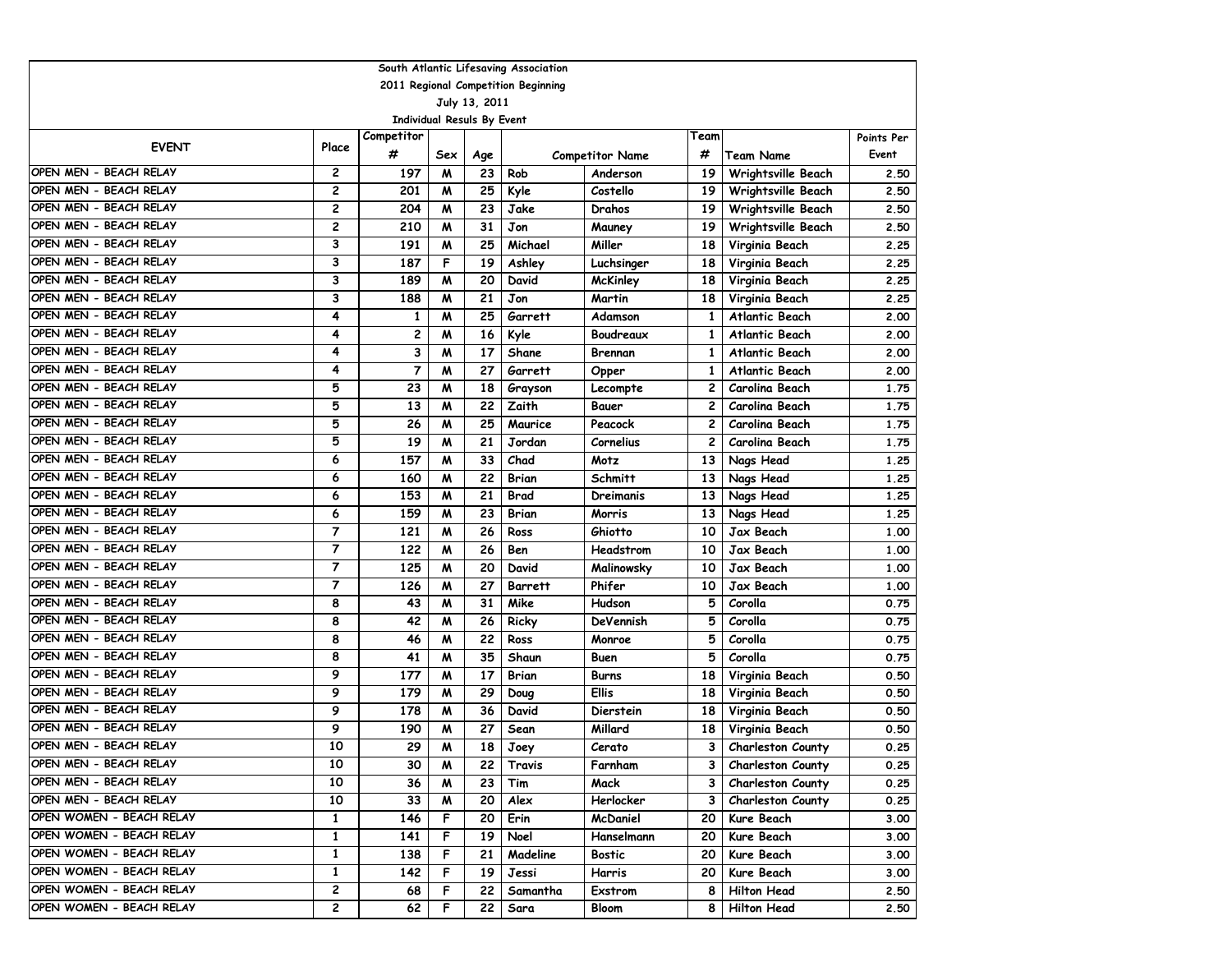| South Atlantic Lifesaving Association |                |                                   |     |      |               |                        |                |                         |            |  |  |
|---------------------------------------|----------------|-----------------------------------|-----|------|---------------|------------------------|----------------|-------------------------|------------|--|--|
| 2011 Regional Competition Beginning   |                |                                   |     |      |               |                        |                |                         |            |  |  |
| July 13, 2011                         |                |                                   |     |      |               |                        |                |                         |            |  |  |
|                                       |                | <b>Individual Resuls By Event</b> |     |      |               |                        |                |                         |            |  |  |
| <b>EVENT</b>                          | Place          | Competitor                        |     |      |               |                        | Team           |                         | Points Per |  |  |
|                                       |                | #                                 | Sex | Age  |               | <b>Competitor Name</b> | #              | <b>Team Name</b>        | Event      |  |  |
| OPEN WOMEN - BEACH RELAY              | 2              | 74                                | F   | 23   | Elise         | Kuczera                | 8              | <b>Hilton Head</b>      | 2.50       |  |  |
| OPEN WOMEN - BEACH RELAY              | 2              | 78                                | F   | 20   | Taylor        | Smith                  | 8              | <b>Hilton Head</b>      | 2.50       |  |  |
| OPEN WOMEN - BEACH RELAY              | 3              | 51                                | F   | 32   | Sylvia        | Wolff                  | 5              | Corolla                 | 2.25       |  |  |
| OPEN WOMEN - BEACH RELAY              | 3              | 222                               | F   | 24   | Jordan        | Hill                   | 5              | Corolla                 | 2.25       |  |  |
| OPEN WOMEN - BEACH RELAY              | 3              | 48                                | F   | 21   | Amanda        | Skonezney              | 5              | Corolla                 | 2.25       |  |  |
| OPEN WOMEN - BEACH RELAY              | 3              | 47                                | F   | 21   | Carolyn       | Royce                  | 5              | Corolla                 | 2.25       |  |  |
| OPEN WOMEN - BEACH RELAY              | 4              | 103                               | F   | 17   | Marisa        | Maher                  | 9              | Horry County            | 2.00       |  |  |
| OPEN WOMEN - BEACH RELAY              | 4              | 115                               | F   | 24   | Eva           | Zchradnikova           | 9              | Horry County            | 2.00       |  |  |
| OPEN WOMEN - BEACH RELAY              | 4              | 89                                | F   | 22   | Maria         | Culligan               | 9              | Horry County            | 2.00       |  |  |
| OPEN WOMEN - BEACH RELAY              | 4              | 219                               | F   | 24   | Leah          | Ciekot                 | 9              | Horry County            | 2.00       |  |  |
| OPEN WOMEN - BEACH RELAY              | 5              | 14                                | F   | 20   | Alyssa        | <b>Bennett</b>         | $\overline{c}$ | Carolina Beach          | 1.75       |  |  |
| OPEN WOMEN - BEACH RELAY              | 5              | 15                                | F   | 22   | Delilah       | Bista                  | $\overline{c}$ | Carolina Beach          | 1.75       |  |  |
| OPEN WOMEN - BEACH RELAY              | 5              | 16                                | F   | 32   | Melissa       | <b>Brashier</b>        | 2              | Carolina Beach          | 1.75       |  |  |
| OPEN WOMEN - BEACH RELAY              | 5              | 12                                | F   | 22   | Victoria      | Baker                  | $\mathbf{2}$   | Carolina Beach          | 1.75       |  |  |
| OPEN WOMEN - BEACH RELAY              | 6              | 128                               | F   | 18   | Anna          | Porter                 | 10             | Jax Beach               | 1.25       |  |  |
| OPEN WOMEN - BEACH RELAY              | 6              | 129                               | F   | 16   | Eva           | Porter                 | 10             | Jax Beach               | 1.25       |  |  |
| OPEN WOMEN - BEACH RELAY              | 6              | 130                               | F   | 19   | Allison       | Shemenski              | 10             | Jax Beach               | 1.25       |  |  |
| OPEN WOMEN - BEACH RELAY              | 6              | 131                               | F   | 21   | Kaitlyn       | Shemenski              | 10             | Jax Beach               | 1.25       |  |  |
| OPEN WOMEN - BEACH RELAY              | $\overline{7}$ | 195                               | F   | 18   | Kimberly      | Rich                   | 18             | Virginia Beach          | 1.00       |  |  |
| OPEN WOMEN - BEACH RELAY              | $\overline{7}$ | 194                               | F   | 25   | Lauren        | Pfeifer                | 18             | Virginia Beach          | 1.00       |  |  |
| OPEN WOMEN - BEACH RELAY              | 7              | 180                               | F   | 24   | Ginna         | Ellis                  | 18             | Virginia Beach          | 1.00       |  |  |
| OPEN WOMEN - BEACH RELAY              | 7              | 185                               | F   | 23   | Robin         | Lang                   | 18             | Virginia Beach          | 1.00       |  |  |
| OPEN WOMEN - BEACH RELAY              | 8              | 199                               | F   | 23   | Mary          | Bojarski               | 19             | Wrightsville Beach      | 0.75       |  |  |
| OPEN WOMEN - BEACH RELAY              | 8              | 216                               | F   | 27   | Kristen       | Smith                  | 19             | Wrightsville Beach      | 0.75       |  |  |
| OPEN WOMEN - BEACH RELAY              | 8              | 200                               | F   | 23   | Sidney        | Corn                   | 19             | Wrightsville Beach      | 0.75       |  |  |
| OPEN WOMEN - BEACH RELAY              | 8              | 208                               | F   | 27   | Lindsey       | Lynskey                | 19             | Wrightsville Beach      | 0.75       |  |  |
| OPEN WOMEN - BEACH RELAY              | 9              | 83                                | F   | 25   | Lindsey       | Borsvold               | 9              | Horry County            | 0.50       |  |  |
| OPEN WOMEN - BEACH RELAY              | 9              | 81                                | F   | 25   | Kathryn       | Adel                   | 9              | Horry County            | 0.50       |  |  |
| OPEN WOMEN - BEACH RELAY              | 9              | 111                               | F   | 19   | Corinne       | Turcotte               | 9              | Horry County            | 0.50       |  |  |
| OPEN WOMEN - BEACH RELAY              | 9              | 110                               | M   | 19   | Laurence      | St-Pieerre Leblai      | 9              | Horry County            | 0.50       |  |  |
| OPEN WOMEN - BEACH RELAY              | 10             | 55                                | F   | 21   | Samantha      | Fendig                 | 6              | Fernandina Beach        | 0.25       |  |  |
| OPEN WOMEN - BEACH RELAY              | 10             | 60                                | F   | 18   | Hannah        | Wrenn                  | 6              | Fernandina Beach        | 0.25       |  |  |
| OPEN WOMEN - BEACH RELAY              | 10             | 58                                | F   | 19   | <b>Bridey</b> | <b>Scully</b>          | 6              | <b>Fernandina Beach</b> | 0.25       |  |  |
| OPEN WOMEN - BEACH RELAY              | 10             | 171                               | F   | 20 I | Kayley        | Marvin                 |                | 16   St Johns County    | 0.25       |  |  |
| OPEN MEN - SURFSKI RACE               | 1              | 126                               | M   | 27   | Barrett       | Phifer                 | 10             | Jax Beach               | 12.00      |  |  |
| OPEN MEN - SURFSKI RACE               | 2              | 121                               | M   | 26   | Ross          | Ghiotto                | 10             | Jax Beach               | 10.00      |  |  |
| OPEN MEN - SURFSKI RACE               | 3              | 118                               | M   | 22   | Coby          | Davis                  | 10 l           | Jax Beach               | 9.00       |  |  |
| OPEN MEN - SURFSKI RACE               | 4              | 105                               | M   | 26   | Jordon        | O'boyle                | 9              | Horry County            | 8.00       |  |  |
| OPEN MEN - SURFSKI RACE               | 5              | 136                               | M   | 42   | Thomas        | Wright                 | 10             | Jax Beach               | 7.00       |  |  |
| OPEN MEN - SURFSKI RACE               | 6              | 127                               | M   | 19   | Eli           | <b>Phillips</b>        | 10             | Jax Beach               | 5.00       |  |  |
| OPEN MEN - SURFSKI RACE               | 7              | 120                               | M   | 21   | Richard       | Ghiotto                | 10             | Jax Beach               | 4.00       |  |  |
| OPEN MEN - SURFSKI RACE               | 8              | 123                               | M   | 39   | Bill          | Horn                   | 10             | Jax Beach               | 3.00       |  |  |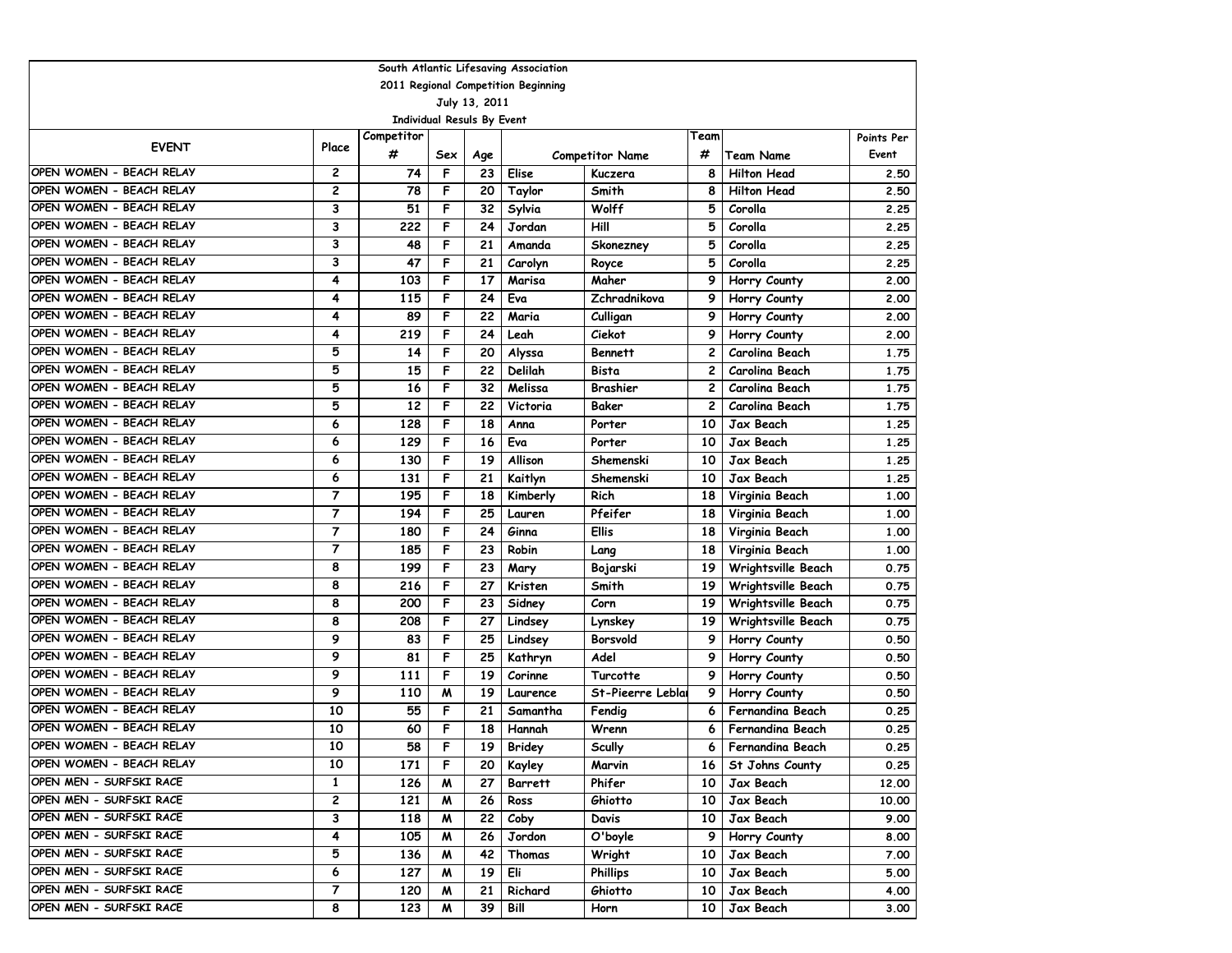|                                     |                |                          |                              |                          | South Atlantic Lifesaving Association |                              |                          |                          |                          |  |  |
|-------------------------------------|----------------|--------------------------|------------------------------|--------------------------|---------------------------------------|------------------------------|--------------------------|--------------------------|--------------------------|--|--|
| 2011 Regional Competition Beginning |                |                          |                              |                          |                                       |                              |                          |                          |                          |  |  |
| July 13, 2011                       |                |                          |                              |                          |                                       |                              |                          |                          |                          |  |  |
| Individual Resuls By Event          |                |                          |                              |                          |                                       |                              |                          |                          |                          |  |  |
| <b>EVENT</b>                        | Place          | Competitor               |                              |                          |                                       |                              | Team                     |                          | Points Per               |  |  |
|                                     |                | #                        | Sex                          | Age                      |                                       | <b>Competitor Name</b>       | #                        | <b>Team Name</b>         | Event                    |  |  |
| OPEN MEN - SURFSKI RACE             | 9              | 117                      | M                            | 24                       | Joseph                                | Civello                      | 10                       | Jax Beach                | 2.00                     |  |  |
| OPEN MEN - SURFSKI RACE             | 10             | 163                      | M                            | 23                       | Christian                             | Archer                       | 16                       | St Johns County          | 1.00                     |  |  |
| OPEN WOMEN - SURFSKI RACE           | 1              | 131                      | F                            | 21                       | Kaitlyn                               | Shemenski                    | 10                       | Jax Beach                | 12,00                    |  |  |
| OPEN WOMEN - SURFSKI RACE           | 2              | 200                      | F                            | 23                       | Sidney                                | Corn                         | 19                       | Wrightsville Beach       | 10.00                    |  |  |
| OPEN WOMEN - SURFSKI RACE           | 3              | 130                      | F                            | 19                       | Allison                               | Shemenski                    | 10                       | Jax Beach                | 9.00                     |  |  |
| OPEN WOMEN - SURFSKI RACE           | 4              | 171                      | F                            | 20                       | Kayley                                | Marvin                       | 16                       | St Johns County          | 8.00                     |  |  |
| OPEN WOMEN - SURFSKI RACE           | 5              | 219                      | F                            | 24                       | Leah                                  | Ciekot                       | 9                        | Horry County             | 7.00                     |  |  |
| OPEN WOMEN - SURFSKI RACE           | 6              | 128                      | F                            | 18                       | Anna                                  | Porter                       | 10                       | Jax Beach                | 5.00                     |  |  |
| OPEN WOMEN - SURFSKI RACE           | $\overline{7}$ | 48                       | F                            | 21                       | Amanda                                | Skonezney                    | 5                        | Corolla                  | 4.00                     |  |  |
| OPEN WOMEN - SURFSKI RACE           | 8              | 39                       | F                            | 19                       | Sarah                                 | Thibaudeau                   | 3                        | Charleston County        | 3.00                     |  |  |
| OPEN WOMEN - SURFSKI RACE           | 9              | 155                      | F                            | 30                       | Beth                                  | <b>McCullough</b>            | 13                       | Nags Head                | 2.00                     |  |  |
| OPEN WOMEN - SURFSKI RACE           | 10             | 38                       | F                            | 19                       | Erin                                  | Steffan                      | 3                        | Charleston County        | 1.00                     |  |  |
| 30-34 MEN - SURFSKI RACE            | 1              | 207                      | M                            | 32                       | Matt                                  | Lewis                        | 19                       | Wrightsville Beach       | 5.00                     |  |  |
| 30-34 MEN - SURFSKI RACE            | 2              | 214                      | M                            | 30                       | Sean                                  | Ruttkay                      | 19                       | Wrightsville Beach       | 3.00                     |  |  |
| 30-34 MEN - SURFSKI RACE            | 3              | 225                      | M                            | 31                       | <b>Brian</b>                          | Mack                         | 3                        | Charleston County        | 1.00                     |  |  |
| 30-34 WOMEN - SURFSKI RACE          | $\mathbf{1}$   | 155                      | F                            | 30                       | Beth                                  | <b>McCullough</b>            | 13                       | Nags Head                | 5.00                     |  |  |
| 30-34 WOMEN - SURFSKI RACE          | 2              | 51                       | F                            | 32                       | Sylvia                                | Wolff                        | 5                        | Corolla                  | 3.00                     |  |  |
| 30-34 WOMEN - SURFSKI RACE          | 3              | $\blacksquare$           | $\overline{\phantom{a}}$     | $\blacksquare$           | $\overline{\phantom{a}}$              | $\overline{\phantom{0}}$     | $\blacksquare$           | $\overline{\phantom{a}}$ | $\overline{\phantom{0}}$ |  |  |
| 35-39 MEN - SURFSKI RACE            | $\mathbf{1}$   | 124                      | M                            | 37                       | Bryon                                 | <b>Iveson</b>                | 10                       | Jax Beach                | 5.00                     |  |  |
| 35-39 MEN - SURFSKI RACE            | 2              | 123                      | M                            | 39                       | Bill                                  | Horn                         | 10                       | Jax Beach                | 3.00                     |  |  |
| 35-39 MEN - SURFSKI RACE            | 3              | 41                       | M                            | 35                       | Shaun                                 | Buen                         | 5                        | Corolla                  | 1.00                     |  |  |
| 35-39 WOMEN - SURFSKI RACE          | 1              | $\overline{a}$           | $\overline{\phantom{0}}$     | $\overline{\phantom{m}}$ | $\blacksquare$                        | $\qquad \qquad \blacksquare$ | $\overline{\phantom{a}}$ | $\overline{\phantom{a}}$ |                          |  |  |
| 35-39 WOMEN - SURFSKI RACE          | 2              | $\overline{\phantom{a}}$ | $\qquad \qquad \blacksquare$ | $\overline{\phantom{a}}$ | $\blacksquare$                        | $\qquad \qquad \blacksquare$ | $\overline{\phantom{a}}$ | $\overline{\phantom{a}}$ | $\overline{\phantom{a}}$ |  |  |
| 35-39 WOMEN - SURFSKI RACE          | 3              | $\blacksquare$           | $\overline{\phantom{0}}$     | $\blacksquare$           |                                       | $\overline{\phantom{0}}$     | $\blacksquare$           | $\overline{\phantom{a}}$ | $\overline{\phantom{0}}$ |  |  |
| 40-44 MEN - SURFSKI RACE            | 1              | 136                      | M                            | 42                       | Thomas                                | Wright                       | 10                       | Jax Beach                | 5.00                     |  |  |
| 40-44 MEN - SURFSKI RACE            | 2              | 119                      | M                            | 41                       | Rob                                   | <b>Emahiser</b>              | 10                       | Jax Beach                | 3.00                     |  |  |
| 40-44 MEN - SURFSKI RACE            | 3              |                          | $\overline{\phantom{0}}$     | $\hbox{\small -}$        |                                       | $\qquad \qquad \blacksquare$ | $\blacksquare$           |                          |                          |  |  |
| 40-44 WOMEN - SURFSKI RACE          | $\mathbf{1}$   | 57                       | F                            | 41                       | Angela                                | Ray                          | 6                        | Fernandina Beach         | 5.00                     |  |  |
| 40-44 WOMEN - SURFSKI RACE          | 2              |                          | $\overline{\phantom{0}}$     | $\overline{\phantom{m}}$ |                                       | $\qquad \qquad \blacksquare$ | $\overline{\phantom{a}}$ |                          |                          |  |  |
| 40-44 WOMEN - SURFSKI RACE          | 3              | $\blacksquare$           | $\overline{\phantom{0}}$     | $\blacksquare$           |                                       | $\overline{\phantom{0}}$     | $\blacksquare$           |                          | $\overline{\phantom{a}}$ |  |  |
| 45-49 MEN - SURFSKI RACE            | $\mathbf{1}$   | 202                      | M                            | 46                       | <b>Steve</b>                          | De Klerk                     | 19                       | Wrightsville Beach       | 5.00                     |  |  |
| 45-49 MEN - SURFSKI RACE            | 2              | 176                      | M                            | 49                       | David                                 | <b>Bostic</b>                | 18                       | Virginia Beach           | 3.00                     |  |  |
| 45-49 MEN - SURFSKI RACE            | 3              | 59                       | M                            | 49                       | Roger                                 | Wilson                       | 6                        | <b>Fernandina Beach</b>  | 1.00                     |  |  |
| 45-49 WOMEN - SURFSKI RACE          | 1              | $\blacksquare$           | $\overline{\phantom{a}}$     | $\overline{\phantom{0}}$ | $\overline{\phantom{a}}$              | $\qquad \qquad \blacksquare$ | $\blacksquare$           | $\overline{\phantom{a}}$ |                          |  |  |
| 45-49 WOMEN - SURFSKI RACE          | 2              | $\blacksquare$           | $\overline{\phantom{a}}$     | $\blacksquare$           |                                       |                              | $\blacksquare$           |                          | $\blacksquare$           |  |  |
| 45-49 WOMEN - SURFSKI RACE          | 3              | $\overline{\phantom{0}}$ | $\blacksquare$               | $\blacksquare$           | $\overline{\phantom{0}}$              | $\overline{\phantom{0}}$     | $\overline{\phantom{a}}$ | $\overline{\phantom{0}}$ | $\blacksquare$           |  |  |
| 50-54 MEN - SURFSKI RACE            | $\mathbf{1}$   | 198                      | M                            | 53                       | Dave                                  | Baker                        | 19 I                     | Wrightsville Beach       | 5.00                     |  |  |
| 50-54 MEN - SURFSKI RACE            | 2              | 211                      | M                            | 50                       | Greg                                  | Miller                       | 19 <sup>1</sup>          | Wrightsville Beach       | 3.00                     |  |  |
| 50-54 MEN - SURFSKI RACE            | 3              | 114                      | M                            | 53                       | Jay                                   | Woodward                     | 9                        | Horry County             | 1.00                     |  |  |
| 50-54 WOMEN - SURFSKI RACE          | 1              | 184                      | F                            | 24                       | Nancy                                 | Hodges                       | 18                       | Virginia Beach           | 5.00                     |  |  |
| 50-54 WOMEN - SURFSKI RACE          | $\mathbf{z}$   | $\blacksquare$           |                              | $\overline{\phantom{a}}$ | $\qquad \qquad \blacksquare$          |                              | $\overline{\phantom{a}}$ | $\blacksquare$           |                          |  |  |
| 50-54 WOMEN - SURFSKI RACE          | 3              | $\blacksquare$           | $\overline{\phantom{a}}$     | $\blacksquare$           | $\qquad \qquad \blacksquare$          | $\overline{\phantom{a}}$     | $\overline{\phantom{a}}$ | $\overline{\phantom{0}}$ | $\sim$                   |  |  |
|                                     |                |                          |                              |                          |                                       |                              |                          |                          |                          |  |  |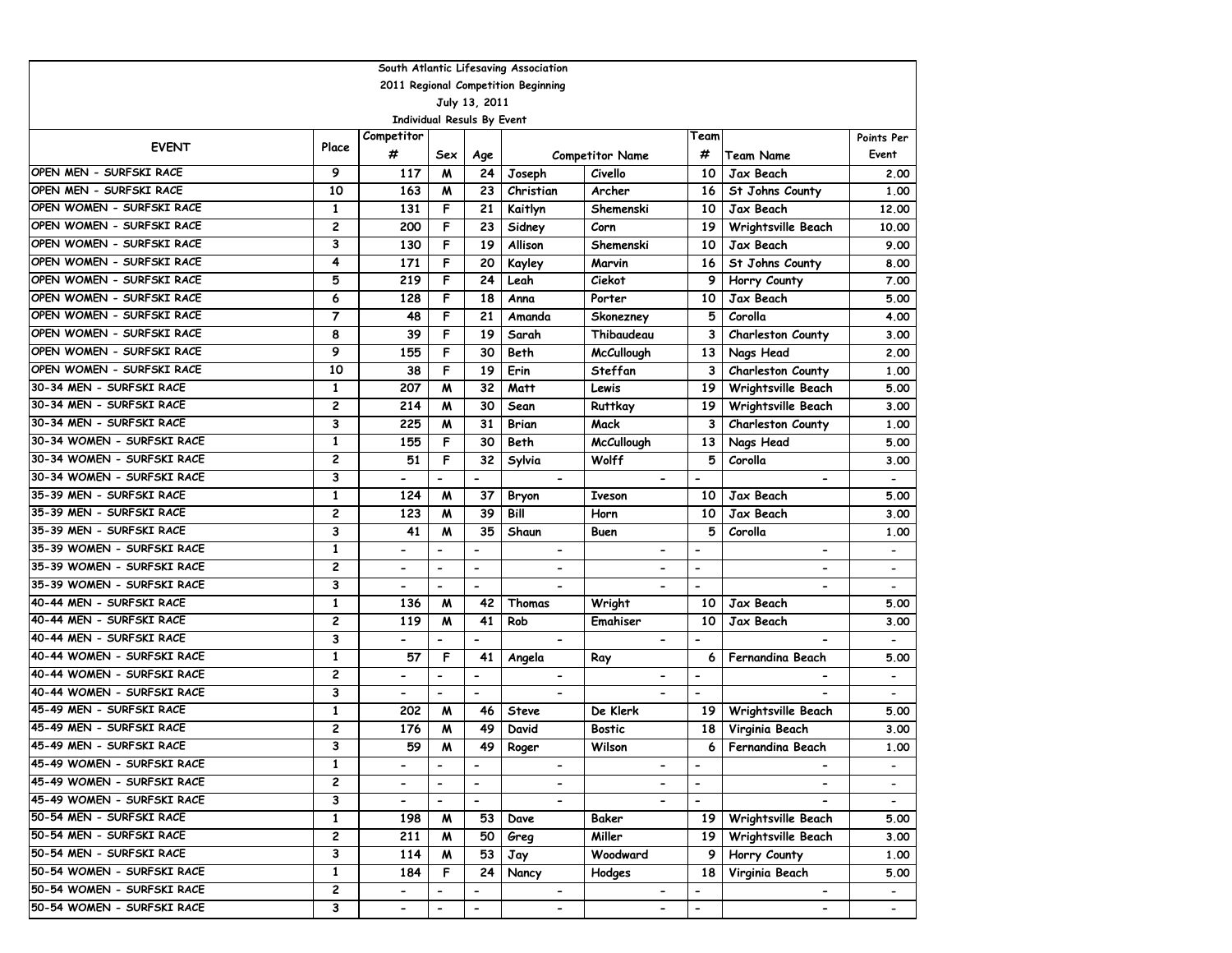| South Atlantic Lifesaving Association |                |                          |                              |                              |                          |                              |                          |                              |                              |  |  |
|---------------------------------------|----------------|--------------------------|------------------------------|------------------------------|--------------------------|------------------------------|--------------------------|------------------------------|------------------------------|--|--|
| 2011 Regional Competition Beginning   |                |                          |                              |                              |                          |                              |                          |                              |                              |  |  |
| July 13, 2011                         |                |                          |                              |                              |                          |                              |                          |                              |                              |  |  |
| <b>Individual Resuls By Event</b>     |                |                          |                              |                              |                          |                              |                          |                              |                              |  |  |
| <b>EVENT</b>                          | Place          | Competitor               |                              |                              |                          |                              | Team                     |                              | Points Per                   |  |  |
|                                       |                | #                        | Sex                          | Age                          |                          | <b>Competitor Name</b>       | #                        | <b>Team Name</b>             | Event                        |  |  |
| 55-59 MEN - SURFSKI RACE              | 1              | $\hbox{\small -}$        | $\qquad \qquad \blacksquare$ |                              |                          | $\blacksquare$               | $\overline{a}$           | $\blacksquare$               | $\qquad \qquad \blacksquare$ |  |  |
| 55-59 MEN - SURFSKI RACE              | 2              |                          | $\qquad \qquad \blacksquare$ | $\qquad \qquad \blacksquare$ | $\blacksquare$           |                              | $\overline{\phantom{0}}$ |                              | $\qquad \qquad \blacksquare$ |  |  |
| 55-59 MEN - SURFSKI RACE              | 3              | $\blacksquare$           | $\qquad \qquad \blacksquare$ | $\overline{\phantom{a}}$     | $\overline{\phantom{0}}$ |                              | $\overline{\phantom{0}}$ |                              |                              |  |  |
| 55-59 WOMEN - SURFSKI RACE            | 1              | 134                      | F                            | 58                           | Susan                    | Wallis                       | 10                       | Jax Beach                    | 5.00                         |  |  |
| 55-59 WOMEN - SURFSKI RACE            | 2              | $\overline{\phantom{0}}$ | $\blacksquare$               | $\blacksquare$               | $\overline{\phantom{a}}$ |                              | $\blacksquare$           | $\overline{\phantom{0}}$     | $\qquad \qquad \blacksquare$ |  |  |
| 55-59 WOMEN - SURFSKI RACE            | 3              | $\blacksquare$           | $\overline{\phantom{0}}$     | $\blacksquare$               | -                        |                              | $\overline{\phantom{0}}$ | $\blacksquare$               | $\overline{\phantom{a}}$     |  |  |
| 60-64 MEN - SURFSKI RACE              | 1              | $\blacksquare$           | $\overline{\phantom{0}}$     | $\blacksquare$               | $\overline{\phantom{0}}$ | $\blacksquare$               | $\overline{\phantom{0}}$ | $\overline{a}$               | $\overline{\phantom{a}}$     |  |  |
| 60-64 MEN - SURFSKI RACE              | 2              | $\overline{\phantom{0}}$ | $\qquad \qquad \blacksquare$ | $\blacksquare$               | -                        | $\qquad \qquad \blacksquare$ | -                        | $\overline{\phantom{0}}$     | $\overline{\phantom{a}}$     |  |  |
| 60-64 MEN - SURFSKI RACE              | 3              | $\blacksquare$           | $\qquad \qquad \blacksquare$ | $\blacksquare$               | $\overline{\phantom{0}}$ | $\blacksquare$               | $\overline{\phantom{0}}$ | $\qquad \qquad \blacksquare$ | $\overline{\phantom{a}}$     |  |  |
| 60-64 WOMEN - SURFSKI RACE            | 1              |                          | $\overline{\phantom{0}}$     | $\overline{a}$               | $\overline{\phantom{0}}$ |                              | $\blacksquare$           | $\overline{\phantom{0}}$     |                              |  |  |
| 60-64 WOMEN - SURFSKI RACE            | 2              | $\overline{\phantom{a}}$ | $\qquad \qquad \blacksquare$ | $\overline{\phantom{a}}$     | $\overline{\phantom{0}}$ | $\overline{\phantom{0}}$     | $\overline{\phantom{0}}$ | $\blacksquare$               | $\overline{\phantom{a}}$     |  |  |
| 60-64 WOMEN - SURFSKI RACE            | 3              | $\blacksquare$           | $\blacksquare$               | $\overline{\phantom{a}}$     | -                        | $\blacksquare$               | $\overline{\phantom{0}}$ | $\overline{\phantom{0}}$     | $\overline{\phantom{a}}$     |  |  |
| 65-69 MEN - SURFSKI RACE              | 1              | $\blacksquare$           | $\qquad \qquad \blacksquare$ | $\blacksquare$               | -                        | $\overline{\phantom{0}}$     | $\overline{\phantom{0}}$ | $\overline{\phantom{0}}$     | $\overline{\phantom{a}}$     |  |  |
| 65-69 MEN - SURFSKI RACE              | 2              |                          | $\hbox{\small -}$            | $\qquad \qquad \blacksquare$ | -                        | $\overline{\phantom{0}}$     | $\overline{a}$           | $\qquad \qquad \blacksquare$ | $\qquad \qquad \blacksquare$ |  |  |
| 65-69 MEN - SURFSKI RACE              | 3              | $\overline{\phantom{0}}$ | $\blacksquare$               | $\overline{\phantom{0}}$     | $\overline{\phantom{a}}$ | $\overline{\phantom{0}}$     | $\blacksquare$           | $\overline{\phantom{a}}$     | $\overline{\phantom{a}}$     |  |  |
| 65-69 WOMEN - SURFSKI RACE            | $\mathbf{1}$   |                          | $\blacksquare$               |                              | $\overline{\phantom{0}}$ |                              | $\overline{\phantom{0}}$ |                              |                              |  |  |
| 65-69 WOMEN - SURFSKI RACE            | $\overline{c}$ | $\blacksquare$           | $\hbox{\small -}$            | $\blacksquare$               | -                        |                              | $\blacksquare$           | $\blacksquare$               | $\overline{\phantom{a}}$     |  |  |
| 65-69 WOMEN - SURFSKI RACE            | 3              | $\overline{\phantom{0}}$ | $\blacksquare$               | $\overline{\phantom{0}}$     | -                        | $\overline{\phantom{0}}$     | $\overline{\phantom{0}}$ | $\overline{\phantom{0}}$     | $\overline{\phantom{a}}$     |  |  |
| 70+ MEN - SURFSKI RACE                | $\mathbf{1}$   |                          | $\blacksquare$               | $\blacksquare$               | $\overline{\phantom{0}}$ | $\blacksquare$               | $\overline{\phantom{0}}$ | $\overline{a}$               | $\overline{\phantom{a}}$     |  |  |
| 70+ MEN - SURFSKI RACE                | 2              | $\blacksquare$           | $\overline{\phantom{a}}$     | $\blacksquare$               | -                        | $\blacksquare$               | $\overline{a}$           | $\overline{\phantom{0}}$     | $\qquad \qquad \blacksquare$ |  |  |
| 70+ MEN - SURFSKI RACE                | 3              | $\overline{\phantom{a}}$ | $\qquad \qquad \blacksquare$ | $\blacksquare$               | -                        | $\qquad \qquad \blacksquare$ | -                        | $\qquad \qquad \blacksquare$ | $\overline{\phantom{a}}$     |  |  |
| 70+ WOMEN - SURFSKI RACE              | 1              | $\blacksquare$           | $\qquad \qquad \blacksquare$ | $\overline{a}$               | -                        | $\overline{\phantom{a}}$     | $\blacksquare$           | $\qquad \qquad \blacksquare$ | $\overline{\phantom{a}}$     |  |  |
| 70+ WOMEN - SURFSKI RACE              | 2              | $\hbox{\small -}$        | $\overline{\phantom{a}}$     | $\overline{\phantom{a}}$     | -                        | $\blacksquare$               | $\overline{\phantom{a}}$ | $\overline{\phantom{a}}$     | $\overline{\phantom{a}}$     |  |  |
| 70+ WOMEN - SURFSKI RACE              | 3              | $\overline{\phantom{a}}$ | $\overline{\phantom{0}}$     | $\blacksquare$               | $\overline{\phantom{0}}$ | $\overline{\phantom{0}}$     | $\overline{\phantom{0}}$ |                              | $\overline{\phantom{a}}$     |  |  |
| OPEN MEN - BOARD RESCUE RACE          | 1              | 90                       | M                            | 30                           | Jacob                    | Dole                         | 9                        | Horry County                 | 6.00                         |  |  |
| OPEN MEN - BOARD RESCUE RACE          | 1              | 105                      | M                            | 26                           | Jordon                   | O'boyle                      | 9                        | Horry County                 | 6.00                         |  |  |
| OPEN MEN - BOARD RESCUE RACE          | 2              | 178                      | M                            | 36                           | David                    | Dierstein                    | 18                       | Virginia Beach               | 5.00                         |  |  |
| OPEN MEN - BOARD RESCUE RACE          | 2              | 179                      | M                            | 29                           | Doug                     | Ellis                        | 18                       | Virginia Beach               | 5.00                         |  |  |
| OPEN MEN - BOARD RESCUE RACE          | 3              | 162                      | M                            | 18                           | Colin                    | Vale                         | 13                       | Nags Head                    | 4.50                         |  |  |
| OPEN MEN - BOARD RESCUE RACE          | 3              | 153                      | M                            | 21                           | <b>Brad</b>              | Dreimanis                    | 13                       | Nags Head                    | 4.50                         |  |  |
| OPEN MEN - BOARD RESCUE RACE          | 4              | 34                       | M                            | 23                           | <b>Steve</b>             | Heyward                      | 3                        | <b>Charleston County</b>     | 4.00                         |  |  |
| OPEN MEN - BOARD RESCUE RACE          | 4              | 35                       | M                            | 19                           | Vince                    | LeonGuerrero                 | 3                        | <b>Charleston County</b>     | 4.00                         |  |  |
| OPEN MEN - BOARD RESCUE RACE          | 5              | 215                      | M                            | 23                           | <b>Steven</b>            | Smiley                       | 19                       | Wrightsville Beach           | 3.50                         |  |  |
| OPEN MEN - BOARD RESCUE RACE          | 5              | 218                      | M                            | 25                           | Matt                     | Wistoff                      |                          | 19   Wrightsville Beach      | 3.50                         |  |  |
| OPEN MEN - BOARD RESCUE RACE          | 6              | 117                      | M                            | 24                           | Joseph                   | Civello                      | 10                       | Jax Beach                    | 2.50                         |  |  |
| OPEN MEN - BOARD RESCUE RACE          | 6              | 126                      | M                            | 27                           | <b>Barrett</b>           | Phifer                       | 10                       | Jax Beach                    | 2.50                         |  |  |
| OPEN MEN - BOARD RESCUE RACE          | 7              | 136                      | M                            | 42                           | Thomas                   | Wright                       | 10                       | Jax Beach                    | 2.00                         |  |  |
| OPEN MEN - BOARD RESCUE RACE          | 7              | 132                      | M                            | 20                           | Thomas                   | Stowe                        | 10                       | Jax Beach                    | 2.00                         |  |  |
| OPEN MEN - BOARD RESCUE RACE          | 8              | 46                       | M                            | 22                           | Ross                     | Monroe                       | 5                        | Corolla                      | 1.50                         |  |  |
| OPEN MEN - BOARD RESCUE RACE          | 8              | 42                       | M                            | 26                           | Ricky                    | DeVennish                    | 5                        | Corolla                      | 1.50                         |  |  |
| OPEN MEN - BOARD RESCUE RACE          | 9              | 44                       | M                            | 22                           | Mike                     | Marsico                      | 5                        | Corolla                      | 1.00                         |  |  |
| OPEN MEN - BOARD RESCUE RACE          | 9              | 49                       | M                            | 23                           | Sean                     | Sonnenberg                   | 5                        | Corolla                      | 1.00                         |  |  |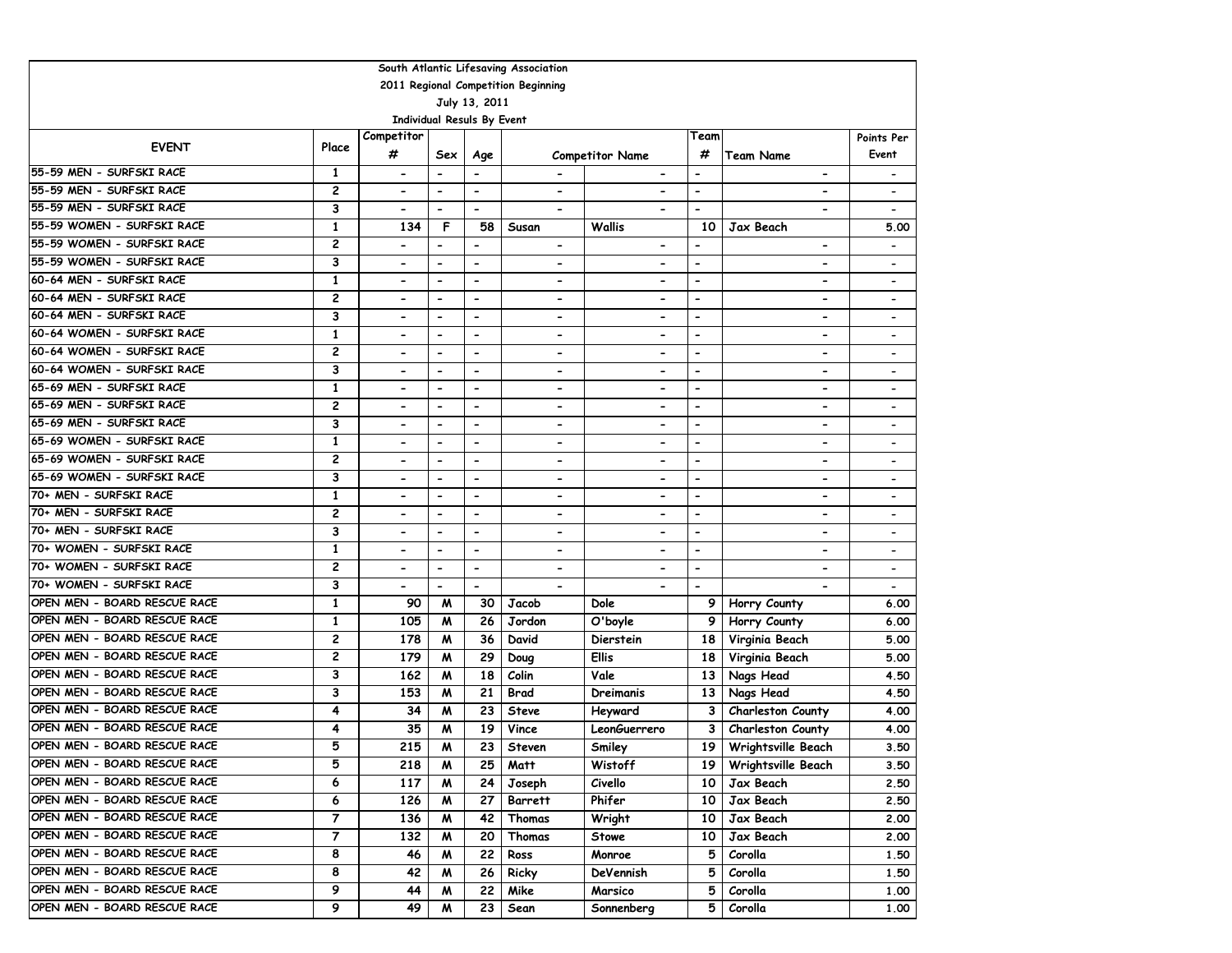| South Atlantic Lifesaving Association |                |                                   |     |     |                |                        |      |                          |            |  |
|---------------------------------------|----------------|-----------------------------------|-----|-----|----------------|------------------------|------|--------------------------|------------|--|
| 2011 Regional Competition Beginning   |                |                                   |     |     |                |                        |      |                          |            |  |
| July 13, 2011                         |                |                                   |     |     |                |                        |      |                          |            |  |
|                                       |                | <b>Individual Resuls By Event</b> |     |     |                |                        |      |                          |            |  |
| <b>EVENT</b>                          | Place          | Competitor                        |     |     |                |                        | Team |                          | Points Per |  |
|                                       |                | #                                 | Sex | Age |                | <b>Competitor Name</b> | #    | Team Name                | Event      |  |
| OPEN MEN - BOARD RESCUE RACE          | 10             | 127                               | M   | 19  | Eli            | <b>Phillips</b>        | 10   | Jax Beach                | 0.50       |  |
| OPEN MEN - BOARD RESCUE RACE          | 10             | 120                               | M   | 21  | Richard        | Ghiotto                | 10   | Jax Beach                | 0.50       |  |
| OPEN WOMEN - BOARD RESCUE RACE        | 1              | 50                                | F   | 23  | Rachel         | Sunday                 | 5    | Corolla                  | 6.00       |  |
| OPEN WOMEN - BOARD RESCUE RACE        | $\mathbf{1}$   | 47                                | F   | 21  | Carolyn        | Royce                  | 5    | Corolla                  | 6.00       |  |
| OPEN WOMEN - BOARD RESCUE RACE        | 2              | 199                               | F   | 23  | Mary           | Bojarski               | 19   | Wrightsville Beach       | 5.00       |  |
| OPEN WOMEN - BOARD RESCUE RACE        | 2              | 208                               | F   | 27  | Lindsey        | Lynskey                | 19   | Wrightsville Beach       | 5.00       |  |
| OPEN WOMEN - BOARD RESCUE RACE        | 3              | 131                               | F   | 21  | Kaitlyn        | Shemenski              | 10   | Jax Beach                | 4.50       |  |
| OPEN WOMEN - BOARD RESCUE RACE        | 3              | 130                               | F   | 19  | Allison        | Shemenski              | 10   | Jax Beach                | 4.50       |  |
| OPEN WOMEN - BOARD RESCUE RACE        | 4              | 185                               | F   | 23  | Robin          | Lang                   | 18   | Virginia Beach           | 4.00       |  |
| OPEN WOMEN - BOARD RESCUE RACE        | 4              | 195                               | F   | 18  | Kimberly       | Rich                   | 18   | Virginia Beach           | 4.00       |  |
| OPEN WOMEN - BOARD RESCUE RACE        | 5              | 216                               | F   | 27  | Kristen        | Smith                  | 19   | Wrightsville Beach       | 3.50       |  |
| OPEN WOMEN - BOARD RESCUE RACE        | 5              | 200                               | F   | 23  | Sidney         | Corn                   | 19   | Wrightsville Beach       | 3.50       |  |
| OPEN WOMEN - BOARD RESCUE RACE        | 6              | 151                               | F   | 19  | Erika          | Audfroid               | 13   | Nags Head                | 2.50       |  |
| OPEN WOMEN - BOARD RESCUE RACE        | 6              | 161                               | F   | 22  | Janelle        | St-Laurent             | 13   | Nags Head                | 2.50       |  |
| OPEN WOMEN - BOARD RESCUE RACE        | 7              | 128                               | F   | 18  | Anna           | Porter                 | 10   | Jax Beach                | 2.00       |  |
| OPEN WOMEN - BOARD RESCUE RACE        | $\overline{7}$ | 129                               | F   | 16  | Eva            | Porter                 | 10   | Jax Beach                | 2.00       |  |
| OPEN WOMEN - BOARD RESCUE RACE        | 8              | 174                               | F   | 17  | Emily          | Bain                   | 18   | Virginia Beach           | 1.50       |  |
| OPEN WOMEN - BOARD RESCUE RACE        | 8              | 194                               | F   | 25  | Lauren         | Pfeifer                | 18   | Virginia Beach           | 1.50       |  |
| OPEN WOMEN - BOARD RESCUE RACE        | 9              | 187                               | F   | 19  | Ashley         | Luchsinger             | 18   | Virginia Beach           | 1.00       |  |
| OPEN WOMEN - BOARD RESCUE RACE        | 9              | 173                               | F   | 23  | Martina        | Antony                 | 18   | Virginia Beach           | 1.00       |  |
| OPEN WOMEN - BOARD RESCUE RACE        | 10             | 158                               | F   | 29  | Stephanie      | Motz                   | 13   | Nags Head                | 0.50       |  |
| OPEN WOMEN - BOARD RESCUE RACE        | 10             | 155                               | F   | 30  | Beth           | <b>McCullough</b>      | 13   | Nags Head                | 0.50       |  |
| OPEN - INTERNATIONAL IRONMAN          | 1              | 105                               | M   | 26  | Jordon         | O'boyle                | 9    | Horry County             | 12.00      |  |
| OPEN - INTERNATIONAL IRONMAN          | 2              | 126                               | M   | 27  | <b>Barrett</b> | Phifer                 | 10   | Jax Beach                | 10.00      |  |
| OPEN - INTERNATIONAL IRONMAN          | 3              | 117                               | W   | 24  | Joseph         | Civello                | 10   | Jax Beach                | 9.00       |  |
| OPEN - INTERNATIONAL IRONMAN          | 4              | 164                               | M   | 25  | Josh           | Ashley                 | 16   | St Johns County          | 8.00       |  |
| OPEN - INTERNATIONAL IRONMAN          | 5              | 120                               | M   | 21  | Richard        | Ghiotto                | 10   | Jax Beach                | 7.00       |  |
| OPEN - INTERNATIONAL IRONMAN          | 6              | 214                               | M   | 30  | Sean           | Ruttkay                | 19   | Wrightsville Beach       | 5.00       |  |
| OPEN - INTERNATIONAL IRONMAN          | $\overline{7}$ | 127                               | M   | 19  | Eli            | <b>Phillips</b>        | 10   | Jax Beach                | 4.00       |  |
| OPEN - INTERNATIONAL IRONMAN          | 8              | 163                               | M   | 23  | Christian      | Archer                 | 16   | St Johns County          | 3.00       |  |
| OPEN - INTERNATIONAL IRONMAN          | 9              | 118                               | M   | 22  | Coby           | Davis                  | 10   | Jax Beach                | 2.00       |  |
| OPEN - INTERNATIONAL IRONMAN          | 10             | 179                               | м   | 29  | Doug           | Ellis                  | 18   | Virginia Beach           | 1.00       |  |
| OPEN - INTERNATIONAL IRONWOMAN        | 1              | 195                               | F   | 18  | Kimberly       | Rich                   | 18   | Virginia Beach           | 12.00      |  |
| OPEN - INTERNATIONAL IRONWOMAN        | 2              | 131                               | F   | 21  | Kaitlyn        | Shemenski              | 10   | Jax Beach                | 10.00      |  |
| OPEN - INTERNATIONAL IRONWOMAN        | 3              | 130                               | F   | 19  | Allison        | Shemenski              | 10   | Jax Beach                | 9.00       |  |
| OPEN - INTERNATIONAL IRONWOMAN        | 4              | 161                               | F   | 22  | Janelle        | St-Laurent             | 13   | Nags Head                | 8.00       |  |
| OPEN - INTERNATIONAL IRONWOMAN        | 5              | 50                                | F   | 23  | Rachel         | Sunday                 | 5    | Corolla                  | 7.00       |  |
| OPEN - INTERNATIONAL IRONWOMAN        | 6              | 155                               | F   | 30  | Beth           | McCullough             | 13   | Nags Head                | 5.00       |  |
| OPEN - INTERNATIONAL IRONWOMAN        | 7              | 219                               | F   | 24  | Leah           | Ciekot                 | 9    | Horry County             | 4.00       |  |
| OPEN - INTERNATIONAL IRONWOMAN        | 8              | 216                               | F   | 27  | Kristen        | Smith                  | 19   | Wrightsville Beach       | 3.00       |  |
| OPEN - INTERNATIONAL IRONWOMAN        | 9              | 47                                | F   | 21  | Carolyn        | Royce                  | 5    | Corolla                  | 2.00       |  |
| OPEN - INTERNATIONAL IRONWOMAN        | 10             | 38                                | F   | 19  | Erin           | Steffan                | 3    | <b>Charleston County</b> | 1.00       |  |
|                                       |                |                                   |     |     |                |                        |      |                          |            |  |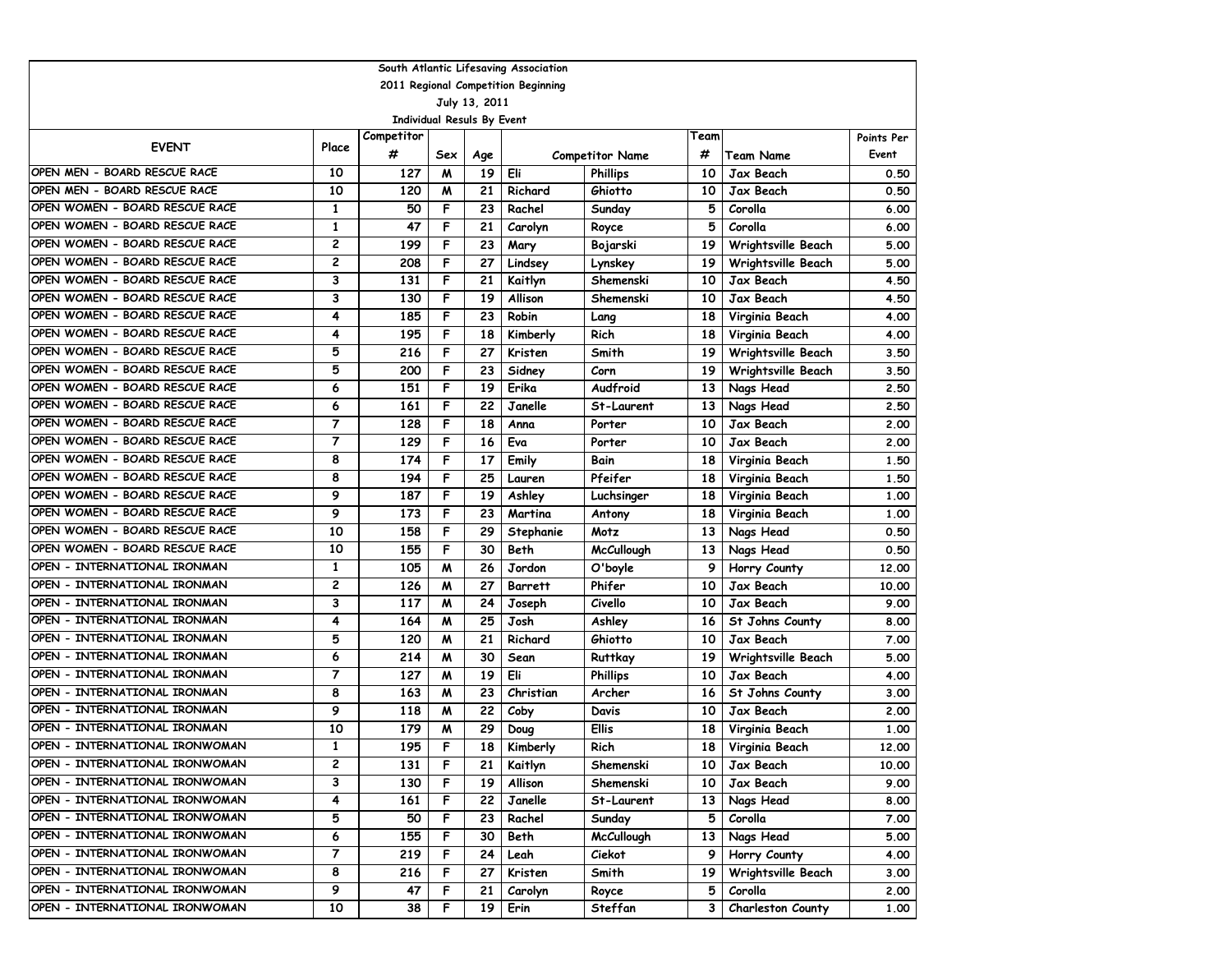| South Atlantic Lifesaving Association |                |                          |                              |                              |                              |                              |                          |                           |                          |  |
|---------------------------------------|----------------|--------------------------|------------------------------|------------------------------|------------------------------|------------------------------|--------------------------|---------------------------|--------------------------|--|
| 2011 Regional Competition Beginning   |                |                          |                              |                              |                              |                              |                          |                           |                          |  |
| July 13, 2011                         |                |                          |                              |                              |                              |                              |                          |                           |                          |  |
| <b>Individual Resuls By Event</b>     |                |                          |                              |                              |                              |                              |                          |                           |                          |  |
| <b>EVENT</b>                          | Place          | Competitor               |                              |                              |                              |                              | Team                     |                           | Points Per               |  |
|                                       |                | #                        | Sex                          | Age                          |                              | <b>Competitor Name</b>       | #                        | <b>Team Name</b>          | Event                    |  |
| 30-34 - INTERANTIONAL IRONMAN         | 1              | 214                      | M                            | 30                           | Sean                         | Ruttkay                      | 19                       | <b>Wrightsville Beach</b> | 5.00                     |  |
| 30-34 - INTERANTIONAL IRONMAN         | 2              | 196                      | M                            | 32                           | <b>Scott</b>                 | Andersen                     | 19                       | Wrightsville Beach        | 3.00                     |  |
| 30-34 - INTERANTIONAL IRONMAN         | 3              | 225                      | M                            | 31                           | Brian                        | Mack                         | 3                        | Charleston County         | 1.00                     |  |
| 30-34 - INTERNATIONAL IRONWOMAN       | $\mathbf{1}$   | 155                      | F                            | 30                           | Beth                         | <b>McCullough</b>            | 13                       | Nags Head                 | 5.00                     |  |
| 30-34 - INTERNATIONAL IRONWOMAN       | 2              | 51                       | F                            | 32                           | Sylvia                       | Wolff                        | 5                        | Corolla                   | 3.00                     |  |
| 30-34 - INTERNATIONAL IRONWOMAN       | 3              | $\overline{\phantom{a}}$ | $\overline{\phantom{0}}$     | $\overline{\phantom{a}}$     | $\qquad \qquad \blacksquare$ |                              | $\blacksquare$           | $\blacksquare$            |                          |  |
| 35-39 - INTERNATIONAL IRONMAN         | 1              | 41                       | M                            | 35                           | Shaun                        | Buen                         | 5                        | Corolla                   | 5.00                     |  |
| 35-39 - INTERNATIONAL IRONMAN         | 2              | 31                       | M                            | 35                           | Stephen                      | Fernandez                    | 3                        | Charleston County         | 3.00                     |  |
| 35-39 - INTERNATIONAL IRONMAN         | 3              | 124                      | M                            | 37                           | Bryon                        | <b>Iveson</b>                | 10                       | Jax Beach                 | 1.00                     |  |
| 35-39 - INTERNATIONAL IRONWOMAN       | $\mathbf{1}$   | $\blacksquare$           | $\overline{\phantom{0}}$     | $\overline{a}$               | $\blacksquare$               | $\overline{\phantom{0}}$     | $\blacksquare$           | $\overline{\phantom{0}}$  |                          |  |
| 35-39 - INTERNATIONAL IRONWOMAN       | $\overline{c}$ | $\overline{\phantom{a}}$ | $\overline{\phantom{a}}$     | $\overline{\phantom{a}}$     | $\overline{\phantom{a}}$     | $\qquad \qquad \blacksquare$ | $\overline{\phantom{a}}$ | $\blacksquare$            | $\overline{\phantom{0}}$ |  |
| 35-39 - INTERNATIONAL IRONWOMAN       | 3              | $\blacksquare$           | $\blacksquare$               | $\blacksquare$               |                              | $\qquad \qquad \blacksquare$ | $\overline{\phantom{a}}$ |                           | $\overline{\phantom{a}}$ |  |
| 40-44 - INTERNATIONAL IRONMAN         | $\mathbf{1}$   | 136                      | M                            | 42                           | Thomas                       | Wright                       | 10                       | <b>Jax Beach</b>          | 5.00                     |  |
| 40-44 - INTERNATIONAL IRONMAN         | 2              | 119                      | M                            | 41                           | Rob                          | Emahiser                     | 10                       | Jax Beach                 | 3.00                     |  |
| 40-44 - INTERNATIONAL IRONMAN         | 3              | 213                      | M                            | 41                           | Todd                         | Pletcher                     | 19                       | Wrightsville Beach        | 1.00                     |  |
| 40-44 - INTERNATIONAL IRONWOMAN       | $\mathbf{1}$   | 57                       | F                            | 41                           | Angela                       | Ray                          | 6                        | Fernandina Beach          | 5.00                     |  |
| 40-44 - INTERNATIONAL IRONWOMAN       | $\overline{c}$ | $\overline{\phantom{a}}$ | $\overline{\phantom{a}}$     | $\overline{\phantom{a}}$     | $\overline{\phantom{a}}$     | $\overline{\phantom{0}}$     | $\overline{\phantom{a}}$ |                           | $\overline{\phantom{a}}$ |  |
| 40-44 - INTERNATIONAL IRONWOMAN       | 3              | $\overline{\phantom{a}}$ | $\blacksquare$               | $\blacksquare$               |                              |                              | $\overline{\phantom{a}}$ |                           | $\overline{\phantom{a}}$ |  |
| 45-49 - INTERNATIONAL IRONMAN         | $\mathbf{1}$   | 176                      | M                            | 49                           | David                        | Bostic                       | 18                       | Virginia Beach            | 5.00                     |  |
| 45-49 - INTERNATIONAL IRONMAN         | $\overline{c}$ | 202                      | M                            | 46                           | <b>Steve</b>                 | De Klerk                     | 19                       | Wrightsville Beach        | 3.00                     |  |
| 45-49 - INTERNATIONAL IRONMAN         | 3              | 59                       | M                            | 49                           | Roger                        | Wilson                       | 6                        | Fernandina Beach          | 1.00                     |  |
| 45-49 - INTERNATIONAL IRONWOMAN       | $\mathbf{1}$   | $\overline{\phantom{a}}$ | $\overline{\phantom{0}}$     | $\blacksquare$               | $\blacksquare$               | $\overline{\phantom{0}}$     | $\blacksquare$           | $\overline{\phantom{0}}$  |                          |  |
| 45-49 - INTERNATIONAL IRONWOMAN       | $\overline{c}$ | $\overline{\phantom{a}}$ | $\overline{\phantom{a}}$     | $\overline{\phantom{a}}$     | $\overline{\phantom{0}}$     | $\hbox{\small -}$            | $\overline{\phantom{a}}$ | $\blacksquare$            | $\overline{\phantom{a}}$ |  |
| 45-49 - INTERNATIONAL IRONWOMAN       | 3              | $\hbox{\small -}$        | $\overline{\phantom{a}}$     | $\blacksquare$               | $\overline{\phantom{0}}$     | $\overline{\phantom{0}}$     | $\blacksquare$           | $\overline{\phantom{0}}$  | $\overline{\phantom{0}}$ |  |
| 50-54 - INTERNATIONAL IRONMAN         | $\mathbf{1}$   | 154                      | M                            | 53                           | John                         | Kenny                        | 13                       | Nags Head                 | 5.00                     |  |
| 50-54 - INTERNATIONAL IRONMAN         | 2              | 211                      | M                            | $\overline{50}$              | Greg                         | Miller                       | 19                       | Wrightsville Beach        | 3.00                     |  |
| 50-54 - INTERNATIONAL IRONMAN         | 3              | 114                      | M                            | 53                           | Jay                          | Woodward                     | 9                        | Horry County              | 1.00                     |  |
| 50-54 - INTERNATIONAL IRONWOMAN       | $\mathbf{1}$   | 184                      | F                            | 24                           | Nancy                        | Hodges                       | 18                       | Virginia Beach            | 5.00                     |  |
| 50-54 - INTERNATIONAL IRONWOMAN       | $\overline{c}$ |                          | $\qquad \qquad \blacksquare$ | $\blacksquare$               | $\qquad \qquad \blacksquare$ | $\overline{a}$               | $\overline{\phantom{a}}$ | $\hbox{\small -}$         |                          |  |
| 50-54 - INTERNATIONAL IRONWOMAN       | 3              | $\overline{\phantom{a}}$ | $\blacksquare$               | $\blacksquare$               | $\overline{\phantom{0}}$     | $\overline{\phantom{0}}$     | $\blacksquare$           | $\overline{\phantom{0}}$  |                          |  |
| 55-59 - INTERNATIONAL IRONMAN         | $\mathbf{1}$   | $\blacksquare$           | $\blacksquare$               | $\overline{\phantom{a}}$     | $\qquad \qquad \blacksquare$ | $\overline{\phantom{0}}$     | $\blacksquare$           | $\blacksquare$            |                          |  |
| 55-59 - INTERNATIONAL IRONMAN         | $\overline{c}$ | $\blacksquare$           | $\overline{\phantom{a}}$     | $\blacksquare$               | $\overline{\phantom{a}}$     | $\qquad \qquad \blacksquare$ | $\overline{\phantom{a}}$ | $\overline{\phantom{0}}$  | $\blacksquare$           |  |
| 55-59 - INTERNATIONAL IRONMAN         | 3              |                          | $\overline{\phantom{a}}$     |                              |                              |                              | $\overline{\phantom{a}}$ |                           |                          |  |
| 155-59 - INTERNATIONAL IRONWOMAN      | 1              | $\overline{\phantom{a}}$ | $\blacksquare$               | $\overline{\phantom{a}}$     |                              | $\qquad \qquad \blacksquare$ | $\overline{\phantom{a}}$ | $\overline{\phantom{0}}$  |                          |  |
| 55-59 - INTERNATIONAL IRONWOMAN       | $\mathbf{2}$   |                          | $\blacksquare$               | $\blacksquare$               | $\overline{\phantom{0}}$     |                              | $\blacksquare$           | $\overline{\phantom{0}}$  |                          |  |
| 55-59 - INTERNATIONAL IRONWOMAN       | 3              | $\overline{\phantom{a}}$ | $\overline{\phantom{a}}$     | $\blacksquare$               | $\qquad \qquad \blacksquare$ | $\qquad \qquad \blacksquare$ | $\overline{\phantom{a}}$ | $\blacksquare$            |                          |  |
| 160–64 – INTERNATIONAL IRONMAN        | $\mathbf{1}$   | $\overline{\phantom{a}}$ | $\overline{\phantom{a}}$     | $\qquad \qquad \blacksquare$ | -                            | $\qquad \qquad \blacksquare$ | $\overline{\phantom{a}}$ | $\blacksquare$            | $\overline{\phantom{a}}$ |  |
| 60-64 - INTERNATIONAL IRONMAN         | 2              | $\overline{\phantom{a}}$ | $\hbox{\small -}$            | $\overline{\phantom{a}}$     | $\overline{\phantom{a}}$     | $\qquad \qquad \blacksquare$ |                          | $\hbox{\small -}$         | $\overline{\phantom{a}}$ |  |
| 60-64 - INTERNATIONAL IRONMAN         | 3              | $\overline{\phantom{a}}$ | $\overline{\phantom{a}}$     | $\overline{\phantom{a}}$     | $\qquad \qquad \blacksquare$ | $\qquad \qquad \blacksquare$ | $\overline{\phantom{a}}$ | $\hbox{\small -}$         |                          |  |
| 60-64 - INTERNATIONAL IRONWOMAN       | 1              | $\overline{\phantom{a}}$ | $\blacksquare$               | $\overline{\phantom{a}}$     | $\hbox{\small -}$            | -                            |                          | $\hbox{\small -}$         |                          |  |
| 60-64 - INTERNATIONAL IRONWOMAN       | 2              | $\overline{\phantom{a}}$ | $\overline{\phantom{a}}$     | $\overline{\phantom{a}}$     | $\hbox{\small -}$            | $\qquad \qquad \blacksquare$ | $\overline{\phantom{a}}$ | $\blacksquare$            |                          |  |
| 60-64 - INTERNATIONAL IRONWOMAN       | 3              | $\overline{\phantom{0}}$ | $\hbox{\small -}$            | $\overline{\phantom{a}}$     | $\overline{\phantom{a}}$     | $\qquad \qquad \blacksquare$ | $\overline{\phantom{a}}$ | $\overline{\phantom{a}}$  |                          |  |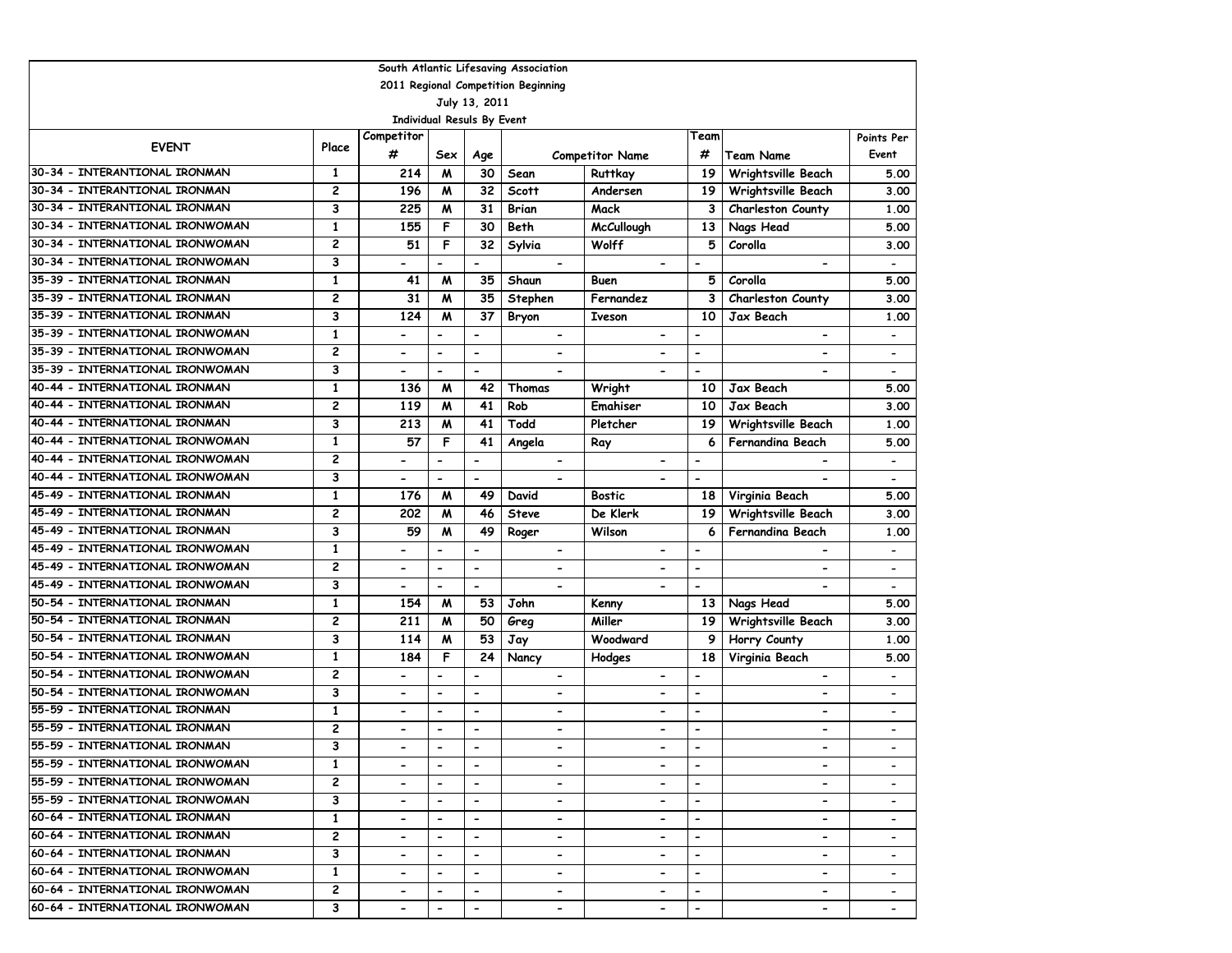| South Atlantic Lifesaving Association |                |                          |                                   |                          |                              |                              |                              |                              |                              |  |
|---------------------------------------|----------------|--------------------------|-----------------------------------|--------------------------|------------------------------|------------------------------|------------------------------|------------------------------|------------------------------|--|
| 2011 Regional Competition Beginning   |                |                          |                                   |                          |                              |                              |                              |                              |                              |  |
| July 13, 2011                         |                |                          |                                   |                          |                              |                              |                              |                              |                              |  |
|                                       |                |                          | <b>Individual Resuls By Event</b> |                          |                              |                              |                              |                              |                              |  |
| <b>EVENT</b>                          | Place          | Competitor               |                                   |                          |                              |                              | Team                         |                              | Points Per                   |  |
|                                       |                | #                        | Sex                               | Age                      |                              | <b>Competitor Name</b>       | #                            | <b>Team Name</b>             | Event                        |  |
| 65-69 - INTERNATIONAL IRONMAN         | 1              | $\overline{\phantom{a}}$ |                                   | $\overline{\phantom{a}}$ | $\overline{a}$               | $\overline{\phantom{a}}$     | $\overline{\phantom{a}}$     | $\overline{\phantom{a}}$     | $\qquad \qquad \blacksquare$ |  |
| 65-69 - INTERNATIONAL IRONMAN         | 2              | $\overline{\phantom{a}}$ | $\blacksquare$                    | $\overline{\phantom{a}}$ | $\qquad \qquad \blacksquare$ |                              | $\blacksquare$               |                              |                              |  |
| 65-69 - INTERNATIONAL IRONMAN         | 3              | $\overline{\phantom{0}}$ | $\overline{\phantom{a}}$          | $\overline{\phantom{0}}$ | $\blacksquare$               | $\overline{\phantom{a}}$     | $\overline{\phantom{a}}$     | $\overline{\phantom{a}}$     | $\qquad \qquad \blacksquare$ |  |
| 65-69 - INTERNATIONAL IRONWOMAN       | 1              |                          | $\overline{\phantom{a}}$          | $\blacksquare$           | $\blacksquare$               |                              | $\blacksquare$               | $\blacksquare$               | $\overline{\phantom{a}}$     |  |
| 65-69 - INTERNATIONAL IRONWOMAN       | 2              | $\blacksquare$           | $\overline{\phantom{a}}$          | $\overline{\phantom{a}}$ | $\qquad \qquad \blacksquare$ |                              | $\blacksquare$               | $\blacksquare$               | $\overline{\phantom{a}}$     |  |
| 65-69 - INTERNATIONAL IRONWOMAN       | 3              | $\overline{\phantom{0}}$ | $\overline{\phantom{a}}$          | $\overline{\phantom{a}}$ | $\overline{\phantom{0}}$     | $\overline{\phantom{0}}$     | $\overline{\phantom{0}}$     | $\overline{\phantom{0}}$     | $\overline{\phantom{a}}$     |  |
| 70+ - INTERNATIONAL IRONMAN           | 1              | $\blacksquare$           | $\blacksquare$                    | $\blacksquare$           | $\overline{\phantom{0}}$     | $\overline{\phantom{0}}$     | $\blacksquare$               | $\overline{\phantom{a}}$     | $\overline{\phantom{a}}$     |  |
| 70+ - INTERNATIONAL IRONMAN           | $\overline{c}$ | $\blacksquare$           | $\overline{\phantom{a}}$          | $\overline{\phantom{a}}$ | $\qquad \qquad \blacksquare$ | $\overline{\phantom{0}}$     | $\qquad \qquad \blacksquare$ | $\qquad \qquad \blacksquare$ |                              |  |
| 70+ - INTERNATIONAL IRONMAN           | 3              | $\overline{\phantom{0}}$ | $\overline{\phantom{a}}$          | $\overline{\phantom{0}}$ | $\overline{\phantom{0}}$     | $\overline{\phantom{0}}$     | $\overline{\phantom{a}}$     | $\overline{\phantom{a}}$     | $\overline{\phantom{a}}$     |  |
| 70+ - INTERNATIONAL IRONWOMAN         | 1              | $\overline{\phantom{a}}$ | $\blacksquare$                    | $\blacksquare$           | $\overline{\phantom{a}}$     | $\blacksquare$               | $\overline{\phantom{a}}$     | $\blacksquare$               | $\overline{\phantom{a}}$     |  |
| 70+ - INTERNATIONAL IRONWOMAN         | 2              | $\overline{\phantom{a}}$ | $\overline{\phantom{a}}$          | $\overline{\phantom{a}}$ | $\hbox{\small -}$            | $\blacksquare$               | $\overline{\phantom{a}}$     | $\hbox{\small -}$            | $\overline{\phantom{a}}$     |  |
| 70+ - INTERNATIONAL IRONWOMAN         | 3              | $\overline{\phantom{0}}$ | $\blacksquare$                    | $\blacksquare$           | $\overline{\phantom{a}}$     |                              | $\overline{\phantom{0}}$     | $\overline{\phantom{0}}$     | $\overline{\phantom{a}}$     |  |
| OPEN MEN - BEACH FLAGS                | $\mathbf{1}$   | 124                      | M                                 | 37                       | Bryon                        | <b>Iveson</b>                | 10                           | Jax Beach                    | 12,00                        |  |
| OPEN MEN - BEACH FLAGS                | 2              | 26                       | M                                 | 25                       | Maurice                      | Peacock                      | $\overline{c}$               | Carolina Beach               | 10.00                        |  |
| OPEN MEN - BEACH FLAGS                | 3              | 121                      | M                                 | 26                       | Ross                         | Ghiotto                      | 10                           | Jax Beach                    | 9.00                         |  |
| OPEN MEN - BEACH FLAGS                | 4              | 159                      | M                                 | 23                       | Brian                        | Morris                       | 13                           | Nags Head                    | 8.00                         |  |
| OPEN MEN - BEACH FLAGS                | 5              | 120                      | M                                 | 21                       | Richard                      | Ghiotto                      | 10                           | Jax Beach                    | 7.00                         |  |
| OPEN MEN - BEACH FLAGS                | 6              | 122                      | M                                 | 26                       | Ben                          | Headstrom                    | 10                           | Jax Beach                    | 5.00                         |  |
| OPEN MEN - BEACH FLAGS                | $\overline{7}$ | 191                      | M                                 | 25                       | Michael                      | Miller                       | 18                           | Virginia Beach               | 4.00                         |  |
| OPEN MEN - BEACH FLAGS                | 8              | 125                      | M                                 | 20                       | David                        | Malinowsky                   | 10                           | Jax Beach                    | 3.00                         |  |
| OPEN MEN - BEACH FLAGS                | 9              | 82                       | M                                 | 20                       | Justin                       | Ayersman                     | 9                            | Horry County                 | 2.00                         |  |
| OPEN MEN - BEACH FLAGS                | 10             | 1                        | M                                 | 25                       | Garrett                      | Adamson                      | $\mathbf{1}$                 | <b>Atlantic Beach</b>        | 1.00                         |  |
| OPEN WOMEN - BEACH FLAGS              | 1              | 51                       | F                                 | 32                       | Sylvia                       | Wolff                        | 5                            | Corolla                      | 12.00                        |  |
| OPEN WOMEN - BEACH FLAGS              | 2              | 222                      | F                                 | 24                       | Jordan                       | Hill                         | 5                            | Corolla                      | 10.00                        |  |
| OPEN WOMEN - BEACH FLAGS              | 3              | 78                       | F                                 | 20                       | Taylor                       | Smith                        | 8                            | <b>Hilton Head</b>           | 9.00                         |  |
| OPEN WOMEN - BEACH FLAGS              | 4              | 15                       | F                                 | 22                       | Delilah                      | Bista                        | $\overline{c}$               | Carolina Beach               | 8.00                         |  |
| OPEN WOMEN - BEACH FLAGS              | 5              | 141                      | F                                 | 19                       | Noel                         | Hanselmann                   | 20                           | Kure Beach                   | 7.00                         |  |
| OPEN WOMEN - BEACH FLAGS              | 6              | 57                       | F                                 | 41                       | Angela                       | Ray                          | 6                            | Fernandina Beach             | 5.00                         |  |
| OPEN WOMEN - BEACH FLAGS              | $\overline{7}$ | 62                       | F                                 | 22                       | Sara                         | <b>Bloom</b>                 | 8                            | <b>Hilton Head</b>           | 4.00                         |  |
| OPEN WOMEN - BEACH FLAGS              | 8              | 219                      | F                                 | 24                       | Leah                         | Ciekot                       | 9                            | Horry County                 | 3.00                         |  |
| OPEN WOMEN - BEACH FLAGS              | 9              | 14                       | F                                 | 20                       | Alyssa                       | <b>Bennett</b>               | 2                            | Carolina Beach               | 2.00                         |  |
| OPEN WOMEN - BEACH FLAGS              | 10             | 146                      | F                                 | 20                       | Erin                         | <b>McDaniel</b>              | 20                           | <b>Kure Beach</b>            | 1.00                         |  |
| 30-34 MEN - BEACH FLAGS               | 1              | 43                       | м                                 | 31                       | Mike                         | Hudson                       | 5                            | Corolla                      | 5.00                         |  |
| 30-34 MEN - BEACH FLAGS               | 2              | 210                      | M                                 | 31                       | Jon                          | Mauney                       |                              | 19   Wrightsville Beach      | 3.00                         |  |
| 30-34 MEN - BEACH FLAGS               | 3              | 220                      | M                                 | 34                       | Pete                         | Luke                         | 5                            | Corolla                      | 1.00                         |  |
| 30-34 WOMEN - BEACH FLAGS             | $\mathbf{1}$   | 51                       | F                                 | 32                       | Sylvia                       | Wolff                        | 5                            | Corolla                      | 5.00                         |  |
| 30-34 WOMEN - BEACH FLAGS             | 2              | 16                       | F                                 | 32                       | Melissa                      | Brashier                     | 2                            | Carolina Beach               | 3.00                         |  |
| 30-34 WOMEN - BEACH FLAGS             | 3              | 155                      | F                                 | 30                       | Beth                         | McCullough                   | 13                           | Nags Head                    | 1.00                         |  |
| 35-39 MEN - BEACH FLAGS               | $\mathbf{1}$   | 124                      | M                                 | 37                       | Bryon                        | Iveson                       | 10 I                         | Jax Beach                    | 5.00                         |  |
| 35-39 MEN - BEACH FLAGS               | 2              | 203                      | M                                 | 38                       | Brendan                      | Doyle                        | 19                           | Wrightsville Beach           | 3.00                         |  |
| 35-39 MEN - BEACH FLAGS               | 3              | 65                       | M                                 | 35                       | Daniel                       | Condell                      | 8                            | <b>Hilton Head</b>           | 1.00                         |  |
| 35-39 WOMEN - BEACH FLAGS             | $\mathbf{1}$   | $\overline{\phantom{a}}$ |                                   | $\blacksquare$           | $\blacksquare$               | $\qquad \qquad \blacksquare$ | $\qquad \qquad \blacksquare$ | $\blacksquare$               | $\blacksquare$               |  |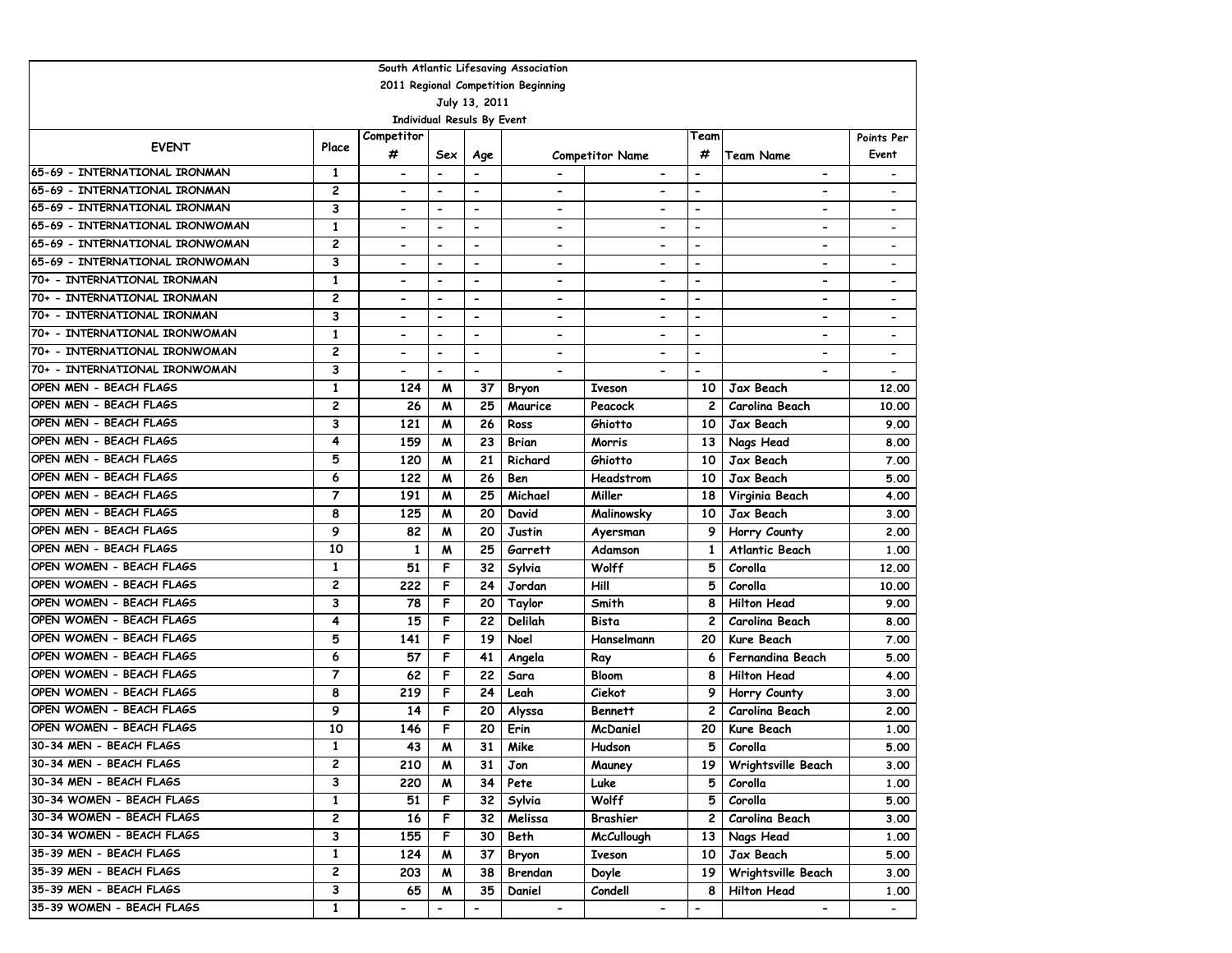| South Atlantic Lifesaving Association |                         |                            |                          |                          |                                                                                                                                                   |                              |                          |                              |                              |  |
|---------------------------------------|-------------------------|----------------------------|--------------------------|--------------------------|---------------------------------------------------------------------------------------------------------------------------------------------------|------------------------------|--------------------------|------------------------------|------------------------------|--|
| 2011 Regional Competition Beginning   |                         |                            |                          |                          |                                                                                                                                                   |                              |                          |                              |                              |  |
| July 13, 2011                         |                         |                            |                          |                          |                                                                                                                                                   |                              |                          |                              |                              |  |
|                                       |                         | Individual Resuls By Event |                          |                          |                                                                                                                                                   |                              |                          |                              |                              |  |
| <b>EVENT</b>                          | Place                   | Competitor                 |                          |                          |                                                                                                                                                   |                              | Team                     |                              | Points Per                   |  |
|                                       |                         | #                          | Sex                      | Age                      |                                                                                                                                                   | <b>Competitor Name</b>       | #                        | <b>Team Name</b>             | Event                        |  |
| 35-39 WOMEN - BEACH FLAGS             | 2                       | $\hbox{\small -}$          | $\overline{\phantom{a}}$ | $\overline{\phantom{a}}$ |                                                                                                                                                   | $\overline{\phantom{a}}$     | $\overline{\phantom{a}}$ | $\overline{\phantom{a}}$     | $\qquad \qquad \blacksquare$ |  |
| 35-39 WOMEN - BEACH FLAGS             | 3                       | $\overline{\phantom{a}}$   | $\overline{\phantom{a}}$ | $\overline{\phantom{a}}$ |                                                                                                                                                   |                              | $\overline{\phantom{0}}$ | $\overline{\phantom{0}}$     | $\hbox{\small -}$            |  |
| 40-44 MEN - BEACH FLAGS               | $\mathbf{1}$            | 136                        | M                        | 42                       | Thomas                                                                                                                                            | Wright                       | 10                       | Jax Beach                    | 5.00                         |  |
| 40-44 MEN - BEACH FLAGS               | 2                       | 17                         | M                        | 41                       | Matt                                                                                                                                              | Brzescinski                  | $\overline{c}$           | Carolina Beach               | 3.00                         |  |
| 40-44 MEN - BEACH FLAGS               | 3                       | 183                        | M                        | 40                       | Tom                                                                                                                                               | Gill                         | 18                       | Virginia Beach               | 1.00                         |  |
| 40-44 WOMEN - BEACH FLAGS             | $\mathbf{1}$            | 57                         | F                        | 41                       | Angela                                                                                                                                            | Ray                          | 6                        | <b>Fernandina Beach</b>      | 5.00                         |  |
| 40-44 WOMEN - BEACH FLAGS             | 2                       | 22                         | F                        | 42                       | Alicia                                                                                                                                            | Lachance                     | 2                        | Carolina Beach               | 3.00                         |  |
| 40-44 WOMEN - BEACH FLAGS             | 3                       |                            | $\overline{\phantom{0}}$ | $\blacksquare$           |                                                                                                                                                   |                              | $\overline{\phantom{a}}$ |                              |                              |  |
| 45-49 MEN - BEACH FLAGS               | 1                       | 59                         | M                        | 49                       | Roger                                                                                                                                             | Wilson                       | 6                        | Fernandina Beach             | 5.00                         |  |
| 45-49 MEN - BEACH FLAGS               | 2                       | 202                        | M                        | 46                       | <b>Steve</b>                                                                                                                                      | De Klerk                     | 19                       | Wrightsville Beach           | 3.00                         |  |
| 45-49 MEN - BEACH FLAGS               | 3                       | 176                        | M                        | 49                       | David                                                                                                                                             | <b>Bostic</b>                | 18                       | Virginia Beach               | 1.00                         |  |
| 45-49 WOMEN - BEACH FLAGS             | $\mathbf{1}$            | $\blacksquare$             | $\overline{\phantom{0}}$ | $\overline{\phantom{a}}$ | $\overline{\phantom{a}}$                                                                                                                          | $\qquad \qquad \blacksquare$ | $\overline{\phantom{a}}$ | $\overline{\phantom{0}}$     | $\qquad \qquad \blacksquare$ |  |
| 45-49 WOMEN - BEACH FLAGS             | 2                       | $\hbox{\small -}$          | $\overline{\phantom{0}}$ | $\overline{\phantom{a}}$ | $\overline{\phantom{a}}$                                                                                                                          | $\overline{\phantom{a}}$     | $\overline{\phantom{a}}$ | $\qquad \qquad \blacksquare$ | $\hbox{\small -}$            |  |
| 45-49 WOMEN - BEACH FLAGS             | 3                       | $\hbox{\small -}$          | $\overline{\phantom{0}}$ | $\overline{\phantom{a}}$ | $\overline{\phantom{a}}$                                                                                                                          | $\overline{\phantom{a}}$     | $\hbox{\small -}$        |                              | $\blacksquare$               |  |
| 50-54 MEN - BEACH FLAGS               | $\mathbf{1}$            | 211                        | M                        | 50                       | Greg                                                                                                                                              | Miller                       | 19                       | Wrightsville Beach           | 5.00                         |  |
| 50-54 MEN - BEACH FLAGS               | 2                       | 198                        | M                        | 53                       | Dave                                                                                                                                              | Baker                        | 19                       | Wrightsville Beach           | 3.00                         |  |
| 50-54 MEN - BEACH FLAGS               | 3                       | 154                        | M                        | 53                       | John                                                                                                                                              | Kenny                        | 13                       | Nags Head                    | 1.00                         |  |
| 50-54 WOMEN - BEACH FLAGS             | $\mathbf{1}$            | 184                        | F                        | 24                       | Nancy                                                                                                                                             | Hodges                       | 18                       | Virginia Beach               | 5.00                         |  |
| 50-54 WOMEN - BEACH FLAGS             | 2                       | $\blacksquare$             | $\overline{\phantom{0}}$ | $\overline{\phantom{a}}$ | $\blacksquare$                                                                                                                                    |                              | $\overline{\phantom{a}}$ |                              | $\overline{\phantom{a}}$     |  |
| 50-54 WOMEN - BEACH FLAGS             | 3                       | $\overline{\phantom{a}}$   | $\overline{\phantom{0}}$ | $\overline{\phantom{a}}$ | $\blacksquare$                                                                                                                                    | $\blacksquare$               | $\blacksquare$           |                              |                              |  |
| 55-59 MEN - BEACH FLAGS               | $\mathbf{1}$            | 86                         | M                        | 57                       | <b>Duke</b>                                                                                                                                       | <b>Brown</b>                 | 9                        | Horry County                 | 5.00                         |  |
| 55-59 MEN - BEACH FLAGS               | 2                       | $\blacksquare$             | $\overline{\phantom{0}}$ | $\frac{1}{2}$            | $\blacksquare$                                                                                                                                    | $\overline{\phantom{0}}$     | $\blacksquare$           | $\blacksquare$               | $\overline{\phantom{a}}$     |  |
| 55-59 MEN - BEACH FLAGS               | 3                       | $\overline{\phantom{a}}$   | $\blacksquare$           | $\blacksquare$           | $\overline{\phantom{0}}$                                                                                                                          | $\blacksquare$               | $\blacksquare$           | $\overline{\phantom{0}}$     | $\overline{\phantom{a}}$     |  |
| 55-59 WOMEN - BEACH FLAGS             | $\mathbf{1}$            | 134                        | F                        | 58                       | Susan                                                                                                                                             | <b>Wallis</b>                | 10                       | Jax Beach                    | 5.00                         |  |
| 55-59 WOMEN - BEACH FLAGS             | 2                       | $\overline{\phantom{a}}$   | $\blacksquare$           | $\blacksquare$           | $\qquad \qquad \blacksquare$                                                                                                                      | $\qquad \qquad \blacksquare$ | $\overline{\phantom{a}}$ | $\overline{\phantom{0}}$     | $\overline{\phantom{a}}$     |  |
| 55-59 WOMEN - BEACH FLAGS             | 3                       | $\hbox{\small -}$          | $\overline{\phantom{a}}$ | $\overline{\phantom{a}}$ | $\overline{\phantom{a}}$                                                                                                                          | $\qquad \qquad \blacksquare$ | $\hbox{\small -}$        | $\overline{\phantom{a}}$     | $\overline{\phantom{a}}$     |  |
| 60-64 MEN - BEACH FLAGS               | 1                       | $\overline{\phantom{a}}$   | $\blacksquare$           | $\overline{\phantom{0}}$ | $\blacksquare$                                                                                                                                    | -                            | $\overline{\phantom{a}}$ | -                            | $\blacksquare$               |  |
| 60-64 MEN - BEACH FLAGS               | 2                       | $\blacksquare$             | $\overline{\phantom{a}}$ | $\overline{a}$           | $\overline{\phantom{a}}$                                                                                                                          | $\qquad \qquad \blacksquare$ | $\overline{\phantom{a}}$ | $\qquad \qquad \blacksquare$ | $\qquad \qquad \blacksquare$ |  |
| 60-64 MEN - BEACH FLAGS               | $\overline{\mathbf{3}}$ |                            | $\blacksquare$           | $\blacksquare$           | $\blacksquare$                                                                                                                                    | $\overline{a}$               | $\overline{\phantom{a}}$ | $\overline{\phantom{0}}$     | $\overline{\phantom{0}}$     |  |
| 60-64 WOMEN - BEACH FLAGS             | $\mathbf{1}$            | $\overline{\phantom{a}}$   | $\blacksquare$           | $\overline{\phantom{a}}$ | $\overline{\phantom{0}}$                                                                                                                          | $\blacksquare$               | $\overline{\phantom{a}}$ | $\overline{\phantom{0}}$     | $\overline{\phantom{a}}$     |  |
| 60-64 WOMEN - BEACH FLAGS             | 2                       | $\blacksquare$             | $\overline{\phantom{a}}$ | $\overline{\phantom{a}}$ | $\qquad \qquad \blacksquare$                                                                                                                      | $\blacksquare$               | $\overline{\phantom{a}}$ | $\overline{\phantom{0}}$     | $\qquad \qquad \blacksquare$ |  |
| 60-64 WOMEN - BEACH FLAGS             | 3                       | $\blacksquare$             | $\overline{\phantom{0}}$ | $\overline{\phantom{a}}$ | $\overline{\phantom{a}}$                                                                                                                          | $\blacksquare$               | $\overline{\phantom{a}}$ | $\qquad \qquad \blacksquare$ | $\overline{\phantom{a}}$     |  |
| 65-69 MEN - BEACH FLAGS               | $\mathbf{1}$            |                            | $\blacksquare$           | $\overline{a}$           | $\blacksquare$                                                                                                                                    | $\blacksquare$               | $\overline{\phantom{a}}$ | $\overline{\phantom{0}}$     |                              |  |
| 65-69 MEN - BEACH FLAGS               | 2                       | $\blacksquare$             | $\overline{\phantom{a}}$ | $\blacksquare$           | $\hskip1.6pt\hskip1.6pt\hskip1.6pt\hskip1.6pt\hskip1.6pt\hskip1.6pt\hskip1.6pt\hskip1.6pt\hskip1.6pt\hskip1.6pt\hskip1.6pt\hskip1.6pt\hskip1.6pt$ | $\hbox{\small -}$            |                          | $\qquad \qquad \blacksquare$ |                              |  |
| 65-69 MEN - BEACH FLAGS               | 3                       | $\overline{\phantom{0}}$   | $\overline{\phantom{0}}$ | $\blacksquare$           | $\overline{\phantom{0}}$                                                                                                                          |                              | $\blacksquare$           | $\overline{\phantom{0}}$     |                              |  |
| 65-69 WOMEN - BEACH FLAGS             | $\mathbf{1}$            | $\overline{\phantom{a}}$   | $\blacksquare$           | $\blacksquare$           | $\overline{\phantom{0}}$                                                                                                                          | $\overline{\phantom{a}}$     | $\overline{\phantom{a}}$ | $\overline{\phantom{0}}$     |                              |  |
| 65-69 WOMEN - BEACH FLAGS             | $\mathbf{2}$            | $\blacksquare$             | $\blacksquare$           | $\blacksquare$           | $\blacksquare$                                                                                                                                    | $\blacksquare$               | $\overline{\phantom{a}}$ | $\overline{\phantom{0}}$     | $\qquad \qquad \blacksquare$ |  |
| 65-69 WOMEN - BEACH FLAGS             | З                       | $\blacksquare$             | $\overline{\phantom{0}}$ | $\hbox{\small -}$        | $\overline{\phantom{0}}$                                                                                                                          | $\qquad \qquad \blacksquare$ | $\hbox{\small -}$        | $\blacksquare$               | $\overline{\phantom{0}}$     |  |
| 70+ MEN - BEACH FLAGS                 | $\mathbf{1}$            |                            | $\blacksquare$           | $\overline{\phantom{a}}$ | $\overline{\phantom{a}}$                                                                                                                          |                              | $\hbox{\small -}$        | $\blacksquare$               |                              |  |
| 70+ MEN - BEACH FLAGS                 | 2                       | $\blacksquare$             | $\blacksquare$           | $\overline{\phantom{a}}$ | $\qquad \qquad \blacksquare$                                                                                                                      |                              | $\overline{\phantom{a}}$ | $\overline{\phantom{0}}$     | $\overline{\phantom{a}}$     |  |
| 70+ MEN - BEACH FLAGS                 | 3                       | $\hbox{\small -}$          | $\blacksquare$           | $\overline{\phantom{a}}$ | $\hbox{\small -}$                                                                                                                                 |                              | $\overline{\phantom{a}}$ | $\blacksquare$               |                              |  |
| 70+ WOMEN - BEACH FLAGS               | $\mathbf{1}$            |                            | $\hbox{\small -}$        | $\blacksquare$           | $\overline{\phantom{a}}$                                                                                                                          |                              | $\overline{\phantom{a}}$ | $\blacksquare$               |                              |  |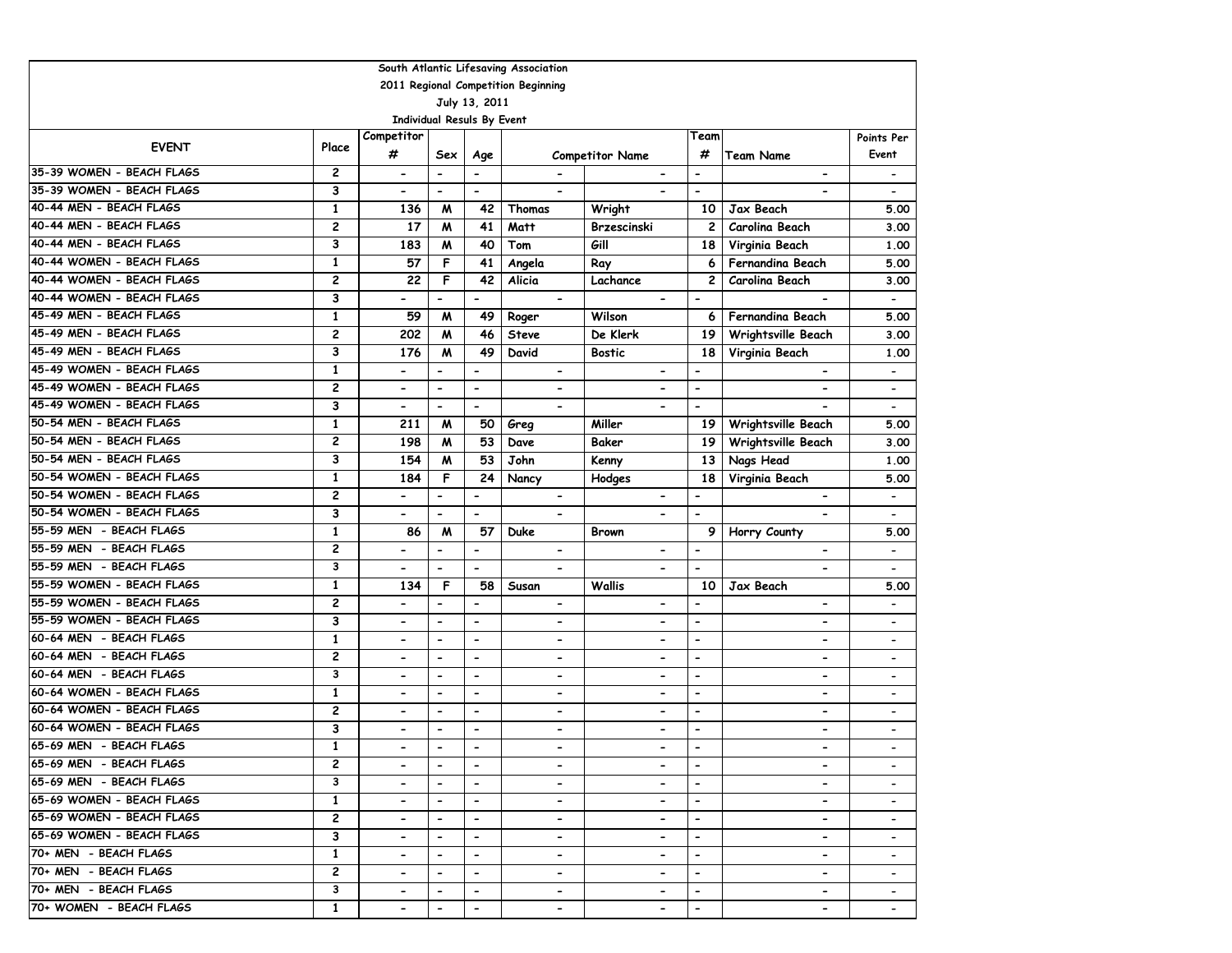| South Atlantic Lifesaving Association |                |                                   |                          |                          |                |                        |                          |                         |            |  |
|---------------------------------------|----------------|-----------------------------------|--------------------------|--------------------------|----------------|------------------------|--------------------------|-------------------------|------------|--|
| 2011 Regional Competition Beginning   |                |                                   |                          |                          |                |                        |                          |                         |            |  |
| July 13, 2011                         |                |                                   |                          |                          |                |                        |                          |                         |            |  |
|                                       |                | <b>Individual Resuls By Event</b> |                          |                          |                |                        |                          |                         |            |  |
| <b>EVENT</b>                          | Place          | Competitor                        |                          |                          |                |                        | Team                     |                         | Points Per |  |
|                                       |                | #                                 | Sex                      | Age                      |                | <b>Competitor Name</b> | #                        | <b>Team Name</b>        | Event      |  |
| 70+ WOMEN - BEACH FLAGS               | 2              | $\blacksquare$                    |                          | -                        |                |                        | $\overline{\phantom{0}}$ | -                       |            |  |
| 70+ WOMEN - BEACH FLAGS               | 3              | $\overline{\phantom{a}}$          | $\overline{\phantom{a}}$ | $\overline{\phantom{0}}$ |                |                        | $\overline{a}$           |                         |            |  |
| OPEN MEN - TAPLIN RELAY               | $\mathbf{1}$   | 204                               | M                        | 23                       | Jake           | Drahos                 | 19                       | Wrightsville Beach      | 3.00       |  |
| OPEN MEN - TAPLIN RELAY               | $\mathbf{1}$   | 212                               | M                        | 21                       | Luke           | Murphy                 | 19                       | Wrightsville Beach      | 3.00       |  |
| OPEN MEN - TAPLIN RELAY               | $\mathbf{1}$   | 202                               | M                        | 46                       | <b>Steve</b>   | De Klerk               | 19                       | Wrightsville Beach      | 3.00       |  |
| OPEN MEN - TAPLIN RELAY               | 1              | 218                               | M                        | 25                       | Matt           | Wistoff                | 19                       | Wrightsville Beach      | 3.00       |  |
| OPEN MEN - TAPLIN RELAY               | 2              | 116                               | м                        | 22                       | Jeff           | <b>Billhardt</b>       | 10                       | Jax Beach               | 2.50       |  |
| OPEN MEN - TAPLIN RELAY               | 2              | 120                               | M                        | 21                       | Richard        | Ghiotto                | 10                       | Jax Beach               | 2.50       |  |
| OPEN MEN - TAPLIN RELAY               | 2              | 117                               | M                        | 24                       | Joseph         | Civello                | 10                       | Jax Beach               | 2.50       |  |
| OPEN MEN - TAPLIN RELAY               | 2              | 136                               | M                        | 42                       | Thomas         | Wright                 | 10                       | Jax Beach               | 2.50       |  |
| OPEN MEN - TAPLIN RELAY               | 3              | 118                               | M                        | 22                       | Coby           | Davis                  | 10                       | Jax Beach               | 2.25       |  |
| OPEN MEN - TAPLIN RELAY               | 3              | 121                               | M                        | 26                       | Ross           | Ghiotto                | 10                       | Jax Beach               | 2.25       |  |
| OPEN MEN - TAPLIN RELAY               | 3              | 125                               | м                        | 20                       | David          | Malinowsky             | 10                       | Jax Beach               | 2.25       |  |
| OPEN MEN - TAPLIN RELAY               | 3              | 127                               | M                        | 19                       | Eli            | <b>Phillips</b>        | 10                       | Jax Beach               | 2.25       |  |
| OPEN MEN - TAPLIN RELAY               | 4              | 122                               | M                        | 26                       | Ben            | Headstrom              | 10                       | Jax Beach               | 2.00       |  |
| OPEN MEN - TAPLIN RELAY               | 4              | 123                               | M                        | 39                       | Bill           | Horn                   | 10                       | Jax Beach               | 2.00       |  |
| OPEN MEN - TAPLIN RELAY               | 4              | 126                               | M                        | 27                       | <b>Barrett</b> | Phifer                 | 10                       | Jax Beach               | 2.00       |  |
| OPEN MEN - TAPLIN RELAY               | 4              | 132                               | M                        | 20                       | Thomas         | <b>Stowe</b>           | 10                       | Jax Beach               | 2.00       |  |
| OPEN MEN - TAPLIN RELAY               | 5              | 201                               | W                        | 25                       | Kyle           | Costello               | 19                       | Wrightsville Beach      | 1.75       |  |
| OPEN MEN - TAPLIN RELAY               | 5              | 203                               | M                        | 38                       | Brendan        | Doyle                  | 19                       | Wrightsville Beach      | 1.75       |  |
| OPEN MEN - TAPLIN RELAY               | 5              | 205                               | M                        | 22                       | Justin         | Eldridge               | 19                       | Wrightsville Beach      | 1.75       |  |
| OPEN MEN - TAPLIN RELAY               | 5              | 207                               | M                        | 32                       | Matt           | Lewis                  | 19                       | Wrightsville Beach      | 1.75       |  |
| OPEN MEN - TAPLIN RELAY               | 6              | 1                                 | M                        | 25                       | Garrett        | Adamson                | 1                        | <b>Atlantic Beach</b>   | 1.25       |  |
| OPEN MEN - TAPLIN RELAY               | 6              | 5                                 | M                        | 22                       | Colin          | Kugler                 | 1                        | <b>Atlantic Beach</b>   | 1.25       |  |
| OPEN MEN - TAPLIN RELAY               | 6              | 1                                 | M                        | 25                       | Garrett        | Adamson                | 1                        | Atlantic Beach          | 1.25       |  |
| OPEN MEN - TAPLIN RELAY               | 6              | 164                               | M                        | 25                       | Josh           | Ashley                 | 16                       | St Johns County         | 1.25       |  |
| OPEN MEN - TAPLIN RELAY               | 7              | 99                                | M                        | 21                       | Gage           | <b>Hicks</b>           | 9                        | Horry County            | 1.00       |  |
| OPEN MEN - TAPLIN RELAY               | $\overline{7}$ | 90                                | M                        | 30                       | Jacob          | Dole                   | 9                        | Horry County            | 1.00       |  |
| OPEN MEN - TAPLIN RELAY               | $\overline{7}$ | 105                               | M                        | 26                       | Jordon         | O'boyle                | 9                        | Horry County            | 1.00       |  |
| OPEN MEN - TAPLIN RELAY               | $\overline{7}$ | 112                               | M                        | 23                       | Joey           | Turner                 | 9                        | Horry County            | 1.00       |  |
| OPEN MEN - TAPLIN RELAY               | 8              | 210                               | W                        | 31                       | Jon            | Mauney                 | 19                       | Wrightsville Beach      | 0.75       |  |
| OPEN MEN - TAPLIN RELAY               | 8              | 206                               | м                        | 30                       | Patrick        | Farwell                | 19                       | Wrightsville Beach      | 0.75       |  |
| OPEN MEN - TAPLIN RELAY               | 8              | 217                               | M                        | 21                       | David          | Thayer                 | 19                       | Wrightsville Beach      | 0.75       |  |
| OPEN MEN - TAPLIN RELAY               | 8              | 196                               | M                        | 32 I                     | Scott          | Andersen               |                          | 19   Wrightsville Beach | 0.75       |  |
| OPEN MEN - TAPLIN RELAY               | 9              | 181                               | M                        | 20                       | Zach           | Fitzpatrick            | <b>18</b>                | Virginia Beach          | 0.50       |  |
| OPEN MEN - TAPLIN RELAY               | 9              | 193                               | M                        | 23                       | Scottie        | Norton                 | <b>18</b>                | Virginia Beach          | 0.50       |  |
| OPEN MEN - TAPLIN RELAY               | 9              | 178                               | M                        | 36                       | David          | Dierstein              | 18                       | Virginia Beach          | 0.50       |  |
| OPEN MEN - TAPLIN RELAY               | 9              | 179                               | M                        | 29                       | Doug           | <b>Ellis</b>           | 18 I                     | Virginia Beach          | 0.50       |  |
| OPEN MEN - TAPLIN RELAY               | 10             | 159                               | M                        | 23                       | Brian          | Morris                 | 13 <sup>1</sup>          | Nags Head               | 0.25       |  |
| OPEN MEN - TAPLIN RELAY               | 10             | 157                               | M                        | 33                       | Chad           | Motz                   | 13 <sup>1</sup>          | Nags Head               | 0.25       |  |
| OPEN MEN - TAPLIN RELAY               | 10             | <b>156</b>                        | M                        | 22                       | Ben            | Mechak                 | 13 <sup>1</sup>          | Nags Head               | 0.25       |  |
| OPEN MEN - TAPLIN RELAY               | 10             | 153                               | M                        | 21                       | Brad           | Dreimanis              |                          | 13 Nags Head            | 0.25       |  |